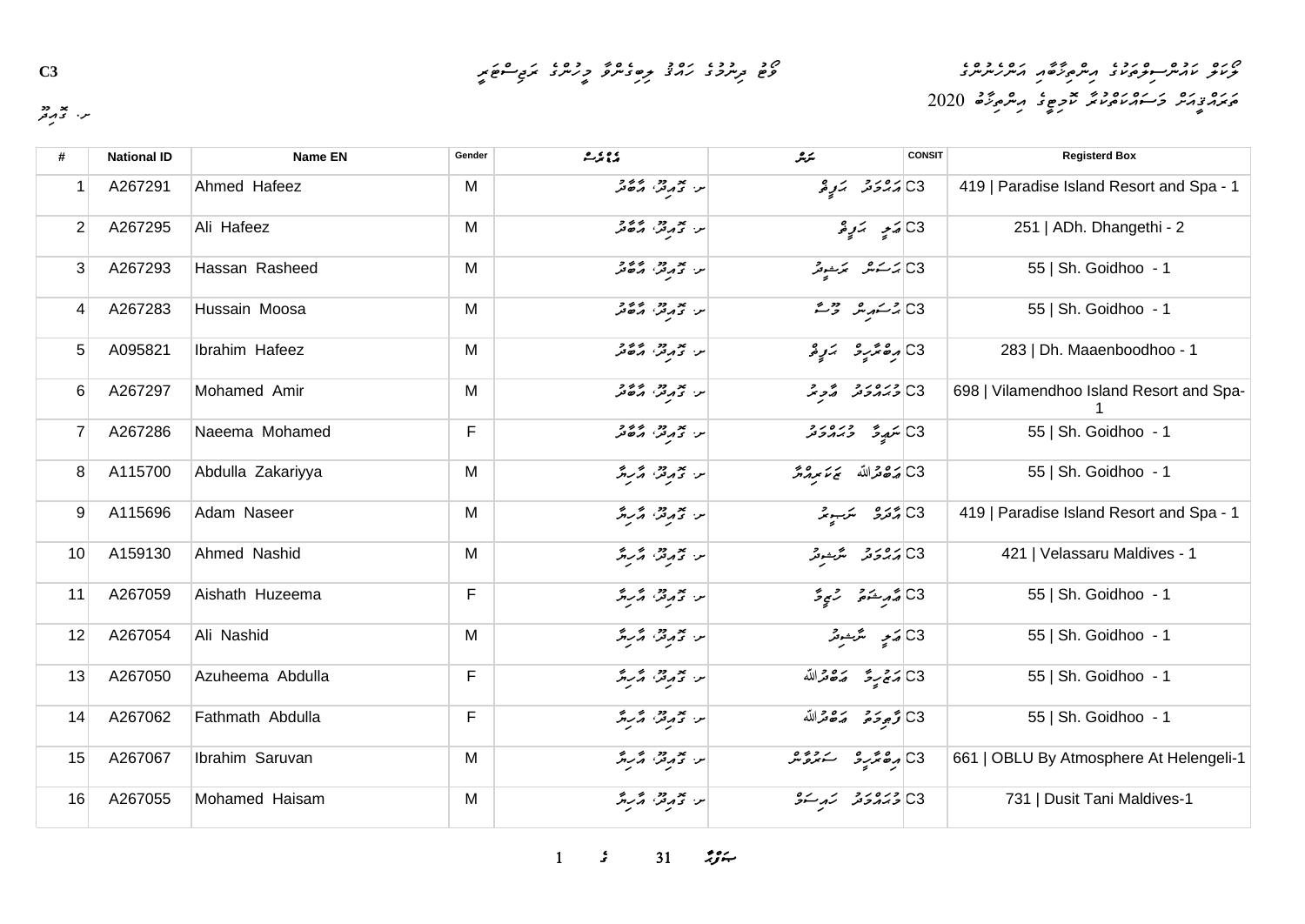*sCw7q7s5w7m< o<n9nOoAw7o< sCq;mAwBoEw7q<m; wBm;vB* م من المرة المرة المرة المرجع المرجع في المركبة 2020<br>مجم*د المريض المربوط المربع المرجع في المراجع المركبة* 

| 17 | A304895 | Zubaida Moosa         | F            | برا مجموفة الأرامة                                                                                                                                                                                                                                                                                                             | $23$ $-3$ $-62$ $-3$                                                            | 55   Sh. Goidhoo - 1                     |
|----|---------|-----------------------|--------------|--------------------------------------------------------------------------------------------------------------------------------------------------------------------------------------------------------------------------------------------------------------------------------------------------------------------------------|---------------------------------------------------------------------------------|------------------------------------------|
| 18 | A076813 | Ahmed Ziyad           | M            | بن المجموحة المجالون                                                                                                                                                                                                                                                                                                           | C3 <i>مەمەدىر</i> بېرىمى                                                        | 419   Paradise Island Resort and Spa - 1 |
| 19 | A158059 | Ibrahim Moosa         | M            | بر موجود المجموع                                                                                                                                                                                                                                                                                                               | $\mathcal{L}$ , $\mathcal{L}$ , $\mathcal{L}$ , $\mathcal{L}$ , $\mathcal{L}$ 3 | 55   Sh. Goidhoo - 1                     |
| 20 | A261650 | Shameema Dawood       | $\mathsf F$  | بر معروض المعروف                                                                                                                                                                                                                                                                                                               | C3 خوځ م <i>زود</i>                                                             | 55   Sh. Goidhoo - 1                     |
| 21 | A158060 | Sifna Ibrahim         | F            | بر موجود المجموع                                                                                                                                                                                                                                                                                                               | C3 سوزىئر ب <i>رە ئ</i> رىرى                                                    | 55   Sh. Goidhoo - 1                     |
| 22 | A261735 | Abdulla Nahid Ahmed   | M            | $\begin{pmatrix} 1 & 1 & 1 & 1 \\ 1 & 1 & 1 & 1 \\ 1 & 1 & 1 & 1 \\ 1 & 1 & 1 & 1 \\ 1 & 1 & 1 & 1 \\ 1 & 1 & 1 & 1 \\ 1 & 1 & 1 & 1 \\ 1 & 1 & 1 & 1 \\ 1 & 1 & 1 & 1 \\ 1 & 1 & 1 & 1 \\ 1 & 1 & 1 & 1 \\ 1 & 1 & 1 & 1 \\ 1 & 1 & 1 & 1 \\ 1 & 1 & 1 & 1 & 1 \\ 1 & 1 & 1 & 1 & 1 \\ 1 & 1 & 1 & 1 & 1 \\ 1 & 1 & 1 & 1 & $ | C3 مَەھْتَراللە مَدَبِقْهِ مَدَوَمَّد                                           | 482   Sh. Atoll Male' - 1                |
| 23 | A094157 | Adam Shiyam Ahmed     | M            | $\begin{pmatrix} 1 & 1 & 1 & 1 \\ 1 & 1 & 1 & 1 \\ 1 & 1 & 1 & 1 \\ 1 & 1 & 1 & 1 \\ 1 & 1 & 1 & 1 \\ 1 & 1 & 1 & 1 \\ 1 & 1 & 1 & 1 \\ 1 & 1 & 1 & 1 \\ 1 & 1 & 1 & 1 \\ 1 & 1 & 1 & 1 \\ 1 & 1 & 1 & 1 \\ 1 & 1 & 1 & 1 \\ 1 & 1 & 1 & 1 \\ 1 & 1 & 1 & 1 & 1 \\ 1 & 1 & 1 & 1 & 1 \\ 1 & 1 & 1 & 1 & 1 \\ 1 & 1 & 1 & 1 & $ | C3 كەتىرى مەمرە <i>مەدە</i> تر                                                  | 555   Hulhumale', Ehenihen - 3           |
| 24 | A090121 | Ahmed Nasir           | M            | $\begin{pmatrix} 1 & 1 & 1 & 1 \\ 1 & 1 & 1 & 1 \\ 1 & 1 & 1 & 1 \\ 1 & 1 & 1 & 1 \\ 1 & 1 & 1 & 1 \\ 1 & 1 & 1 & 1 \\ 1 & 1 & 1 & 1 \\ 1 & 1 & 1 & 1 \\ 1 & 1 & 1 & 1 \\ 1 & 1 & 1 & 1 \\ 1 & 1 & 1 & 1 \\ 1 & 1 & 1 & 1 \\ 1 & 1 & 1 & 1 \\ 1 & 1 & 1 & 1 & 1 \\ 1 & 1 & 1 & 1 & 1 \\ 1 & 1 & 1 & 1 & 1 \\ 1 & 1 & 1 & 1 & $ | C3 <i>مەدەر مەينى</i> ر                                                         | 55   Sh. Goidhoo - 1                     |
| 25 | A122673 | Ali Nisham Ahmed      | M            | $\begin{pmatrix} 1 & 1 & 1 & 1 \\ 1 & 1 & 1 & 1 \\ 1 & 1 & 1 & 1 \\ 1 & 1 & 1 & 1 \\ 1 & 1 & 1 & 1 \\ 1 & 1 & 1 & 1 \\ 1 & 1 & 1 & 1 \\ 1 & 1 & 1 & 1 \\ 1 & 1 & 1 & 1 \\ 1 & 1 & 1 & 1 \\ 1 & 1 & 1 & 1 \\ 1 & 1 & 1 & 1 \\ 1 & 1 & 1 & 1 \\ 1 & 1 & 1 & 1 & 1 \\ 1 & 1 & 1 & 1 & 1 \\ 1 & 1 & 1 & 1 & 1 \\ 1 & 1 & 1 & 1 & $ | C3 كەبى سرىشى كەبرى <i>دە</i> ر ج                                               | 482   Sh. Atoll Male' - 1                |
| 26 | A069045 | Aminath Mohamed       | $\mathsf{F}$ | <br>  س تحمد ترجم محموم                                                                                                                                                                                                                                                                                                        | C3 مُحرِسَمَ حَمَدَ مَعَ                                                        | 55   Sh. Goidhoo - 1                     |
| 27 | A261736 | Aminath Shahula Ahmed | $\mathsf F$  | $\begin{pmatrix} 1 & 1 & 1 & 1 \\ 1 & 1 & 1 & 1 \\ 1 & 1 & 1 & 1 \\ 1 & 1 & 1 & 1 \end{pmatrix}$                                                                                                                                                                                                                               | C3 مُجرِسَمَ شَرْكَةَ مَ <sup>رو</sup> َدَة                                     | 55   Sh. Goidhoo - 1                     |
| 28 | A261737 | Hussain Azmeel        | M            | بن می در از ده ده                                                                                                                                                                                                                                                                                                              | C3 يُرْسَمب <sup>9</sup> مَدَيْنَ حِي                                           | 482   Sh. Atoll Male' - 1                |
| 29 | A122672 | Ibrahim Nisham Ahmed  | M            | $\begin{pmatrix} 1 & 1 & 1 & 1 \\ 1 & 1 & 1 & 1 \\ 1 & 1 & 1 & 1 \\ 1 & 1 & 1 & 1 \\ 1 & 1 & 1 & 1 \\ 1 & 1 & 1 & 1 \\ 1 & 1 & 1 & 1 \\ 1 & 1 & 1 & 1 \\ 1 & 1 & 1 & 1 \\ 1 & 1 & 1 & 1 \\ 1 & 1 & 1 & 1 \\ 1 & 1 & 1 & 1 \\ 1 & 1 & 1 & 1 \\ 1 & 1 & 1 & 1 & 1 \\ 1 & 1 & 1 & 1 & 1 \\ 1 & 1 & 1 & 1 & 1 \\ 1 & 1 & 1 & 1 & $ | C3 مۇھۇر ئەس ئەمەدەر دەرد                                                       | 712   Meeru Island Resort & Spa-1        |
| 30 | A261732 | Najeeba Ali           | F            | $\begin{pmatrix} 1 & 1 & 1 & 1 \\ 1 & 1 & 1 & 1 \\ 1 & 1 & 1 & 1 \\ 1 & 1 & 1 & 1 \\ 1 & 1 & 1 & 1 \\ 1 & 1 & 1 & 1 \\ 1 & 1 & 1 & 1 \\ 1 & 1 & 1 & 1 \\ 1 & 1 & 1 & 1 \\ 1 & 1 & 1 & 1 \\ 1 & 1 & 1 & 1 \\ 1 & 1 & 1 & 1 \\ 1 & 1 & 1 & 1 \\ 1 & 1 & 1 & 1 & 1 \\ 1 & 1 & 1 & 1 & 1 \\ 1 & 1 & 1 & 1 & 1 \\ 1 & 1 & 1 & 1 & $ | C3 سَمِعٍ صَ <sup>ّ</sup> حٍ مَد <i>َمٍ</i>                                     | 55   Sh. Goidhoo - 1                     |
| 31 | A262976 | Adam Rasheed          | M            | بن می دوم از می تری                                                                                                                                                                                                                                                                                                            | C3 مُحَمَّدٌ مَمَسْوِمْرٌ                                                       | 482   Sh. Atoll Male' - 1                |
| 32 | A262970 | Aishath Rafeea        | $\mathsf F$  | بر معروض المتجافرى                                                                                                                                                                                                                                                                                                             | C3 م <i>ۇم شۇمۇ</i> ب <i>روم</i> ۇ                                              | 55   Sh. Goidhoo - 1                     |
| 33 | A102246 | Ali Rasheed           | M            |                                                                                                                                                                                                                                                                                                                                | C3 <i>مَيْ بَرَحْيِنْدُ</i>                                                     | 482   Sh. Atoll Male' - 1                |

*2 sC 31 nNw?mS*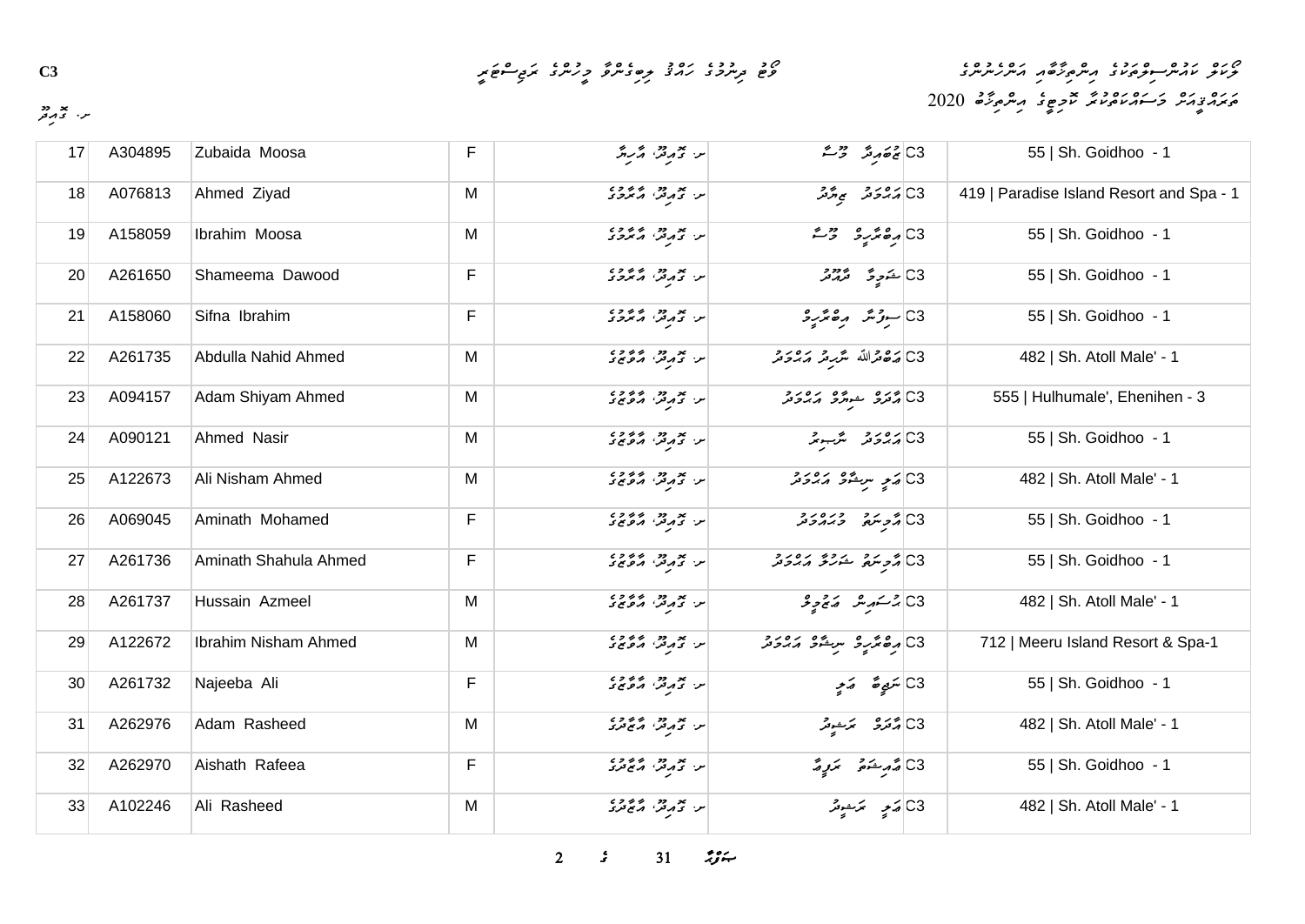*sCw7q7s5w7m< o<n9nOoAw7o< sCq;mAwBoEw7q<m; wBm;vB* م من المرة المرة المرة المرجع المرجع في المركبة 2020<br>مجم*د المريض المربوط المربع المرجع في المراجع المركبة* 

| 34 | A262974 | Aminath Shahyna             | F            | بر می در از ده و د                      | C3 مُ <i>جِسَمُ</i> مُشَرِسُرٌ                                | 482   Sh. Atoll Male' - 1                |
|----|---------|-----------------------------|--------------|-----------------------------------------|---------------------------------------------------------------|------------------------------------------|
| 35 | A262968 | Fathimath Rafeea            | F            | بر میں بھی تھی ہے جو م                  | C3 وَّجِ حَقَّ سَمَوٍ مَّ                                     | 482   Sh. Atoll Male' - 1                |
| 36 | A161621 | Layaan Mohamed              | M            | بر میں بھی تھی ہے جو م                  | C3 ئۇن <i>ۇش دېرەر د</i>                                      | 55   Sh. Goidhoo - 1                     |
| 37 | A395009 | Looth Mohamed Abdul Latheef | M            | بر مورد و و و و و و                     | C3 يوم وره رو رو وه ره وه                                     | 482   Sh. Atoll Male' - 1                |
| 38 | A262960 | Mariyam Mohamed             | $\mathsf{F}$ | س موجود المتحاوري<br>س و مرفر المتحافري | C3 كەشرىق مەدەبرە                                             | 55   Sh. Goidhoo - 1                     |
| 39 | A047468 | Mohamed Abdul Latheef       | M            | بر میں بھی تھی ہے جو م                  | C3 32022 2023 C3                                              | 55   Sh. Goidhoo - 1                     |
| 40 | A052761 | Abdul Saththar Moosa        | M            | بر الدور الأوران                        |                                                               | 55   Sh. Goidhoo - 1                     |
| 41 | A262985 | Aishath Amsooda             | $\mathsf{F}$ | المزاح ووارد والمحرج                    | C3 مەم ئىكى مەكرىسىتىر                                        | 55   Sh. Goidhoo - 1                     |
| 42 | A266390 | Ahmed Zayan                 | M            | یں نمبر وہ کہ کہ سوفر                   | C3 <i>مەدە</i> ر ئەممەر                                       | 419   Paradise Island Resort and Spa - 1 |
| 43 | A128714 | Mausooma Hussain            | F            | الرا المجروح المركز السوفكر             | C3 <i>خەشىنىڭ بى</i> شىرىش                                    | 55   Sh. Goidhoo - 1                     |
| 44 | A024232 | Zuhair Adam                 | M            | من المحمد حرف المركز المستخر            | $5.5$ $\frac{2}{3}$ $\frac{2}{3}$ $\frac{2}{3}$ $\frac{2}{3}$ | 419   Paradise Island Resort and Spa - 1 |
| 45 | A262283 | Fathimath Basheera          | $\mathsf{F}$ | برز محمد فلم المتحر مثلاثة              | C3 تُرجوحَ حَسْبِعٌر                                          | 55   Sh. Goidhoo - 1                     |
| 46 | A122683 | Hassan Shahid               | M            |                                         | C3 ئەسەنلەر مەش <i>ەر ق</i> ار                                | 55   Sh. Goidhoo - 1                     |
| 47 | A152724 | Abdul Rasheed Ahmed         | M            | ر به دور روم                            | C3 كەھەمگە ئىرىم كەندى تەرەپىر بەر ئىر                        | 55   Sh. Goidhoo - 1                     |
| 48 | A121489 | Ahmed Ibrahim               | M            | من محمد فرض الرحم و                     | C3 <i>مُحدَّد م</i> ِ <i>مُحَبِّدِ</i>                        | 55   Sh. Goidhoo - 1                     |
| 49 | A141491 | Aishath Ali                 | $\mathsf F$  | ر مودود برود                            | C3 م <i>ەم شەق مەي</i>                                        | 55   Sh. Goidhoo - 1                     |
| 50 | A264394 | Aminath Sahuma              | F            | ر به بروژه بروژه                        | C3 مُ <i>جِسَمُ</i> سَنَرْدُ                                  | 55   Sh. Goidhoo - 1                     |

**3 31** *ff***<sub>x</sub>** 

*ro x ...*<br>مر، ى <sub>ا</sub>ر تر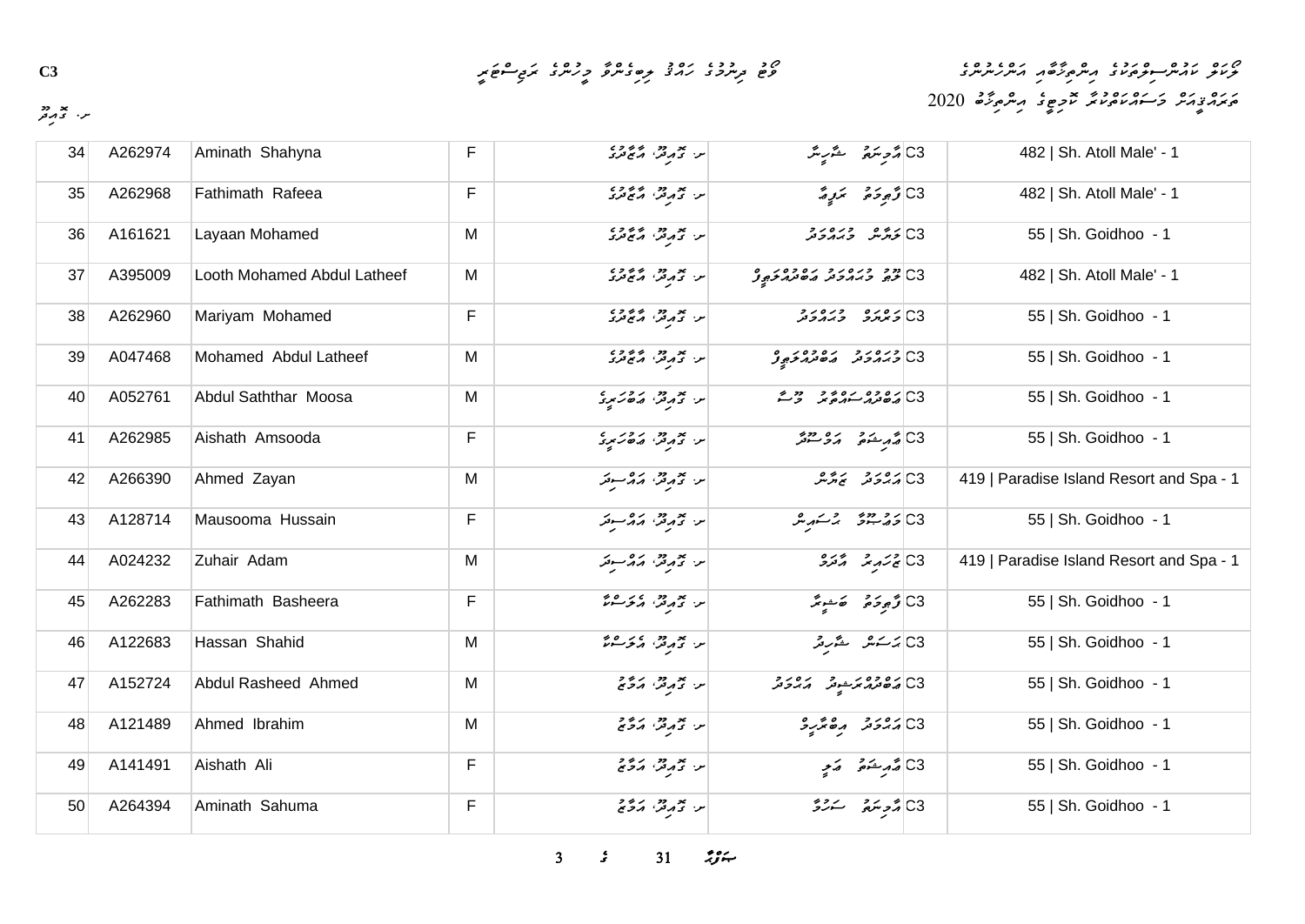*sCw7q7s5w7m< o<n9nOoAw7o< sCq;mAwBoEw7q<m; wBm;vB* م من المرة المرة المرة المرجع المرجع في المركبة 2020<br>مجم*د المريض المربوط المربع المرجع في المراجع المركبة* 

| 51 | A120749 | Thohira Ahmed     | $\mathsf F$  | ر به بروژه بروژه                                                                                    | C3 ې <i>ۋېدىگە</i> مەبرى <i>جى</i> ر                     | 55   Sh. Goidhoo - 1      |
|----|---------|-------------------|--------------|-----------------------------------------------------------------------------------------------------|----------------------------------------------------------|---------------------------|
| 52 | A023312 | Ahmed Shafiu      | M            | برا مجموفة المرحرم                                                                                  | C3 <i>مەشىقىلى</i> ھەر <i>مى</i>                         | 335   GDh. Thinadhoo - 1  |
| 53 | A263405 | Zuhdha Mohamed    | $\mathsf F$  | بر المجموعة المرحمة                                                                                 | C3 جي حيد وروبر<br>C3 جي حيد حيد حيد                     | 55   Sh. Goidhoo - 1      |
| 54 | A261061 | Aishath Fareesha  | F            |                                                                                                     | C3 م <i>ۇم شەھ ق</i> ويمىش                               | 55   Sh. Goidhoo - 1      |
| 55 | A261053 | Ali Mahir         | M            | یں نخارتی کے سکھری                                                                                  | C3 <i>ټرې</i> د څرينه                                    | 482   Sh. Atoll Male' - 1 |
| 56 | A261065 | Aminath Firusha   | F            | برا الجرود كاسكيرى                                                                                  | C3 مُرْحِسَمُ وِيُرْتُمْ                                 | 482   Sh. Atoll Male' - 1 |
| 57 | A261049 | Faruhana Moosa    | F            | الراسخ مرفق المرسكيونى                                                                              | C3 وَتَحَدِّثَتْهُ حَرْسَةُ                              | 55   Sh. Goidhoo - 1      |
| 58 | A261063 | Fathimath Raihana | $\mathsf F$  |                                                                                                     | C3 <i>وَّجوحَمْ بَرَمْ شَرَّ</i>                         | 55   Sh. Goidhoo - 1      |
| 59 | A159153 | Mahir Moosa       | M            | اللاستخار فينجم وكالسكيرى                                                                           | C3 دېمبر ح <sup>م</sup> ش                                | 482   Sh. Atoll Male' - 1 |
| 60 | A261068 | Mariyam Rifasa    | $\mathsf{F}$ | من المجموعة المركب المجموعة                                                                         | C3 كەممەر ئەرگە ئىس                                      | 55   Sh. Goidhoo - 1      |
| 61 | A261043 | Moosa Adam        | M            | الراسخ مرفق المرسكيونى                                                                              | C3 وَسَدَّ مُحْمَدَةِ                                    | 55   Sh. Goidhoo - 1      |
| 62 | A261045 | Reehaana Moosa    | F            | ىن ئەمەتىرى كەسكەنچەى                                                                               | C3 بررممبر مع شهر<br>استان مراسط                         | 55   Sh. Goidhoo - 1      |
| 63 | A261057 | Sobira Adam       | F            | بر الله الله الله الله عليه الله الله الله الله عليه الله الله الله عليه الله الله الله الله الله ا |                                                          | 55   Sh. Goidhoo - 1      |
| 64 | A089738 | Ahmed Ikram Saeed | M            | من توريق كاستمر و مركز و مركز                                                                       | C3 <i>גُمْدُوَنْدِ مِ</i> مُعَهُّرَ سَمِي <sup>و</sup> َ | 55   Sh. Goidhoo - 1      |
| 65 | A263964 | Ali Ikram         | M            | ىر. ئەرتى، مەسىر يومۇ                                                                               | C3 <i>مَج م</i> ِعْقَر                                   | 55   Sh. Goidhoo - 1      |
| 66 | A263966 | Aminath Fazla     | $\mathsf F$  | بر بيروژ، برگستروپوش                                                                                | C3 م <i>ۇجەتتى ۋچۇ</i>                                   | 55   Sh. Goidhoo - 1      |
| 67 | A263957 | Faiza Saeed       | F            | ىر، ئۇنىڭ، ئاسلىمكومۇنى                                                                             | C3 تۇم <i>بىغ</i> سىمپىتر                                | 55   Sh. Goidhoo - 1      |

*4 sC 31 nNw?mS*

*ro x ...*<br>مر، ى <sub>ا</sub>ر تر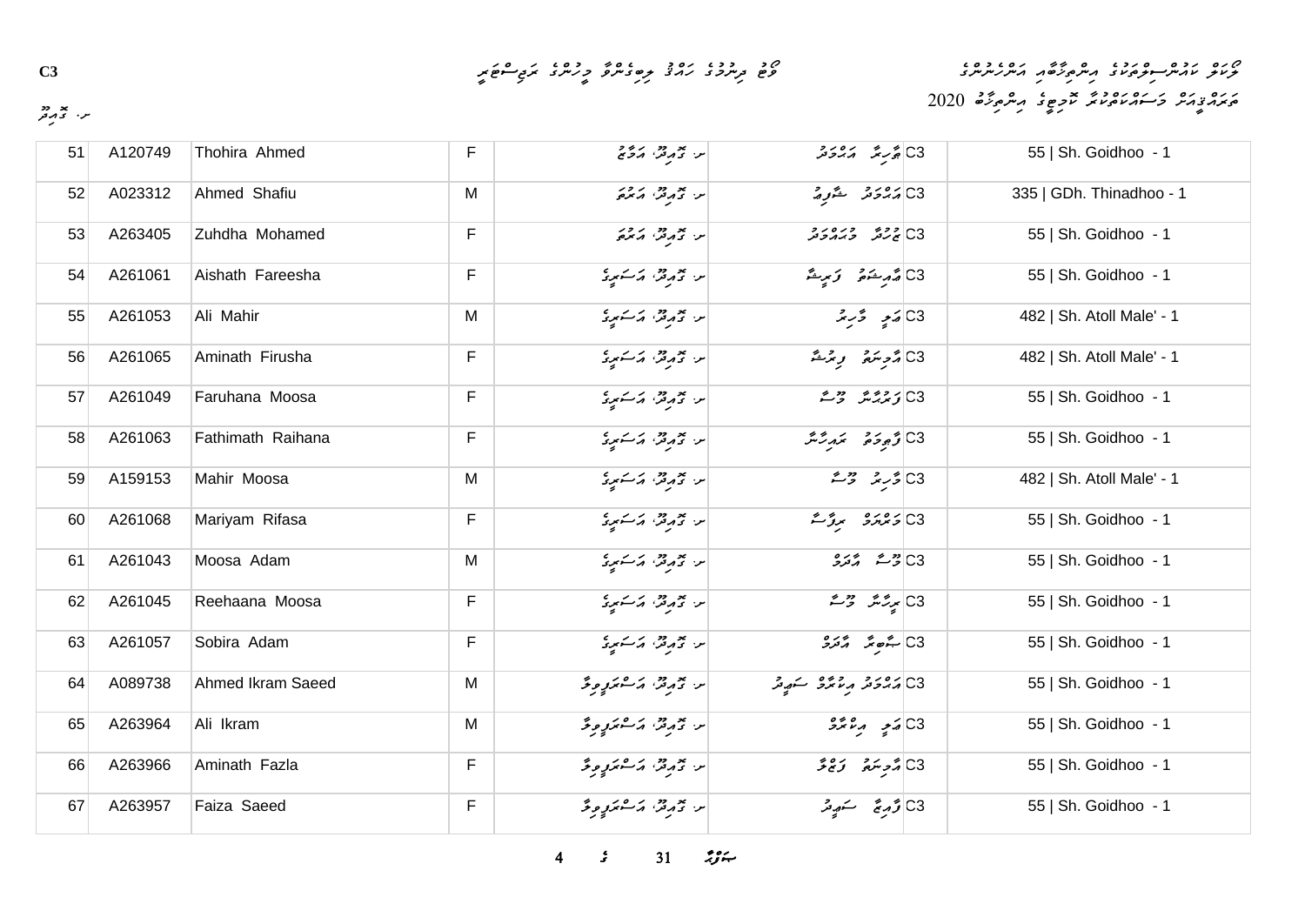*sCw7q7s5w7m< o<n9nOoAw7o< sCq;mAwBoEw7q<m; wBm;vB* م من المرة المرة المرة المرجع المرجع في المركبة 2020<br>مجم*د المريض المربوط المربع المرجع في المراجع المركبة* 

| 68 | A263953 | Hawwa Abdul Rahman         | $\mathsf F$ | ىر. ئۇمەنتر، مەسىمروپەنگە                                                                                      | C3 גמי גפיכס גם כם                               | 55   Sh. Goidhoo - 1      |
|----|---------|----------------------------|-------------|----------------------------------------------------------------------------------------------------------------|--------------------------------------------------|---------------------------|
| 69 | A160415 | Saeed Ibrahim              | M           | ىر. ئەرىش كەسىمكومۇ                                                                                            | $\mathcal{E}$ جەمپەتر مەھەتگە يە $\mathcal{E}$ 3 | 55   Sh. Goidhoo - 1      |
| 70 | A078173 | Ahmed Anwar                | M           | الرسمي المجر والمرور المقامي                                                                                   | C3 2222 2222                                     | 482   Sh. Atoll Male' - 1 |
| 71 | A122678 | Aishath Shadiya            | $\mathsf F$ | المواسم المحمد والمحمد المستحمر                                                                                | C3 م <i>ەم بەشقى ھەمبەرگە</i>                    | 482   Sh. Atoll Male' - 1 |
| 72 | A122684 | Ali Samir                  | M           | المواسم المحمد والمحمد المستحمر                                                                                | C3 کړې گ <sub>ی</sub> ږيز                        | 55   Sh. Goidhoo - 1      |
| 73 | A265644 | Aminath Seema              | $\mathsf F$ | س به دو ده به سومر                                                                                             | C3 مُرْحِبَتِهُ سِوَّةً                          | 482   Sh. Atoll Male' - 1 |
| 74 | A078175 | Fathimath Mamdhooha        | F           | س به دود برو به د                                                                                              | C3 تُرجوح حرم معرضة                              | 482   Sh. Atoll Male' - 1 |
| 75 | A265643 | Mariyam Shiuna             | $\mathsf F$ | بر به دو بره ده بر                                                                                             | C3 <i>وَمُحمدة</i> مُصِ <i>مَّرٌ</i>             | 482   Sh. Atoll Male' - 1 |
| 76 | A159906 | Mohamed Anoof Ahmed Naseem | M           |                                                                                                                |                                                  | 55   Sh. Goidhoo - 1      |
| 77 | A028145 | Mohamed Areef Ibrahim      | M           | بر به دور ماه مه به                                                                                            | C3 درور د برو مقتربة                             | 55   Sh. Goidhoo - 1      |
| 78 | A265645 | Shareefa Shifa             | F           | بن المحرور المالات على المحد المحدد المحدد المحدد المحدد المحدد المحدد المحدد المحدد المحدد المحدد المحدد المح | C3 ڪمپر <i>ڙ</i> ھوڙ                             | 482   Sh. Atoll Male' - 1 |
| 79 | A160377 | Zareena Ali                | F           | الرسمي المجر والمرور المتعمر                                                                                   | C3 نج سپٽر ڪ <sub>چ</sub>                        | 55   Sh. Goidhoo - 1      |
| 80 | A262571 | Abdulla Rilwan             | M           | س می دود.<br>من از مرفتر از مرکزی                                                                              | C3 مَەھقراللە مرشو <i>مَّة م</i>                 | 55   Sh. Goidhoo - 1      |
| 81 | A262566 | Ahmed Rishwan              | M           | س تحميض مصري                                                                                                   | C3 <i>مُحدَّد بِرِحْمُوَّسَ</i>                  | 55   Sh. Goidhoo - 1      |
| 82 | A147786 | Ali Naseem                 | M           | س محمد فران مرکم مرکز                                                                                          | C3 <i>ھَ۔ جِ</i> سَرَسِوڤ                        | 55   Sh. Goidhoo - 1      |
| 83 | A262547 | Aminath Risfa              | F           | بر نورود رکوبری                                                                                                | C3 مُ <i>جِي سَمْعَ</i> مِ سِنْتَرَ              | 55   Sh. Goidhoo - 1      |
| 84 | A262543 | Aneega Mohamed Waheed      | F           | بن محمد فرص مكرم مردمي                                                                                         | C3 كەسرىگە <i>مەدەھەر كەب</i> ەتر                | 55   Sh. Goidhoo - 1      |

 $5$   $5$   $31$   $79$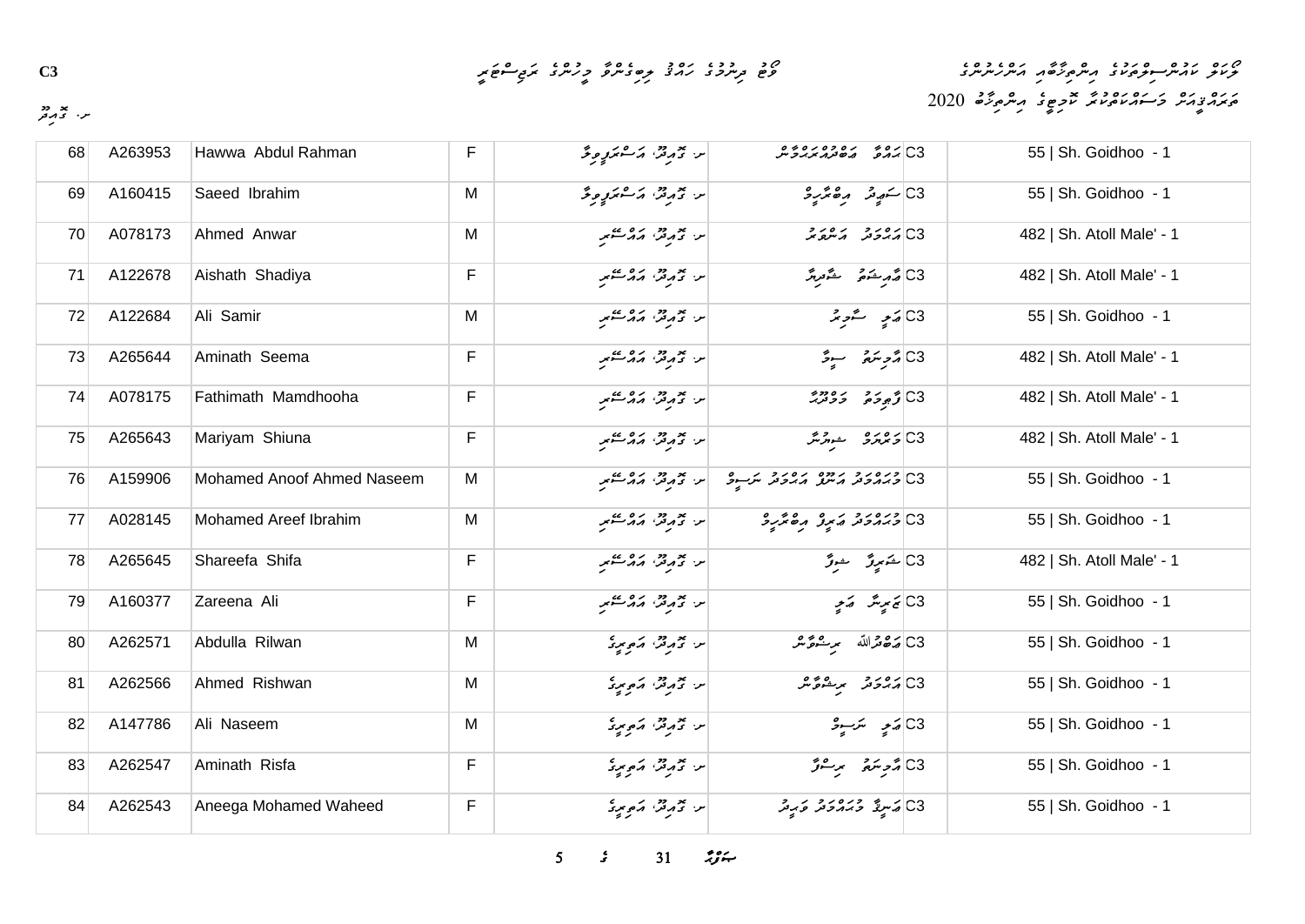*sCw7q7s5w7m< o<n9nOoAw7o< sCq;mAwBoEw7q<m; wBm;vB* م من المرة المرة المرة المرجع المرجع في المركبة 2020<br>مجم*د المريض المربوط المربع المرجع في المراجع المركبة* 

| 85  | A262545 | Hussain Naseem             | M            | س توریش رکھ ہوتا                                                                                      | C3  يُرْسَمَ مِيْنَ مَدَسِيطِ C3       | 55   Sh. Goidhoo - 1                        |
|-----|---------|----------------------------|--------------|-------------------------------------------------------------------------------------------------------|----------------------------------------|---------------------------------------------|
| 86  | A262540 | Mohamed Waheed             | M            | بر به نوروژ، رکه برند                                                                                 | C3 <i>وُبَهُمُوَبِّرٍ وَبِ</i> يْرِ    | 55   Sh. Goidhoo - 1                        |
| 87  | A262550 | Sameera Hussain            | F            | من المجموعي المجموعية المجموعية المجموعية المجموعية المجموعية المجموعية المجموعية المجموعية المجموعية | C3 س <i>نوپر بر شهر</i> یر             | 55   Sh. Goidhoo - 1                        |
| 88  | A147712 | Shaiga Mohamed Waheed      | $\mathsf F$  | من المجموعي المجموعي المجموعي                                                                         | C3 خَمْصِرَّ وَيَرْمُ وَيَرِ وَيَرِ وَ | 55   Sh. Goidhoo - 1                        |
| 89  | A049429 | Adam Ibrahim               | M            | بر الله دو الله دره دارد.<br>براس المرور الله کامل کرد و دارد                                         | C3 مُقرَّد مِنْ مُحَمَّدٍ فِي          | 55   Sh. Goidhoo - 1                        |
| 90  | A161702 | Ahmed Jaleel               | M            | پر اوږ کامره د ده د                                                                                   | C3 <i>مُدْدَوْرٌ ف</i> َجِعْ           | 432   Waldorf Astoria Maldives Ithaafushi - |
| 91  | A263908 | Aminath Ali                | $\mathsf F$  | بر به دو بر دو ده با                                                                                  | C3 <i>مُجْرِسَةُ مَيْرِ</i>            | 55   Sh. Goidhoo - 1                        |
| 92  | A263914 | Arifa Adam                 | $\mathsf{F}$ | پر اپروژ، کامبرو دی                                                                                   | C3 مُحْمِرَّةً مُحْمَدَةً              | 55   Sh. Goidhoo - 1                        |
| 93  | A263918 | Hussain Rasheed            | M            | در این در های در کاری                                                                                 | C3 ترىسكىرىش ئىزىيەتر                  | 482   Sh. Atoll Male' - 1                   |
| 94  | A263920 | Ibrahim Irufaan            | M            | پر په دو که کلو کلو کلو                                                                               | C3 مەھە <i>ئەب</i> ھەمەر مى            | 456   India / Trivandrum - 1                |
| 95  | A263916 | Zahira Adam                | F            | بر بودد مسروره به                                                                                     | C3 تج بەتتە ئەتەرقە                    | 55   Sh. Goidhoo - 1                        |
| 96  | A044522 | Abdul Raheem Mohamed       | M            | بر مورده کارون                                                                                        | C3 בסינת בנים פינה כי                  | 55   Sh. Goidhoo - 1                        |
| 97  | A148403 | Ahmed Nasheed Abdul Raheem | M            | الراسم وحما كالرومى                                                                                   | C3 كەمەد تىر سىيەتى مەھەر <i>مەيد</i>  | 482   Sh. Atoll Male' - 1                   |
| 98  | A262534 | Fathimath Suooda           | $\mathsf F$  | من المجموعين الصبورة كا                                                                               | C3 <i>وُجوح</i> و مسمور                | 55   Sh. Goidhoo - 1                        |
| 99  | A262526 | Fathuhiya Abdul Raheem     | $\mathsf F$  | من محمد قرق كامبردمج كى                                                                               | 2, 22, 8, 7, 8, 2, 1                   | 272   F. Feeali - 1                         |
| 100 | A262524 | Fauziyya Abdul Raheem      | $\mathsf F$  | مز المجموعي الصريح كى                                                                                 | C3 <i>נה אית הסינה א</i> לב            | 55   Sh. Goidhoo - 1                        |
| 101 | A262529 | Hassan Abdul Raheem        | M            | من محمد فرانس صرح مح                                                                                  | C3 ئەسەمىر مەھ <i>ەرمەي</i> ر          | 434   Coco Bodu Hithi - 1                   |

 $6$   $31$   $29$ 

*ro x ...*<br>مر، ى <sub>ا</sub>ر تر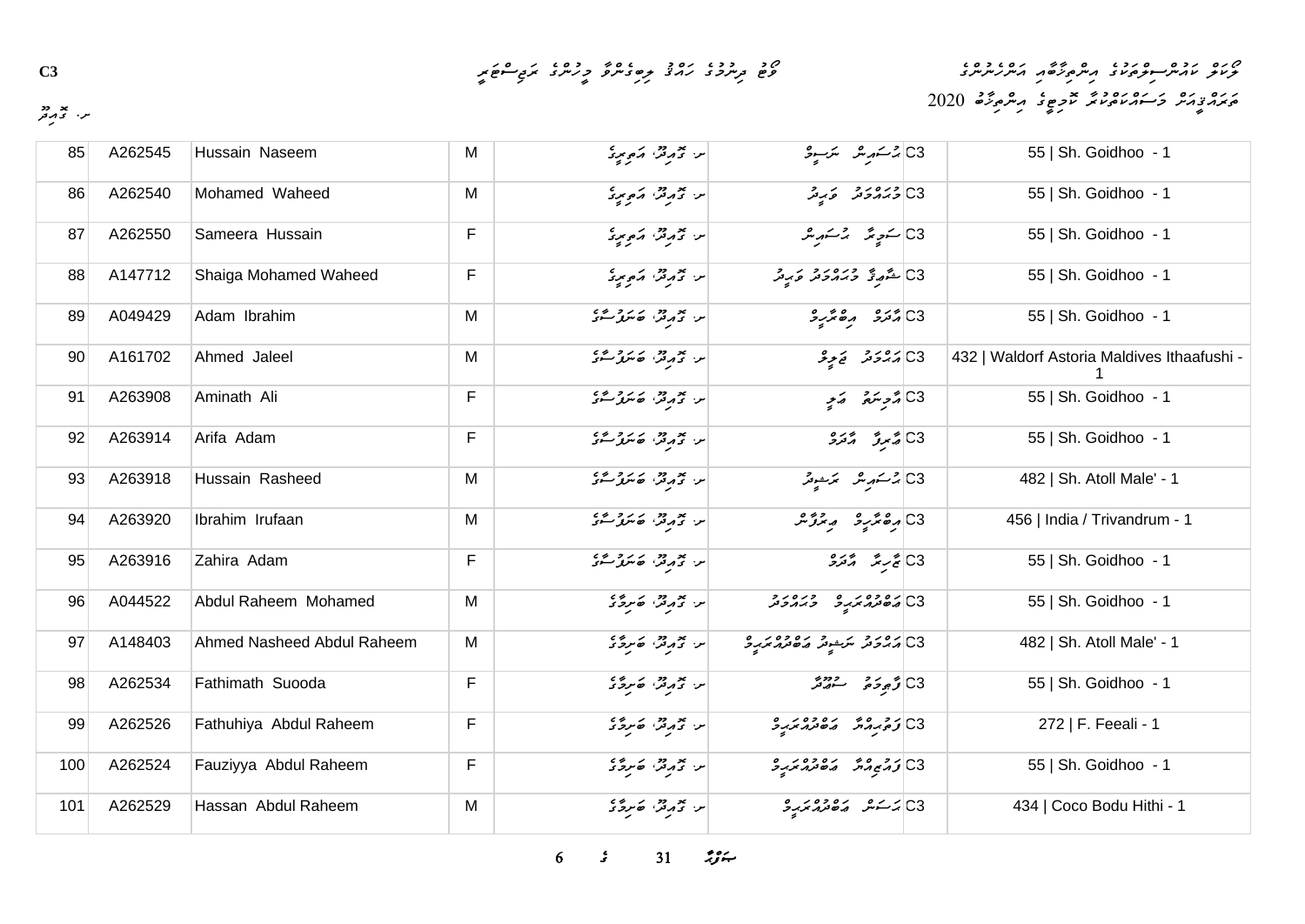*sCw7q7s5w7m< o<n9nOoAw7o< sCq;mAwBoEw7q<m; wBm;vB* م من المرة المرة المرة المرجع المرجع في المركبة 2020<br>مجم*د المريض المربوط المربع المرجع في المراجع المركبة* 

| 102 | A098337 | Mohamed Shiyam Abdul Raheem | M            | ا در محمد ترکی که مورد ک                         |                                 | 482   Sh. Atoll Male' - 1         |
|-----|---------|-----------------------------|--------------|--------------------------------------------------|---------------------------------|-----------------------------------|
| 103 | A262521 | Sameera Hassan              | $\mathsf F$  | الراسم وفرق كالردعى                              | C3 س <i>نوپۇ بىسى</i> ھ         | 55   Sh. Goidhoo - 1              |
| 104 | A155575 | Fareeda Moosa               | $\mathsf{F}$ | ىن ئەرتۇ، ئۇسترسىدۇ.                             | C3 كۈمونى <i>گە</i> تۇسىگە      | 55   Sh. Goidhoo - 1              |
| 105 | A155572 | Mohamed Rashad              | M            | س محمدتى محمد ترسمه و محمد                       | C3 <i>وبروبو برخو</i> تر        | 55   Sh. Goidhoo - 1              |
| 106 | A260670 | Aishath Firaashaa           | $\mathsf{F}$ | بر نورود ، ناسی کروه                             | C3 ئۇم شەھر بويتىشقە            | 55   Sh. Goidhoo - 1              |
| 107 | A104941 | Habeeba Mohamed             | $\mathsf{F}$ | الله المجر وه المالي مركز الم                    |                                 | 482   Sh. Atoll Male' - 1         |
| 108 | A260668 | Hawwa Shareefa              | $\mathsf{F}$ | الله المجر وه المالي مركز الم                    | C3 <i>بَدْهُمَّ</i> شَعِيرً     | 55   Sh. Goidhoo - 1              |
| 109 | A260672 | Mohamed Naveen              | M            | سر سر دور به سر در ه<br>  سر سر دور، سمج سر در ه | C3 <i>وُبَهُ دُو دَ</i> سَمِوسُ | 55   Sh. Goidhoo - 1              |
| 110 | A144950 | Ahmed Asif                  | M            | بر بر دو به پروگر                                | C3 <i>مَدْدُوَنْ مُ</i> يَسِوْ  | 482   Sh. Atoll Male' - 1         |
| 111 | A262711 | Aishath Yumna               | $\mathsf{F}$ | بر بورو به پوځ                                   | C3 مەم شىقىمە مەركىگە           | 482   Sh. Atoll Male' - 1         |
| 112 | A262578 | Ali Mohamed                 | M            | بر نورو سي وگ                                    | C3 <i>مَجِ حَمَدُونَد</i>       | 55   Sh. Goidhoo - 1              |
| 113 | A262714 | Aminath Raudha              | F            | یں تحریق می ہوتی                                 | C3 مُجِسَعَة بَرْمَتْد          | 55   Sh. Goidhoo - 1              |
| 114 | A159154 | Hassan Shah                 | M            | بر نورو سي وگ                                    | C3 پرسترين مس <i>مبر</i> ح      | 712   Meeru Island Resort & Spa-1 |
| 115 | A262706 | Hussain Shah                | M            | بر بوړې ، بم پروگر                               | C3 برسک <i>مب</i> شرحہ شگر      | 55   Sh. Goidhoo - 1              |
| 116 | A262707 | Ibrahim Anees               | M            | بر نورود "نجور محمّ                              | C3 مەھەرىرى مەس <i>رى</i> شە    | 55   Sh. Goidhoo - 1              |
| 117 | A262712 | Mariyam Husma               | $\mathsf F$  | بر بوړې ، بم پروگر                               | $5 - 2$ $5 - 2$ $103$           | 283   Dh. Maaenboodhoo - 1        |
| 118 | A262581 | Sanfa Ibrahim               | $\mathsf F$  | لرا بيه ده به به به د گ                          | C3 سىستىر مەھەر يە              | 55   Sh. Goidhoo - 1              |

*7 sC 31 nNw?mS*

*ro x ...*<br>مر، ى <sub>ا</sub>ر تر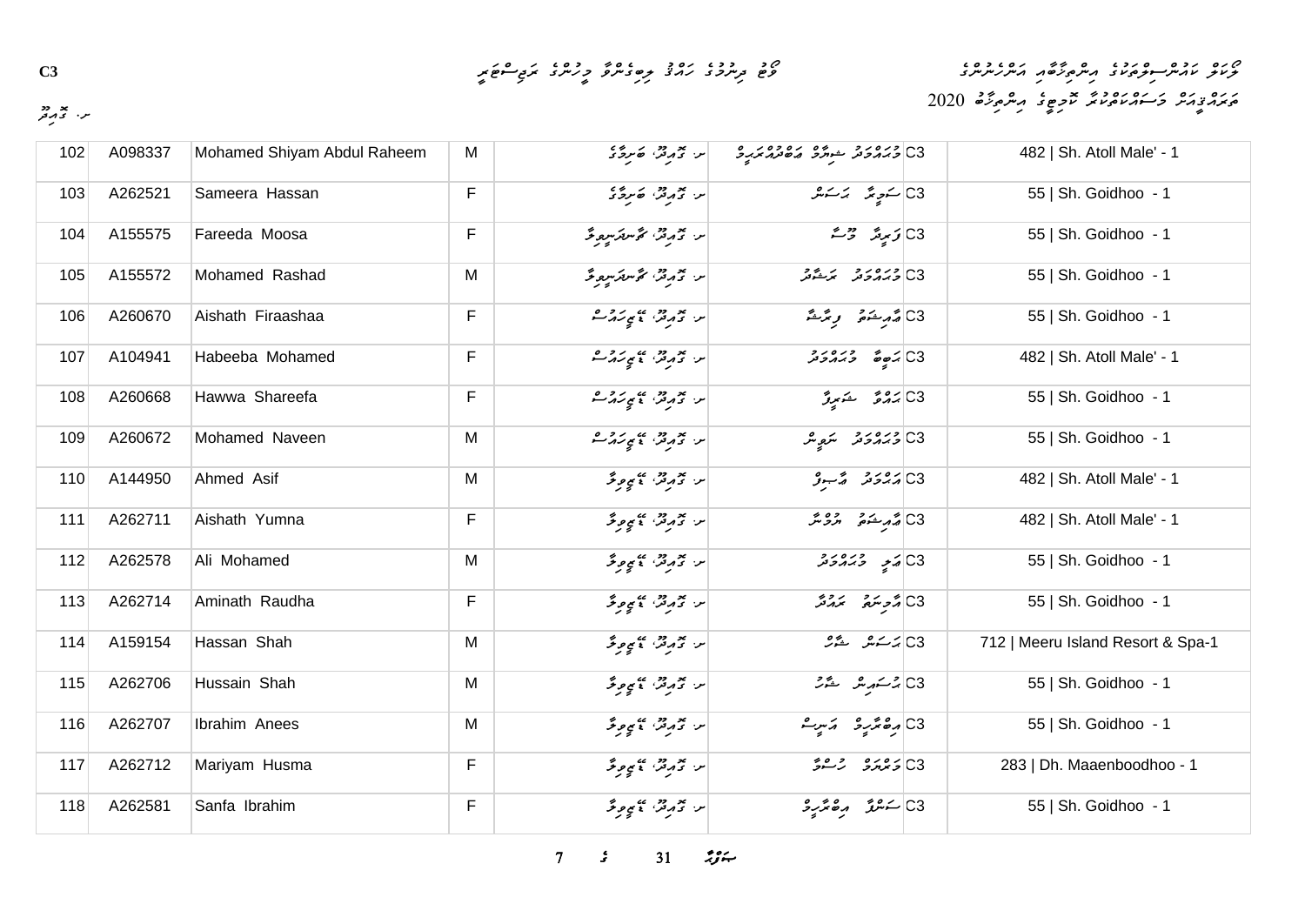*sCw7q7s5w7m< o<n9nOoAw7o< sCq;mAwBoEw7q<m; wBm;vB* م من المرة المرة المرة المرجع المرجع في المركبة 2020<br>مجم*د المريض المربوط المربع المرجع في المراجع المركبة* 

| 119 | A263411 | Adam Naseer      | M           | بر محمد حد محدود محمد المحمد المحمد المحمد المحمد المحمد المحمد المحمد المحمد المحمد المحمد المحمد المحمد المحمد | C3 أ <i>مُّ قرَّى مَدْ بِ</i> حِيْرِ                           | 55   Sh. Goidhoo - 1       |
|-----|---------|------------------|-------------|------------------------------------------------------------------------------------------------------------------|----------------------------------------------------------------|----------------------------|
| 120 | A263413 | Aishath Niusa    | F           | مر العراقص المحروري<br>مراجع المرحم العرب العربي                                                                 | C3 م <i>مْ مِيشَمْرِ</i> سِيمْتُ                               | 55   Sh. Goidhoo - 1       |
| 121 | A070772 | Ali Naseer       | M           | س بو دو د وده<br>س تاریخ در فرم سری                                                                              | C3 <i>مَ</i> حٍ سَرَجِيمٌ                                      | 752   Cinnamon Velifushi-1 |
| 122 | A263415 | Aminath Nadha    | $\mathsf F$ | س بو دو د ود د ود و                                                                                              | C3 مُرْحِ سَمَّعْ سَمَّدَّ                                     | 55   Sh. Goidhoo - 1       |
| 123 | A094108 | Hassan Zareer    | M           | بر محمد حد محدود محمد المحمد المحمد المحمد المحمد المحمد المحمد المحمد المحمد المحمد المحمد المحمد المحمد المحمد | C3  پرستمبر کا کامیریٹر                                        | 482   Sh. Atoll Male' - 1  |
| 124 | A263409 | Ibrahim Mohamed  | M           | موسوح المحرم مردم مردم المردم                                                                                    | C3 مەھگرى <sub>د</sub> و مەممەم                                | 724   Joali Maldives-1     |
| 125 | A263398 | Shareefa Abdulla | $\mathsf F$ | موسوح المحدوج المرحمة                                                                                            | C3 ڪمپ <i>وگر مُنڪفر</i> الله                                  | 55   Sh. Goidhoo - 1       |
| 126 | A261807 | Aishath Waheeda  | $\mathsf F$ | بر به ده دوی ه                                                                                                   | C3 م <i>ۇم شەق قېرىد</i> گ                                     | 55   Sh. Goidhoo - 1       |
| 127 | A261804 | Ali Abdulla      | M           | بر الله الله الله الله عن الله عن الله عن الله عن الله عن الله عن الله عن الله عن الله عن الله عن ال             | C3 <i>ھَ۔ ج</i> صَ <sup>ع</sup> داللّٰہ                        | 55   Sh. Goidhoo - 1       |
| 128 | A261806 | Aminath Moosa    | F           | یں اس کا ایک انداز کے بات کا انداز کے بات کے بات کے بات کے بات کے بات کے بات کے بات کے بات کے بات کے بات کے با   | $23$ $24$ $27$ $22$ $23$                                       | 55   Sh. Goidhoo - 1       |
| 129 | A146579 | Ibrahim Riyaz    | M           | بر نوروز ودی م                                                                                                   | C3 مەھە <i>تگەي</i> ھەمەتگە                                    | 482   Sh. Atoll Male' - 1  |
| 130 | A262092 | Muhusina Ali     | F           | بر به ده دوی ه                                                                                                   | C3 دچم شور میں تھا۔<br>ا                                       | 55   Sh. Goidhoo - 1       |
| 131 | A262090 | Sharuma Ali      | $\mathsf F$ | س تحمد بن تعریم ک                                                                                                | $\frac{1}{2}$ $\frac{2}{3}$ $\approx$ $\frac{1}{2}$ $\sqrt{3}$ | 55   Sh. Goidhoo - 1       |
| 132 | A262096 | Adam Moosa       | M           | بن بوردو وه وروم                                                                                                 | $23 - 322$ C3                                                  | 55   Sh. Goidhoo - 1       |
| 133 | A262097 | Fathimath Adam   | $\mathsf F$ | بر بوردو وه وروم                                                                                                 | C3 تُوحِمَّة مُعَرَّد                                          | 55   Sh. Goidhoo - 1       |
| 134 | A073740 | Hassan Thaufeeg  | M           | من المجموعة المعرض والمحمد المحمد المحمد المحمد المحمد المحمد المحمد المحمد المحمد المحمد المحمد ا               | C3 ئەسەمى <i>ر مۇمۇپى</i> قى                                   | 138   Lh. Naifaru - 3      |
| 135 | A262102 | Ibrahim Athif    | M           | ىن ئەرىپى ئەھرىسى                                                                                                | C3 مەھىمىيە ھەم <u>ور</u>                                      | 91   R. Alifushi - 3       |

**8** *s* **31** *n***<sub>y</sub> <b>***s*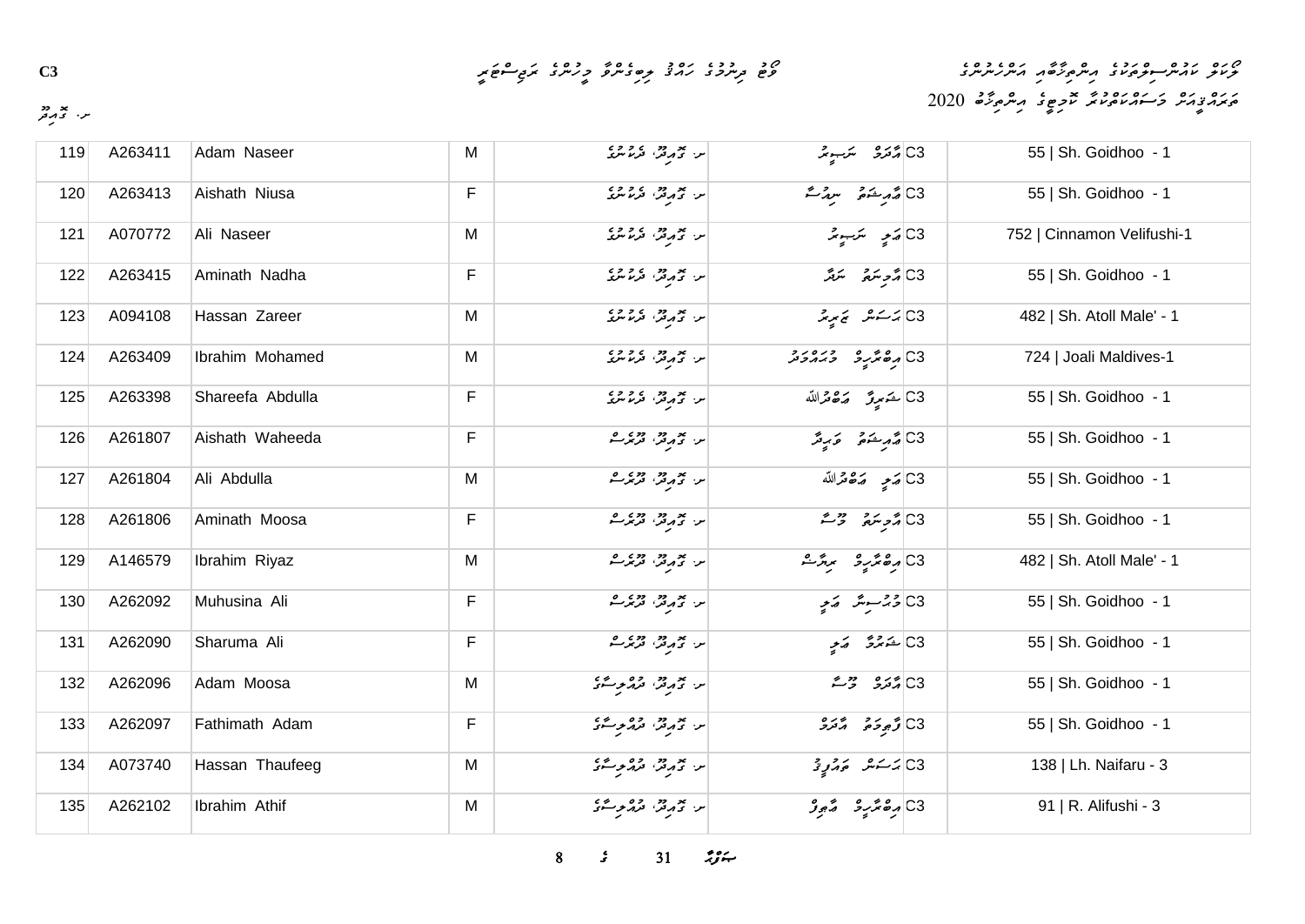*sCw7q7s5w7m< o<n9nOoAw7o< sCq;mAwBoEw7q<m; wBm;vB* م من المرة المرة المرة المرجع المرجع في المركبة 2020<br>مجم*د المريض المربوط المربع المرجع في المراجع المركبة* 

| 136 | A262103 | Mariyam Rasheeda          | $\mathsf{F}$ | ر به بروژ، ترور و شی                 | C3 <i>وَجُهْدُوْ</i> - مَرْشِ <sub>وِ</sub> مَّرُ | 55   Sh. Goidhoo - 1                     |
|-----|---------|---------------------------|--------------|--------------------------------------|---------------------------------------------------|------------------------------------------|
| 137 | A264420 | Aminath Fareesha          | F            | برا مجموفتن وبترقى                   | C3 مٌرجِسَمٌ وَمِرِحَّةٌ                          | 55   Sh. Goidhoo - 1                     |
| 138 | A107123 | Mohamed Sinan             | M            | برا مجموفتن المسترقى                 | C3 <i>دېره د</i> سرم <i>گ</i> ر                   | 55   Sh. Goidhoo - 1                     |
| 139 | A108344 | Mohamed Shifan            | M            | עי זה כך היו כבר                     | C3 <i>وُبَهُ دُونُ</i> سُورٌ مَ <i>رُ</i>         | 55   Sh. Goidhoo - 1                     |
| 140 | A120001 | Sofoora Abdul Hameed      | F            | ן יי זוני ובניתם ב                   | C3 جۇنئر مەھ <i>ىرى جەن</i> ر                     | 55   Sh. Goidhoo - 1                     |
| 141 | A261788 | Aminath Abdulla           | $\mathsf F$  | ر به بیروژه ترتزه                    | C3 مُجِسَعَة صَصْغَراللّه                         | 55   Sh. Goidhoo - 1                     |
| 142 | A049111 | Mohamed Nizar             | M            |                                      | C3 <i>وُبَهُ دو د</i> سِيَّ تَرُ                  | 81   N. Manadhoo - 1                     |
| 143 | A132020 | Adam Hassan               | M            | بر العمادين المحاسوري                | C3 كەنى <i>زى ئەسكىل</i> ر                        | 55   Sh. Goidhoo - 1                     |
| 144 | A065615 | Ali Adam                  | M            | ىن ئۇمەتتر، ئۇمرەتمى                 | C3 <i>مَجِ مَّ</i> قَرَ                           | 482   Sh. Atoll Male' - 1                |
| 145 | A262383 | Aminath Waheedha          | $\mathsf F$  | بر بيروژ، وَبروٌی                    | C3 مُتَّحِسَّعَةُ عَبِيقًا                        | 55   Sh. Goidhoo - 1                     |
| 146 | A049336 | Abdul Aleem Abdul Rasheed | M            | 5355, 355                            | C3 رە دەر دەر دە دەر دەر                          | 482   Sh. Atoll Male' - 1                |
| 147 | A162926 | Abdul Rasheed Dawood      | M            | من المرد المرد و دار و دار و دار م   | C3 <i>مُرەفوه بُرْ</i> شونر ن <i>ورو د</i>        | 55   Sh. Goidhoo - 1                     |
| 148 | A124221 | Abdul Samad Abdul Rasheed | M            | مز دو بردون<br>  مز تحادثر کی محدودی | C3 ره وه در د ده وه در دور                        | 55   Sh. Goidhoo - 1                     |
| 149 | A263480 | Fathimath Areesha         | $\mathsf F$  | بر الدور در دولار                    | C3 <i>وَّجودَة مَبِ</i> حَةَ                      | 55   Sh. Goidhoo - 1                     |
| 150 | A045850 | Sakeena Abdulla           | F            | سر دو بردون<br>  سن د مرفر از وی وی  | C3 سَمَدٍ مَثَرَ مَدَهُ قَدْاللّه                 | 55   Sh. Goidhoo - 1                     |
| 151 | A166289 | Shaany Abdul Samad        | $\mathsf F$  | 5355, 355                            | C3 څس <sub>م</sub> ص <i>ور بنو</i> تر             | 55   Sh. Goidhoo - 1                     |
| 152 | A150719 | Abdul Wahhab Moosa        | M            | اللا محمدتش تونج                     | 2, 3, 0, 0, 0, 0, 0, 0, 0, 0, 0                   | 419   Paradise Island Resort and Spa - 1 |

*9 s* 31 *i*<sub>s</sub>

*ro x ...*<br>مر، ى <sub>ا</sub>ر تر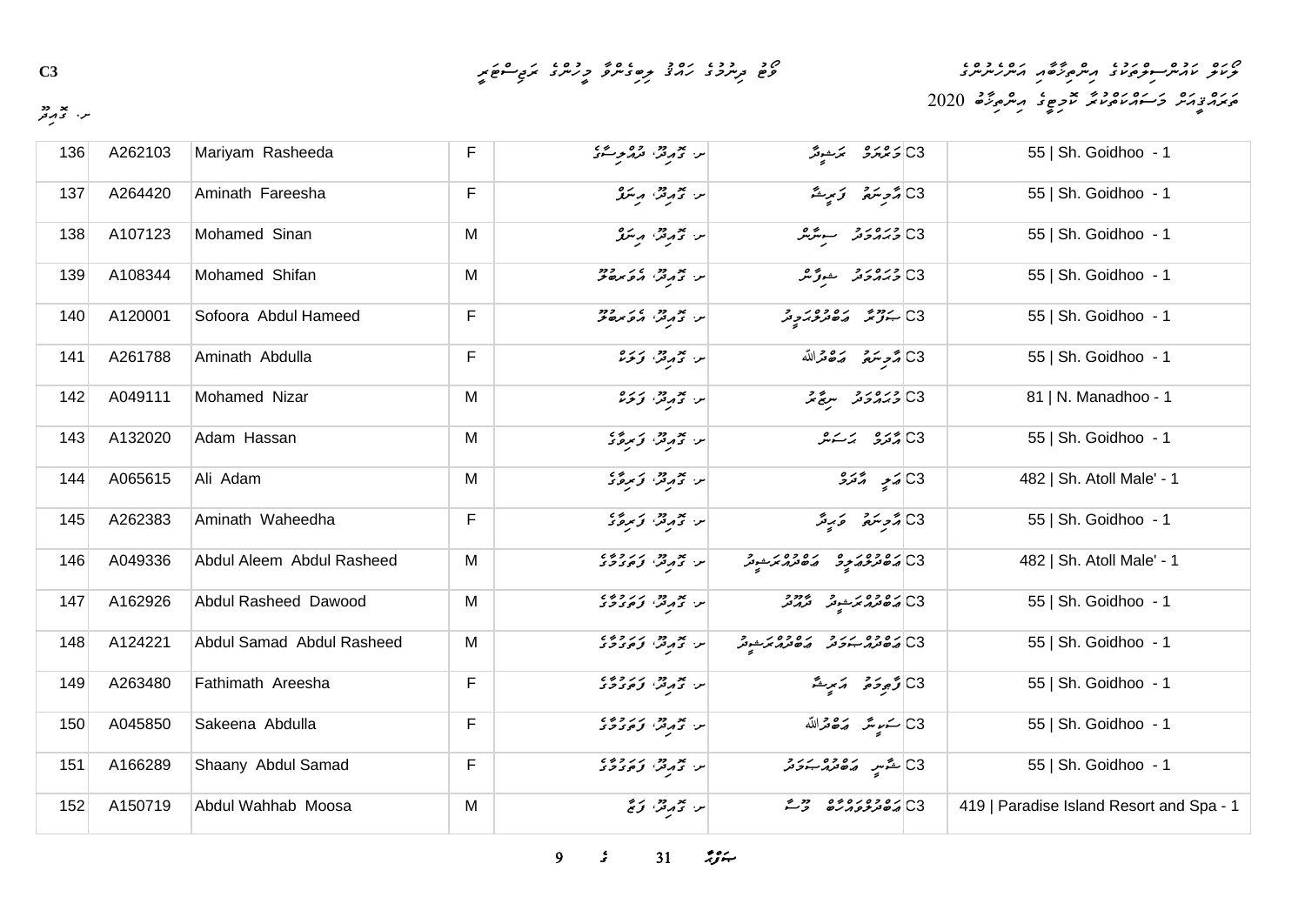*sCw7q7s5w7m< o<n9nOoAw7o< sCq;mAwBoEw7q<m; wBm;vB* م من المرة المرة المرة المرجع المرجع في المركبة 2020<br>مجم*د المريض المربوط المربع المرجع في المراجع المركبة* 

| 153 | A264738 | Nazima Moosa         | $\mathsf F$ | ىن ئۇمەتتى كەنتى             | C3 سَمْعِ <sub>و</sub> دَ 2°تَ                                                                                                                                                                                                   | 55   Sh. Goidhoo - 1       |
|-----|---------|----------------------|-------------|------------------------------|----------------------------------------------------------------------------------------------------------------------------------------------------------------------------------------------------------------------------------|----------------------------|
| 154 | A023360 | Abdul Majeed Mohamed | M           | مز تحقیق کی سوینگ            | C3 ړەپرىرى دىسمى دىرە دە                                                                                                                                                                                                         | 55   Sh. Goidhoo - 1       |
| 155 | A262539 | Ahmed Sajid          | M           | من محمد فقرأ كل مربع مكر     | C3 كەبرى قىرىق ئىقىن ئىقىن ئىقىن ئىقىن ئىقىن ئىقىن ئىقىن ئىقىن ئىقىن ئىقىن ئىقىن ئىقىن ئىقىن ئىقىن ئىقىن ئىقىن<br>مەنبە ئىقىن ئىقىن ئىقىن ئىقىن ئىقىن ئىقىن ئىقىن ئىقىن ئىقىن ئىقىن ئىقىن ئىقىن ئىقىن ئىقىن ئىقسى ئىقسى ئىقسى ئى | 55   Sh. Goidhoo - 1       |
| 156 | A262538 | Aminath Nashaya      | $\mathsf F$ | من محمد فقرأ كل مربع مكر     |                                                                                                                                                                                                                                  | 55   Sh. Goidhoo - 1       |
| 157 | A260710 | Zahida Hassan        | $\mathsf F$ | یں تھرفٹن کی پرچنگ           | C3 يُحْرِمُهُ بَرَسَمْهُ                                                                                                                                                                                                         | 55   Sh. Goidhoo - 1       |
| 158 | A092324 | Ali Faisal           | M           | بر بیرود ی م                 | C3 كەير   تەرىبەقر                                                                                                                                                                                                               | 55   Sh. Goidhoo - 1       |
| 159 | A113469 | Nazeera Ali          | F           | برا المعروم المحاصر والمحامل | C3 سَمْدِيمٌ   صَعِ                                                                                                                                                                                                              | 55   Sh. Goidhoo - 1       |
| 160 | A264456 | Adam Moosa           | M           | برا بمردوا وسرعته والمحالي   | $23$ $22/3$ $\sim$ $23$                                                                                                                                                                                                          | 55   Sh. Goidhoo - 1       |
| 161 | A264673 | Ali Nuhaadh          | M           | ىر. ئەرقۇ، يەسۇسىدى          | C3 <i>ھَ۔</i> مِنْ مَرْحَمَّدُ                                                                                                                                                                                                   | 55   Sh. Goidhoo - 1       |
| 162 | A264666 | Aminath Waseema      | F           | برا بمردوا وسرعته            | C3 مُرْحِسَمُ وَسِوَّةً                                                                                                                                                                                                          | 55   Sh. Goidhoo - 1       |
| 163 | A264670 | Fathimath Yashfa     | $\mathsf F$ | ىن ئەرقۇر بوسۇمرىگە          | C3 تُرجوحَمُ مَنْ شَوَّرً                                                                                                                                                                                                        | 55   Sh. Goidhoo - 1       |
| 164 | A264667 | Hussain Nazim        | M           | ىر. ئۇرۇش ۋىترۇشۇڭ           | C3 بر سَمبر مُرَ مُرتَّبِي مُرتَّبِي                                                                                                                                                                                             | 55   Sh. Goidhoo - 1       |
| 165 | A264671 | Ibrahim Nazim        | M           | من محمد فرض الرسوع مركز كا   | C3 م <i>ەھترى</i> دۇ ش <sub>غو</sub> ۋ                                                                                                                                                                                           | 429   Kurumba Maldives - 1 |
| 166 | A264461 | Khadeeja Mohamed     | $\mathsf F$ | موسطح المستوفر المعروفية     |                                                                                                                                                                                                                                  | 55   Sh. Goidhoo - 1       |
| 167 | A080698 | Mohamed Waseem       | M           | پر مجموعة وسرو مهدم          | $5 - 2$ $3 - 2$                                                                                                                                                                                                                  | 55   Sh. Goidhoo - 1       |
| 168 | A259810 | Aminath Abdul Rahman | $\mathsf F$ | مز المجموعي المجموعي         | C3 2010000 C3                                                                                                                                                                                                                    | 55   Sh. Goidhoo - 1       |
| 169 | A039688 | Abdulla Rasheed      | M           | ىر. ئۇرۇش رىترۇ              | C3 كەھەراللە كىرى <u>س</u> وتىر                                                                                                                                                                                                  | 55   Sh. Goidhoo - 1       |

 $10$  *s* 31 *i*<sub>s</sub> $\approx$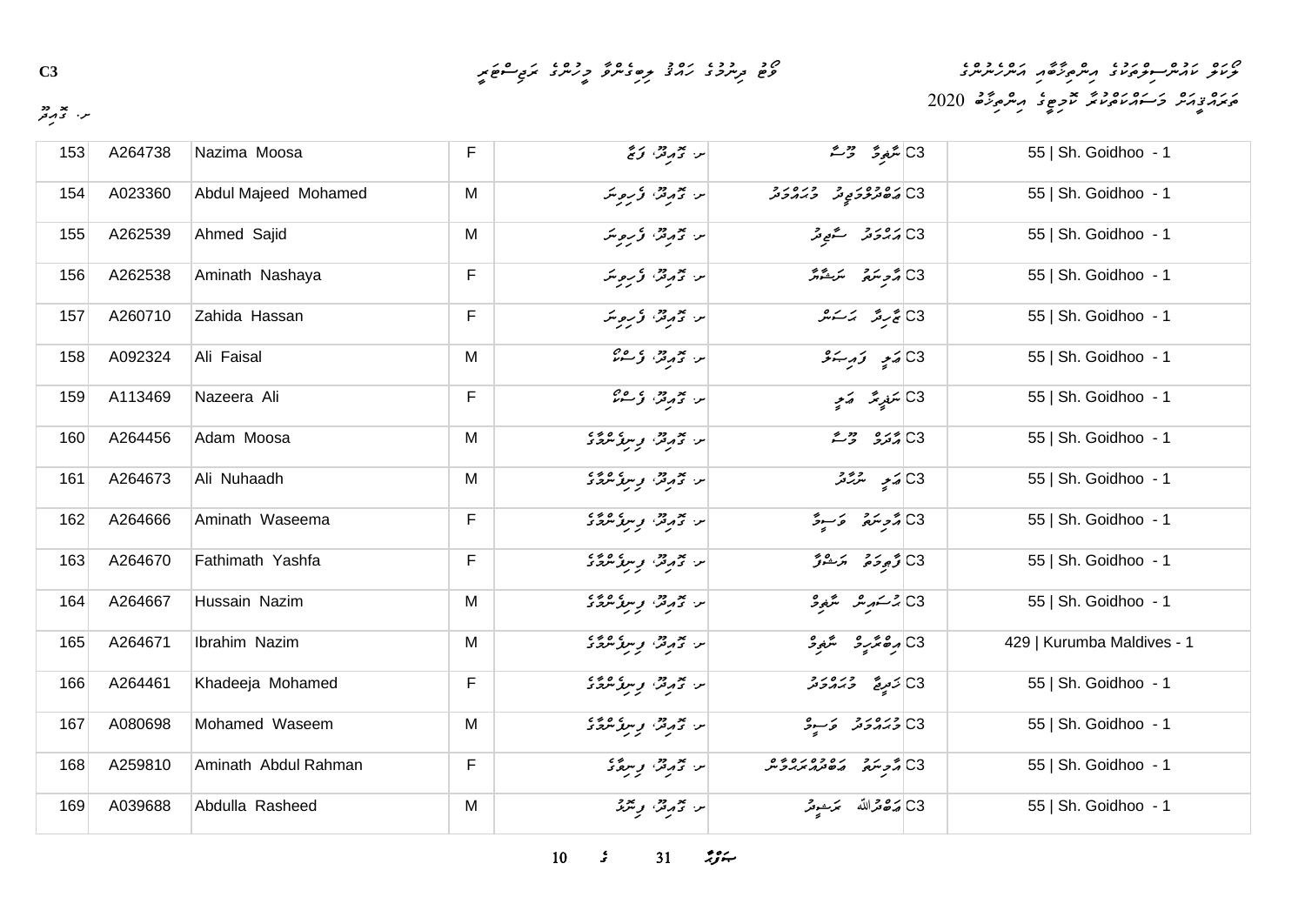*sCw7q7s5w7m< o<n9nOoAw7o< sCq;mAwBoEw7q<m; wBm;vB* م من المرة المرة المرة المرجع المرجع في المركبة 2020<br>مجم*د المريض المربوط المربع المرجع في المراجع المركبة* 

| 170 | A241056 | Abdulla Rasheed        | M           | اللا محمدتش ويحرقه                                                                                  | C3 مَەھمَراللە مَمَرْسِومْر                                   | 55   Sh. Goidhoo - 1              |
|-----|---------|------------------------|-------------|-----------------------------------------------------------------------------------------------------|---------------------------------------------------------------|-----------------------------------|
| 171 | A267636 | Aminath Aswa           | $\mathsf F$ | من محمد قرص مو يتحدثه                                                                               | C3 مُتَّحِبَّتَهُ مَنْ مَشَرَّةً                              | 55   Sh. Goidhoo - 1              |
| 172 | A267634 | Mariyam Aboobakuru     | $\mathsf F$ |                                                                                                     | 77777972703                                                   | 55   Sh. Goidhoo - 1              |
| 173 | A267635 | Mohamed Ivan           | M           | من محمد قرْ) و محرقه                                                                                | C3 <i>وبروبرو برؤ</i> مر                                      | 55   Sh. Goidhoo - 1              |
| 174 | A241053 | Zubaidha Adam          | F           | اللا محمدتش ويحرقه                                                                                  | $5.5$ $\frac{2}{3}$ $\frac{2}{3}$ $\frac{2}{3}$ $\frac{2}{3}$ | 55   Sh. Goidhoo - 1              |
| 175 | A263445 | Aminath Nazeera        | F           | یں مجموفی ویکر                                                                                      | C3 مَّ <i>جِيئيمْ سَنْبِي</i> مَّ                             | 55   Sh. Goidhoo - 1              |
| 176 | A261419 | Fathimath Lishana      | $\mathsf F$ | من محموقتر، توجر                                                                                    | C3 <i>وَّەودَەْ</i> بِسِقَى <i>دَ</i>                         | 482   Sh. Atoll Male' - 1         |
| 177 | A024678 | Mohamed Waheed Abdulla | M           | س محمد قرص و مرّ                                                                                    | C3 <i>وبروبر وبريد م</i> صورالله                              | 712   Meeru Island Resort & Spa-1 |
| 178 | A261032 | Adam Afsal             | M           | یں محمد دو اور پھر ہے                                                                               | C3 <i>مۇرى مۇسۇ</i> م                                         | 482   Sh. Atoll Male' - 1         |
| 179 | A164448 | Ali Hassan             | M           | ین نخورده و پژه برد                                                                                 | C3   تەيي    ئەسكەنل <i>ا</i>                                 | 482   Sh. Atoll Male' - 1         |
| 180 | A088080 | Fathimath Abdulla      | F           | یں محمد دو اور محمد ہے                                                                              | C3 وَجِوحَة صَ <b>صَ</b> قَرَاللّه                            | 55   Sh. Goidhoo - 1              |
| 181 | A032122 | Ibrahim Khaleel        | M           | من المحمد من المحرج من المحمد المحمد المحمد المحمد المحمد المحمد المحمد المحمد المحمد المحمد المحمد | C3 ب <i>رھيڙي</i> و - <i>ڌوِ</i> و                            | 482   Sh. Atoll Male' - 1         |
| 182 | A260711 | Zubaida Hassan         | $\mathsf F$ | من المجموعة المحرج المجموعة المجموعة المجموعة المجموعة المجموعة المجموعة المجموعة المجموعة المجموعة | C3 ىىھ مەمتر ئەسكەنلىر                                        | 55   Sh. Goidhoo - 1              |
| 183 | A268111 | Fathimath Eama         | F           | س محمد حق وه مرد                                                                                    | C3 ت <i>و چوڅو پ</i> وځ                                       | 55   Sh. Goidhoo - 1              |
| 184 | A253029 | Ismail Rasheed         | M           | بر بو دو وه دو پر                                                                                   | C3 م <sup>ا</sup> م سگوگھر تھی مکر ش <sub>ی</sub> فر          | 482   Sh. Atoll Male' - 1         |
| 185 | A261076 | Abdul Kareem Adam      | M           | بر الدور المرود و دارد                                                                              | C3 בەمرىر 2019 كىلى                                           | 55   Sh. Goidhoo - 1              |
| 186 | A261077 | Zaheena Usman          | F           | س محمد دو ره وده                                                                                    | C3 ئۈپ ئىز مەھمەتىر                                           | 55   Sh. Goidhoo - 1              |

 $11$  *s* 31 *i*<sub>3</sub> *n*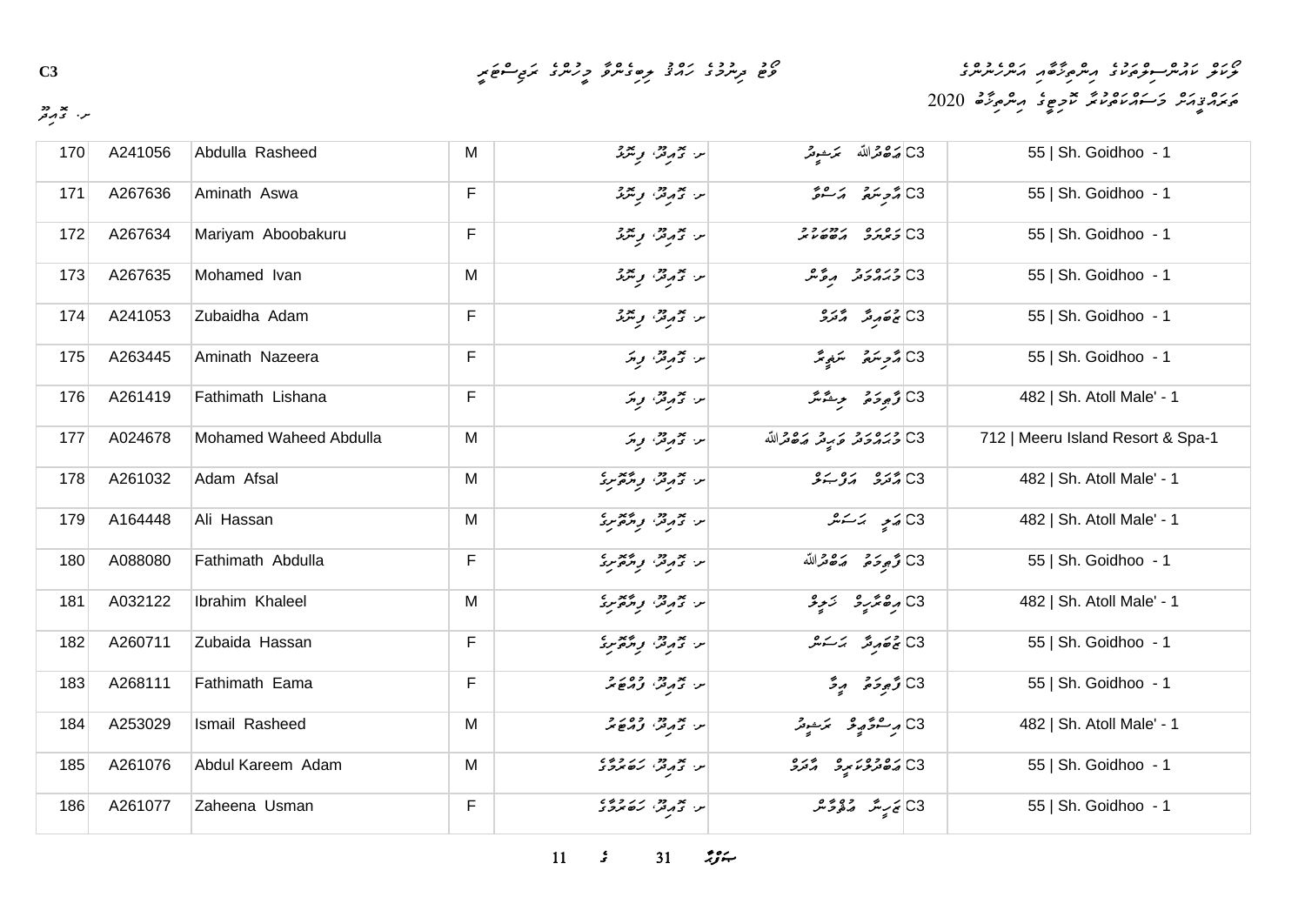*sCw7q7s5w7m< o<n9nOoAw7o< sCq;mAwBoEw7q<m; wBm;vB* م من المرة المرة المرة المرجع المرجع في المركبة 2020<br>مجم*د المريض المربوط المربع المرجع في المراجع المركبة* 

| 187 | A022012 | Abdul Shakoor Ibrahim | M | س تحمد فريس كرو يترم ع                                                                             | C3 مەھەرمەدد مەھەر بەر                 | 55   Sh. Goidhoo - 1                     |
|-----|---------|-----------------------|---|----------------------------------------------------------------------------------------------------|----------------------------------------|------------------------------------------|
| 188 | A264769 | Ahmed Nasheed         | M | س تحمد فريس محر في سكر في                                                                          | C3 <i>مک</i> ونر سرشونر                | 55   Sh. Goidhoo - 1                     |
| 189 | A264766 | Aminath Ibrahim       | F | من المجموعة المحر والكرم على المحر والمح                                                           |                                        | 55   Sh. Goidhoo - 1                     |
| 190 | A264775 | Asma Abdul Shukoor    | F | المستحرفة كرويتها هي                                                                               | 772020222200                           | 55   Sh. Goidhoo - 1                     |
| 191 | A264773 | Hussain Shiyam        | M | س تحمد فريس كرو يتمد هي                                                                            | C3 بر شهر مگر محد <i>ور شوره ک</i>     | 55   Sh. Goidhoo - 1                     |
| 192 | A264776 | Ibrahim Shifaan       | M | من المجموعة المحر والكرم على المحر والمح                                                           | C3 مەھە <i>تگەي</i> ھەرىپىتىس          | 55   Sh. Goidhoo - 1                     |
| 193 | A264771 | Mohamed Shiyam        | M | من المجموعة المحرج معرض على                                                                        | C3 <i>وبرو دو</i> شو <i>مر</i> و       | 55   Sh. Goidhoo - 1                     |
| 194 | A264778 | Mohamed Simaam        | M | من المحمد حديث المحمد عليه المحمد المحمد المحمد المحمد المحمد المحمد المحمد المحمد المحمد المحمد ا | $55 - 5555$ C3                         | 419   Paradise Island Resort and Spa - 1 |
| 195 | A266408 | Aishath Sama          | F | ىر، ئەمەنتر، ئەس <mark>م</mark> و                                                                  | C3 م <i>ەمبەھى</i> سەۋ                 | 482   Sh. Atoll Male' - 1                |
| 196 | A266407 | Hussain Fizah         | M | ىر، ئۇرۇش، ئەس <sub>ەمچ</sub>                                                                      | C3 بر <i>شهر بنگه و پخ ب</i> ر         | 482   Sh. Atoll Male' - 1                |
| 197 | A266395 | Mariyam Abdulla       | F | ىر، ئۇمەنتر، ئەس <mark>م</mark> و                                                                  | C3 <del>كرمرد</del> كامحمدالله         | 55   Sh. Goidhoo - 1                     |
| 198 | A156182 | Mohamed Adam          | M | یں تحصیل کے صحیح                                                                                   | C3 32023 وره                           | 482   Sh. Atoll Male' - 1                |
| 199 | A073755 | Ali Shareef           | M | یں مجمد پی کرنے کی                                                                                 | C3  تەمچ سى <i>تەمپ</i> ۇ              | 482   Sh. Atoll Male' - 1                |
| 200 | A266400 | Azra Adam             | F | یں مجمد پیر کری ہے                                                                                 | C3 مَقْرَمَّہُ مُحْمَدِہِ              | 482   Sh. Atoll Male' - 1                |
| 201 | A266412 | Mohamed Anoof Shareef | M | من محمد قرص مرکز محرمجہ                                                                            | C3 ديرورو رودو شهرو                    | 482   Sh. Atoll Male' - 1                |
| 202 | A261791 | Hafsa Ali             | F | بر البر دو المرکز و داده م                                                                         | C3 ټر <sup>و</sup> بگ <sub>مکم</sub> و | 55   Sh. Goidhoo - 1                     |
| 203 | A261795 | Hussain Nafiz         | M | سالم دوم المستحرم و دام م                                                                          | C3 برڪوپٽر س <i>گوي</i> ءَ             | 433   Gili Lankanfushi - 1               |

 $12$  *s* 31 *i*<sub>S</sub>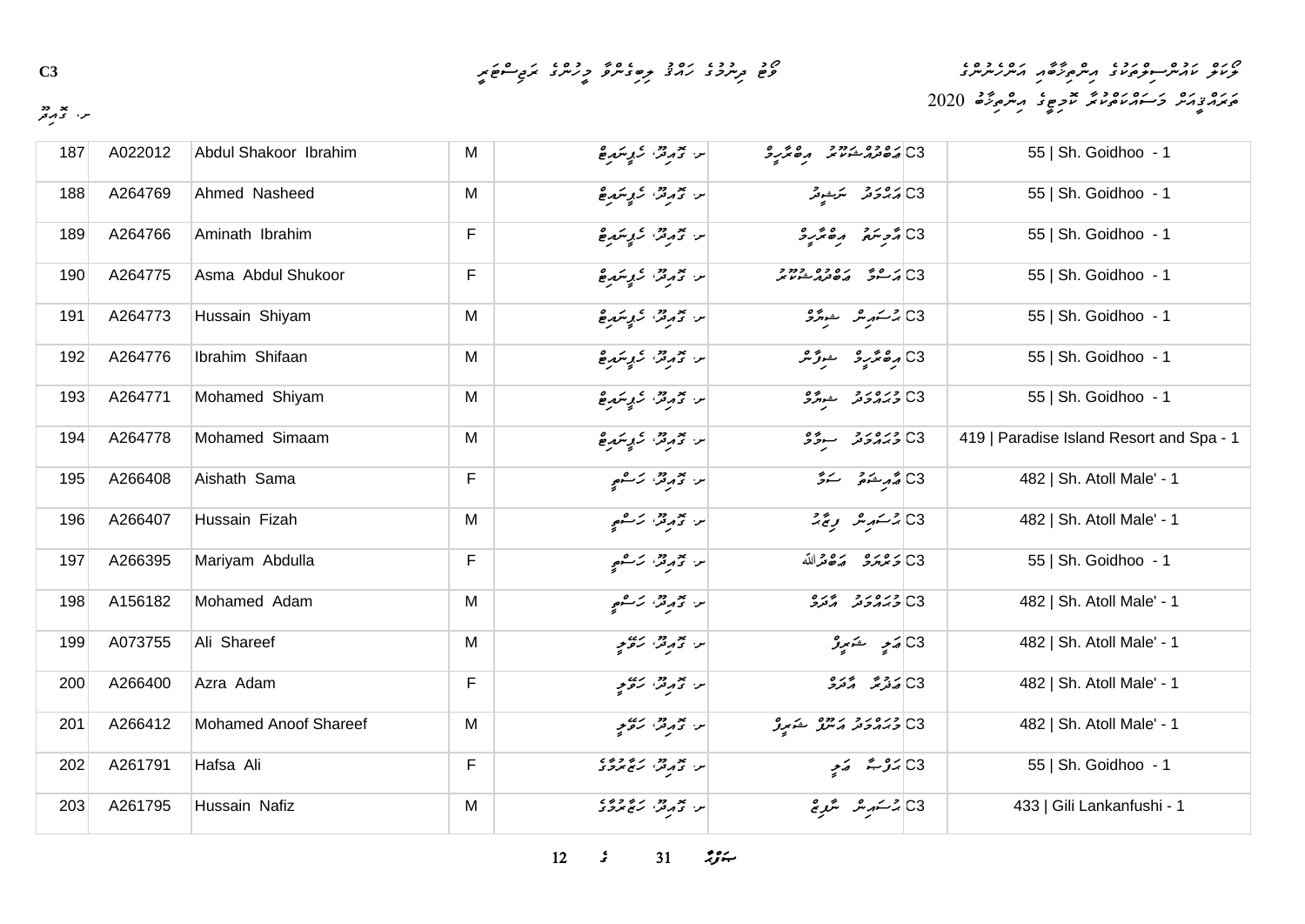*sCw7q7s5w7m< o<n9nOoAw7o< sCq;mAwBoEw7q<m; wBm;vB* م من المرة المرة المرة المرجع المرجع في المركبة 2020<br>مجم*د المريض المربوط المربع المرجع في المراجع المركبة* 

| 204 | A261794 | Mariyam Saila    | $\mathsf F$ | من المعروض المركزة المحدورة المحدورة               | C3 كوجوجر محمد محمد مح                      | 55   Sh. Goidhoo - 1                      |
|-----|---------|------------------|-------------|----------------------------------------------------|---------------------------------------------|-------------------------------------------|
| 205 | A261470 | Ahmed Naafiu     | M           | س مجموفتن سينتمنك                                  | C3 <i>مُدْدَ</i> وَمُ سُمْدِهُ              | 55   Sh. Goidhoo - 1                      |
| 206 | A261471 | Aminath Seleen   | $\mathsf F$ | ىر، ئۇرۇش بەشكە                                    | C3 مُرْحِسَمُ شَعِرِ مُرْ                   | 482   Sh. Atoll Male' - 1                 |
| 207 | A038059 | Mohamed Ali      | M           | من محمد قرش سر مرتكز                               | C3 <i>وَبَدُوْدَوْ</i> مَعِ                 | 425   One & Only Reethi Rah, Maldives - 1 |
| 208 | A261641 | Abdulla Waheed   | M           | بر به ده په ده                                     | C3 مَەھىراللە   مَ بِرِمْر                  | 55   Sh. Goidhoo - 1                      |
| 209 | A010523 | Ahmed Waheed     | M           | یں تحمیر کے مختلف                                  | C3 <i>مَدْدَوْرٌ وَبِ</i> يْرٌ              | 55   Sh. Goidhoo - 1                      |
| 210 | A261649 | Aminath Nishva   | $\mathsf F$ | پر جمهور کر پر پر پر د                             |                                             | 482   Sh. Atoll Male' - 1                 |
| 211 | A261647 | Fathimath Nuha   | $\mathsf F$ | یں تحمد پڑھی کے مختلف کا ا                         | C3 <i>وَّجِوحَمْ</i> سَرَبَّہُ              | 55   Sh. Goidhoo - 1                      |
| 212 | A261644 | Fathmath Waheeda | F           | بر نیم ده په پروی                                  | C3 <i>وَّجِوَدَّة</i> وَر <sub>ِي</sub> قَر | 55   Sh. Goidhoo - 1                      |
| 213 | A261640 | Hussain Waheed   | M           | بر البر دو.<br>برا المحمد ترا المحمد المحمد المحمد | C3 برڪيريش ڪي <sub>و</sub> يٽر              | 55   Sh. Goidhoo - 1                      |
| 214 | A084502 | Abbas Ali        | M           | ىن ئۇمەقتى سەتتى ئە                                | C3 مەمۇب مەر                                | 482   Sh. Atoll Male' - 1                 |
| 215 | A148374 | Abdulla Basheer  | M           | من محمد قرش سر محمدی                               | C3 كَەھىراللە   كەخومگر                     | 55   Sh. Goidhoo - 1                      |
| 216 | A063572 | Adnan Ali        | M           | من محمد قرش سر محرى                                | C3 كەنترىترىش كەي <u>ج</u>                  | 482   Sh. Atoll Male' - 1                 |
| 217 | A261497 | Ahmed Shareef    | M           | ىر. ئۇرۇش رىترى                                    | C3 <i>مَدْدَوْمْ</i> سَمَعِيوْ              | 53   Sh. Kan'ditheemu - 1                 |
| 218 | A262996 | Ali Hussain      | M           | ىن ئۇرۇش بەتكەنج                                   | C3 <i>ھَ۔</i> پر شمیر شر                    | 55   Sh. Goidhoo - 1                      |
| 219 | A023439 | Ghalib Ali       | M           | من محمد قرش سر محرى                                | C3 <i>ڏوھ مَ</i> ي                          | 482   Sh. Atoll Male' - 1                 |
| 220 | A263011 | Ibrahim Siraj    | M           | ىن ئۇمەقتى سەئىرى                                  | C3  مەھەمگە يەممىسى ئىسىمىسى ئى             | 482   Sh. Atoll Male' - 1                 |

 $13$  *s*  $31$  *n***<sub>y</sub>**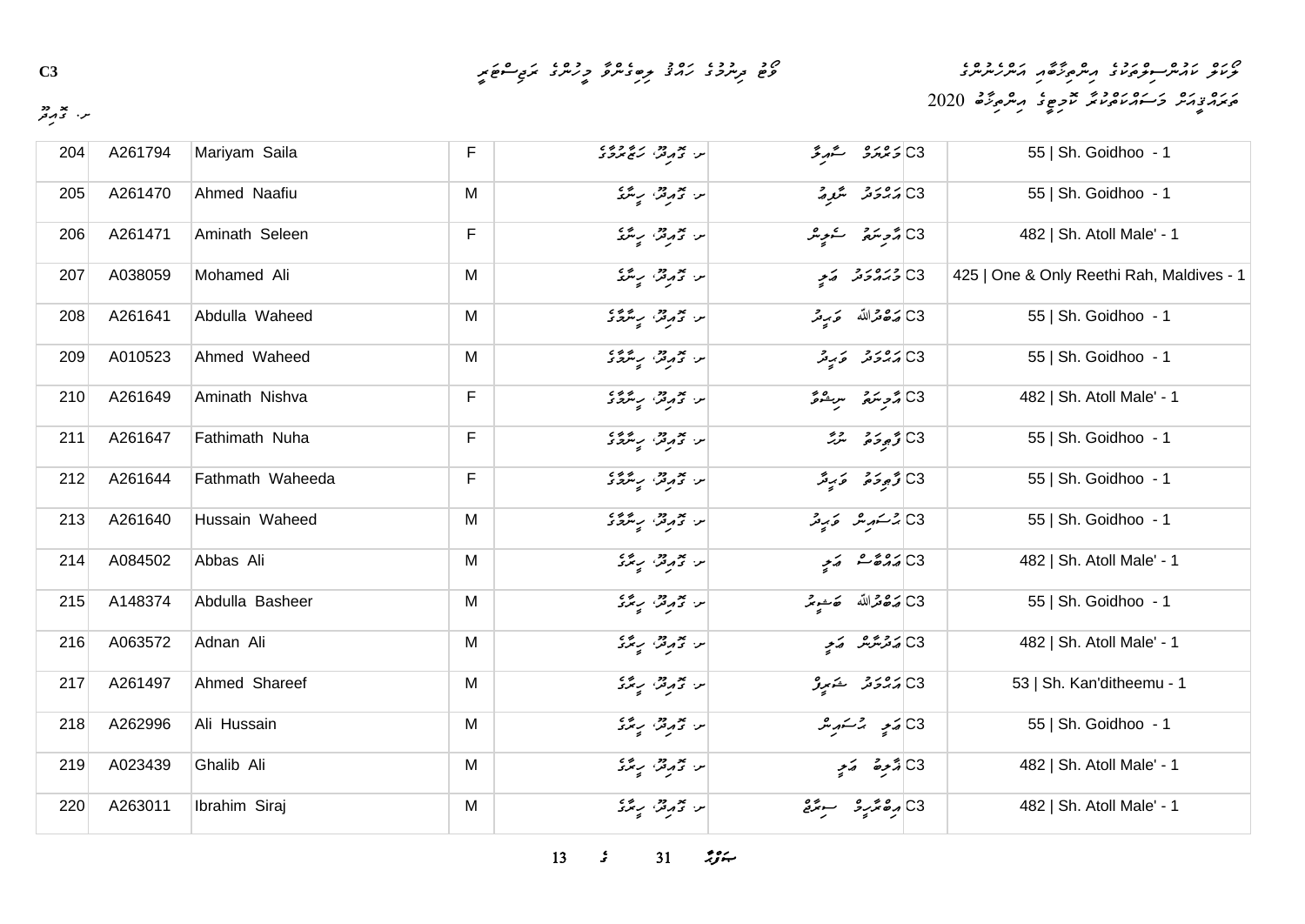*sCw7q7s5w7m< o<n9nOoAw7o< sCq;mAwBoEw7q<m; wBm;vB* م من المرة المرة المرة المرجع المرجع في المركبة 2020<br>مجم*د المريض المربوط المربع المرجع في المراجع المركبة* 

| 221 | A263009 | Muneera Ali            | $\mathsf F$ | ىن ئۇمەتتى سەئىرى                                                                                                                                                                                                     | C3 دُ سِمَّہ      دَمِرِ                                                                             | 55   Sh. Goidhoo - 1      |
|-----|---------|------------------------|-------------|-----------------------------------------------------------------------------------------------------------------------------------------------------------------------------------------------------------------------|------------------------------------------------------------------------------------------------------|---------------------------|
| 222 | A262999 | Nasira Ibrahim         | F           | اللاستخار فخراء المحريج                                                                                                                                                                                               | C3 بىر يىچە ئەرھ <i>ەترىي</i> 3                                                                      | 55   Sh. Goidhoo - 1      |
| 223 | A092086 | Nasreena Ali           | F           | یں مجموفی رہی                                                                                                                                                                                                         | C3 ىرگىرىدىگە كەمچە                                                                                  | 55   Sh. Goidhoo - 1      |
| 224 | A261033 | Ahmed Raif             | M           | اللا المجموفين الكوينگ                                                                                                                                                                                                | C3 <i>مَدْدَوْمَ</i> مَّمْدِرْ                                                                       | 55   Sh. Goidhoo - 1      |
| 225 | A261036 | Aminath Maha           | $\mathsf F$ | ىر، ئۇرۇش، ئەچەنگە                                                                                                                                                                                                    | C3 م <i>جمع حر</i> م                                                                                 | 55   Sh. Goidhoo - 1      |
| 226 | A260033 | Fathimath Ziyama       | F           | ىر، ئۇرقۇ، ئەچەش                                                                                                                                                                                                      | $\mathcal{E}$ وَّجِ دَحْمَ بِمِثْرَةَ                                                                | 55   Sh. Goidhoo - 1      |
| 227 | A022454 | Hussain Hassan         | M           | من محمد قراء محر مرتگ                                                                                                                                                                                                 | C3 يُرْسَمْ بِيْرَ بِرَسْتَمْر                                                                       | 482   Sh. Atoll Male' - 1 |
| 228 | A263962 | Aishath Saeed          | $\mathsf F$ | اللاستخار فترا الرامر                                                                                                                                                                                                 | C3 م <i>ەمبەشقى سىمپى</i> تر                                                                         | 55   Sh. Goidhoo - 1      |
| 229 | A263968 | <b>Fathimath Maasa</b> | F           | اللاستخار فترا الرامر                                                                                                                                                                                                 | C3 <i>وُجوح</i> و وُسَّمَ                                                                            | 55   Sh. Goidhoo - 1      |
| 230 | A263448 | Abdul Gadir Mohamed    | M           | بن محمد فرص مرکزی                                                                                                                                                                                                     | C3 كەھەر ئۇيرىز بەربەر بەر ئالىرى ئالىرى ئالىرى ئالىرى ئالىرى ئالىرى ئالىرى ئالىرى ئالىرى ئالىرى ئال | 55   Sh. Goidhoo - 1      |
| 231 | A263447 | Aishath Nazeera        | $\mathsf F$ | بر محمد فرض مرحوم                                                                                                                                                                                                     | C3 مۇم ئىشقى ئىستى <i>مۇ بى</i> گە                                                                   | 482   Sh. Atoll Male' - 1 |
| 232 | A263434 | Fathimath Ali          | F           | بن محمد فرص مرکزی                                                                                                                                                                                                     | C3 وَج <i>وحَ</i> هُمَ مِي                                                                           | 55   Sh. Goidhoo - 1      |
| 233 | A263460 | Hussain Azmee          | M           | بن تحمد فرض مرتدى                                                                                                                                                                                                     | C3 برڪهريش <i>پرچ</i> وپه                                                                            | 55   Sh. Goidhoo - 1      |
| 234 | A263451 | Mariyam Nazeera        | F           | بن تحمد فرض مرتدى                                                                                                                                                                                                     | C3 <i>5xx5</i> سَمْدِيَّتَر                                                                          | 55   Sh. Goidhoo - 1      |
| 235 | A035695 | Mohamed Adam           | M           | بر مورد مرده                                                                                                                                                                                                          | $5.25 - 2.25 = 0.3$                                                                                  | 55   Sh. Goidhoo - 1      |
| 236 | A153854 | Ali Abdul Rahman       | M           | بر الدود المتحدودي                                                                                                                                                                                                    | C3 <i>مزو مەھەرە بە</i> ر                                                                            | 55   Sh. Goidhoo - 1      |
| 237 | A153855 | Rugiyya Zakariyya      | $\mathsf F$ | س موجع المرتبة ومن ومن المرتبة المرتبة المرتبة المرتبة المرتبة المرتبة المرتبة المرتبة المرتبة المر<br>المرتبة المرتبة المرتبة المرتبة المرتبة المرتبة المرتبة المرتبة المرتبة المرتبة المرتبة المرتبة المرتبة المرتب | C3 ىر <i>تومىڭ تەكتىرمىڭ</i>                                                                         | 55   Sh. Goidhoo - 1      |

 $14$  *s* 31 *i*<sub>S</sub> $\approx$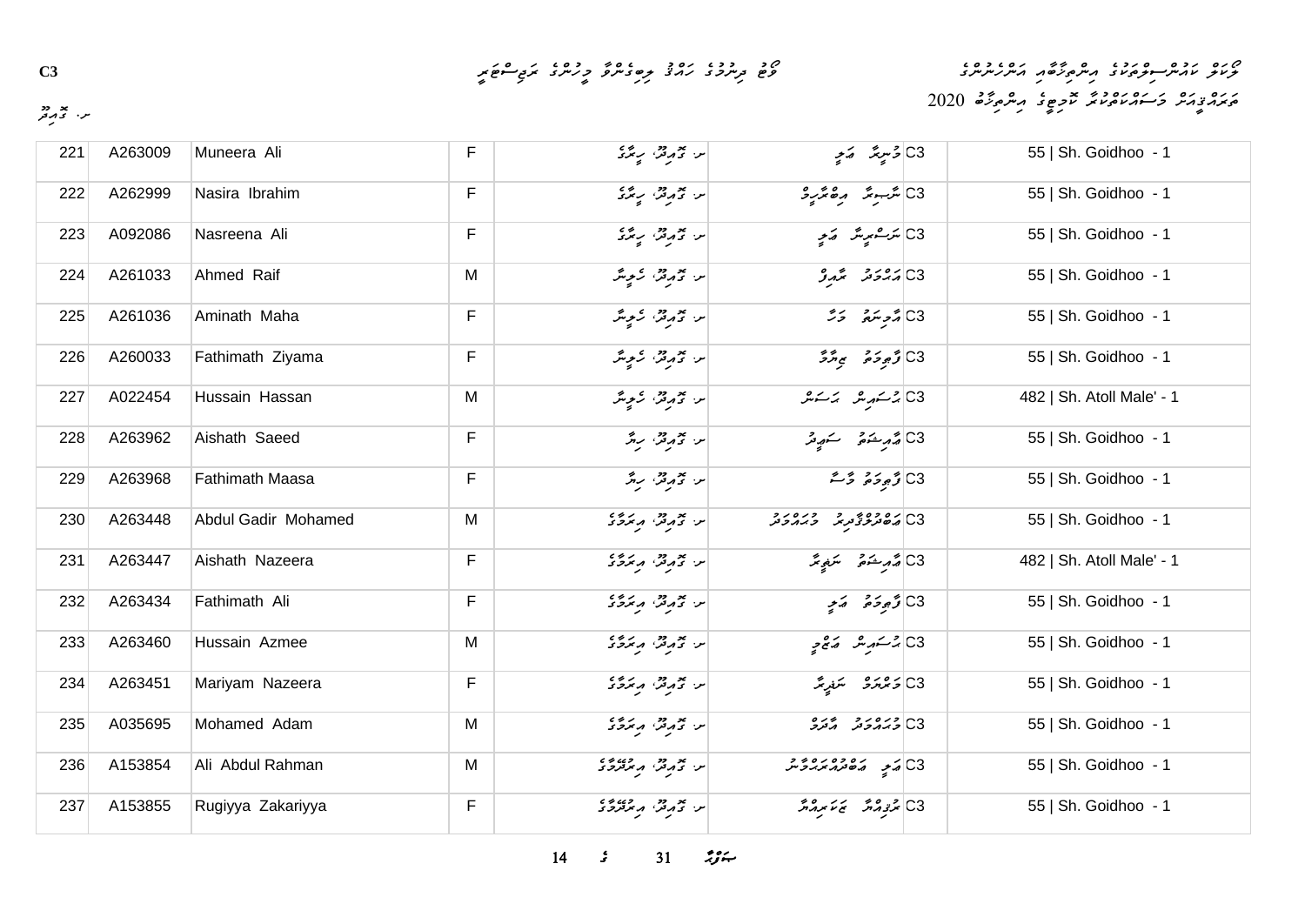*sCw7q7s5w7m< o<n9nOoAw7o< sCq;mAwBoEw7q<m; wBm;vB* م من المرة المرة المرة المرجع المرجع في المركبة 2020<br>مجم*د المريض المربوط المربع المرجع في المراجع المركبة* 

| 238 | A267739 | Ali Ibrahim            | M | یں مجم <sup>ور</sup> ہے بیگر                                                                                   | C3 <i>مَجِ م</i> ەم <i>َدْرِ</i> دْ                    | 55   Sh. Goidhoo - 1                  |
|-----|---------|------------------------|---|----------------------------------------------------------------------------------------------------------------|--------------------------------------------------------|---------------------------------------|
| 239 | A267755 | Fathimath Abdul Kareem | F | یں مجم <sup>ود</sup> ہے ہو مگر                                                                                 | C3 تُهوِمَهُ مُصْرَبِرُ مَرِمْ                         | 55   Sh. Goidhoo - 1                  |
| 240 | A267762 | Ibrahim Ali            | M | ىر ئىم بەقتى ئىم ئىگە                                                                                          | C3 مەھم <i>گىي</i> ھەممىي                              | 55   Sh. Goidhoo - 1                  |
| 241 | A267760 | Moomina Ali            | F | یں تخمیص کھیج تک                                                                                               | C3 جۇمۇمىتى <b>م</b> كىرىيە                            | 55   Sh. Goidhoo - 1                  |
| 242 | A261081 | Abdulla Ibrahim        | M | ىر، ئۇرۇش ئۇچ بىرىگە                                                                                           | C3 مَەقداللە م <i>ەھترىي</i> 3                         | 55   Sh. Goidhoo - 1                  |
| 243 | A264790 | Fathimath Shiyama      | F | یں تمریز، عمر سرع                                                                                              | $\mathcal{E} = \frac{1}{2} \sum_{i=1}^{n} \mathcal{E}$ | 482   Sh. Atoll Male' - 1             |
| 244 | A025710 | Mansoor Abdulla        | M | یں تحصیل مگر سری                                                                                               | $Ca^{3}$ $\approx$ $Ca^{3}$ $\approx$ $Ca^{3}$         | 653   Veligandu Island Resort & Spa-1 |
| 245 | A261421 | Mifzaal Mansoor        | M | مورد المعرفين المعجم المعرفية                                                                                  | C3 <i>وۋىتۇ خىرىتى</i> ر                               | 482   Sh. Atoll Male' - 1             |
| 246 | A149458 | Abdul Raheem Hussain   | M | بر الدود الأس والماء                                                                                           | C3 مەھ <i>ىرمىكىي</i> 3 - ئىكمبىر                      | 55   Sh. Goidhoo - 1                  |
| 247 | A158610 | Abdulla Rameez         | M | بر المحرود الأسرچون                                                                                            | C3 كەھەراللە ئىر <i>و</i> تى                           | 55   Sh. Goidhoo - 1                  |
| 248 | A262284 | Aishath Basheera       | F | بر الدود الأسروف                                                                                               | C3 م <i>ەرىشقى ھىش</i> ېتمى                            | 55   Sh. Goidhoo - 1                  |
| 249 | A262270 | Nasira Ibrahim         | F | بر المحرود الأس والمحمد                                                                                        | C3 ىئزىبو <i>مىڭ مەھەترى</i> رى                        | 55   Sh. Goidhoo - 1                  |
| 250 | A261800 | Aishath Haula          | F | س بو دو زبره و و و                                                                                             | C3 مەم ئىقتىم ئىمگە ئى                                 | 55   Sh. Goidhoo - 1                  |
| 251 | A163188 | Aishath Mahamood       | F | س بورود کانده وره                                                                                              | C3 مەم شەھ ھەد دەرد                                    | 55   Sh. Goidhoo - 1                  |
| 252 | A261798 | Madheeha Ibrahim       | F | س بورود کا برماره د                                                                                            | C3 دَمِيدٌ مِنْ صَمَّرِ وَ                             | 55   Sh. Goidhoo - 1                  |
| 253 | A261801 | Mohamed Mazin          | M | بر العراق المتحد المحمد المحمد المحمد المحمد المحمد المحمد المحمد المحمد المحمد المحمد المحمد المحمد المحمد ال | C3 <i>دېمم</i> ونر گېږم                                | 55   Sh. Goidhoo - 1                  |
| 254 | A106396 | Nahida Ibrahim         | F | ىر. ئۇ مەدەب ئەترىكرىدى.<br>مەن ئى مەنگەن ئەتىرىكىس                                                            | C3 بَتَربتَدُ م <i>ِنْ مُ</i> تَرَبِّدَ                | 482   Sh. Atoll Male' - 1             |

 $15$  *s* 31 *i*<sub>S</sub> $\approx$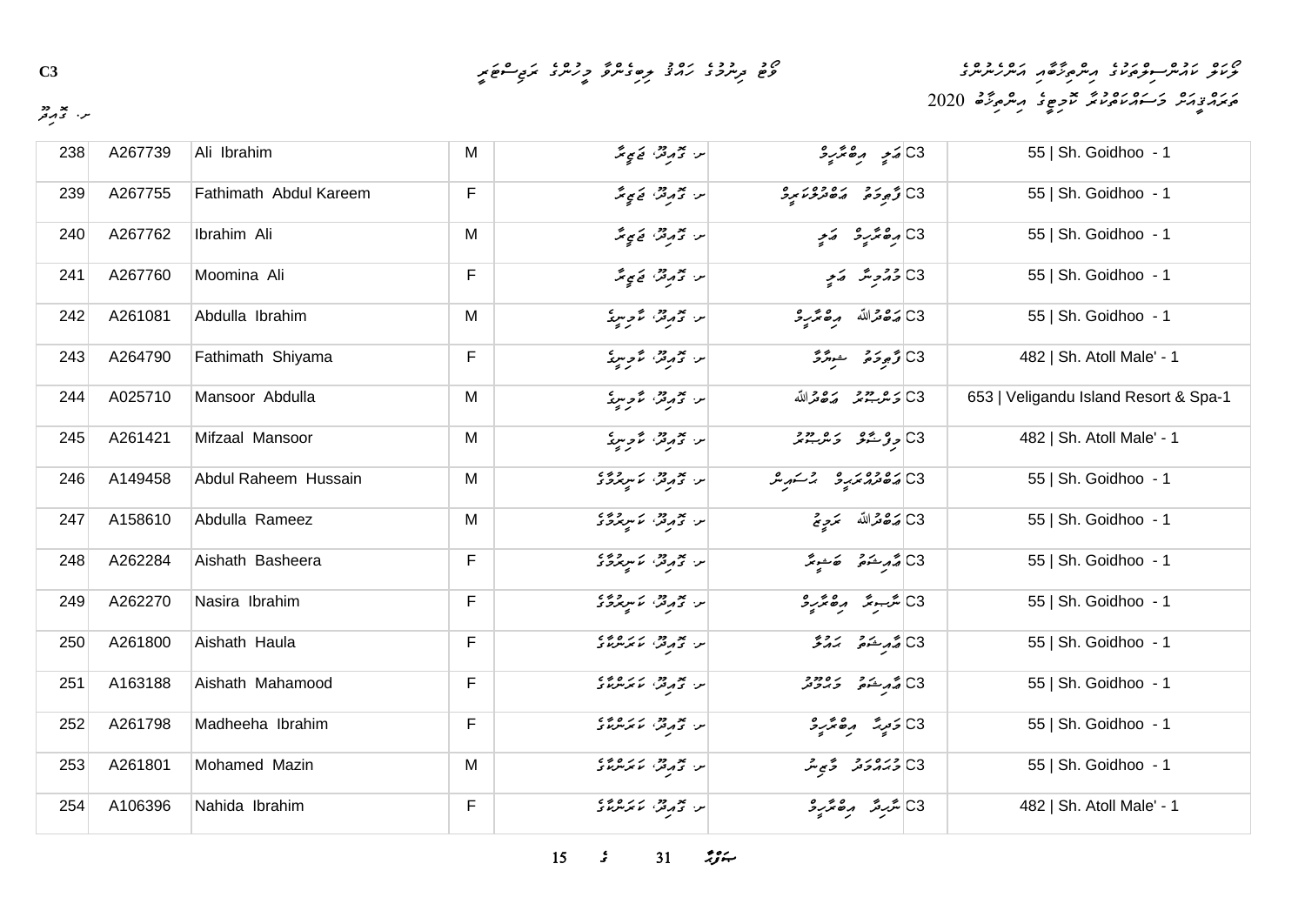*sCw7q7s5w7m< o<n9nOoAw7o< sCq;mAwBoEw7q<m; wBm;vB* م من المرة المرة المرة المرجع المرجع في المركبة 2020<br>مجم*د المريض المربوط المربع المرجع في المراجع المركبة* 

| 255 | A009050 | Aminath Madeeha | F            | بر نوردو، ئۇرىئە ئەھ  | C3 مُتَّحِسَّعَ وَمَثِيَّدَ                                                                                                                                                                                                                                                                                                                                 | 55   Sh. Goidhoo - 1                     |
|-----|---------|-----------------|--------------|-----------------------|-------------------------------------------------------------------------------------------------------------------------------------------------------------------------------------------------------------------------------------------------------------------------------------------------------------------------------------------------------------|------------------------------------------|
| 256 | A260054 | Aminath Rifa    | F            | برا بيروج وحرير       | C3 مُجِسَعَةً مِنَّ                                                                                                                                                                                                                                                                                                                                         | 55   Sh. Goidhoo - 1                     |
| 257 | A260052 | Fathimath Iffa  | F            | برا بيروج وحرير       | $\mathcal{E}$ $\mathcal{E}$ $\mathcal{E}$ $\mathcal{E}$ $\mathcal{E}$ $\mathcal{E}$ $\mathcal{E}$ $\mathcal{E}$ $\mathcal{E}$ $\mathcal{E}$ $\mathcal{E}$ $\mathcal{E}$ $\mathcal{E}$ $\mathcal{E}$ $\mathcal{E}$ $\mathcal{E}$ $\mathcal{E}$ $\mathcal{E}$ $\mathcal{E}$ $\mathcal{E}$ $\mathcal{E}$ $\mathcal{E}$ $\mathcal{E}$ $\mathcal{E}$ $\mathcal{$ | 482   Sh. Atoll Male' - 1                |
| 258 | A036229 | Ismail Zameer   | M            | برا بيوردها الحرير    | C3 م <i>ېشۇمۇ توپۇ</i>                                                                                                                                                                                                                                                                                                                                      | 55   Sh. Goidhoo - 1                     |
| 259 | A263912 | Khadeeja Adam   | $\mathsf{F}$ | من محمد قديم محر مركز | C3 كَتَامِيعٌ المُرْمَرُّونُ                                                                                                                                                                                                                                                                                                                                | 55   Sh. Goidhoo - 1                     |
| 260 | A260680 | Ahmed Anan      | M            | ر به دو رور پ         | C3 كەبروقى كەنگەنگە                                                                                                                                                                                                                                                                                                                                         | 482   Sh. Atoll Male' - 1                |
| 261 | A161732 | Ahmed Waheed    | M            | ر به دو رور به        | C3 <i>مَدْدَ دَ وَبِ</i> يْرَ                                                                                                                                                                                                                                                                                                                               | 55   Sh. Goidhoo - 1                     |
| 262 | A260678 | Aishath Zoona   | $\mathsf F$  | ر به دو رور پ         | C3 مەم شەھرە تەتىر                                                                                                                                                                                                                                                                                                                                          | 55   Sh. Goidhoo - 1                     |
| 263 | A102327 | Ali Waheed      | M            | ر به دو رور پ         | C3 <i>مَيْ وَبِينْر</i>                                                                                                                                                                                                                                                                                                                                     | 482   Sh. Atoll Male' - 1                |
| 264 | A055960 | Haroon Hussain  | M            | ر به دو رور پ         | C3 ئەمىر مىر ب <sub>ىر</sub> ئىسكىرىك                                                                                                                                                                                                                                                                                                                       | 55   Sh. Goidhoo - 1                     |
| 265 | A260675 | Sanfa Abdulla   | F            | ر بو دو رور به        | C3 كەشرى <i>ق مەھەتر</i> اللە                                                                                                                                                                                                                                                                                                                               | 55   Sh. Goidhoo - 1                     |
| 266 | A264419 | Adam Naseem     | M            | ر به بروژه ژومی       | C3 <i>مُحَمَّ</i> دُ سَرَسِيْرُ                                                                                                                                                                                                                                                                                                                             | 482   Sh. Atoll Male' - 1                |
| 267 | A264424 | Ahmed Naail     | M            | ىن ئۇمەتتى كەنجى      | C3 <i>مَدْدَوْرْ</i> سَمْدِ وْ                                                                                                                                                                                                                                                                                                                              | 55   Sh. Goidhoo - 1                     |
| 268 | A264406 | Ali Moosa       | M            | ىن ئۇمەتتى كەنجى      | $23 \div 203$                                                                                                                                                                                                                                                                                                                                               | 55   Sh. Goidhoo - 1                     |
| 269 | A152340 | Ali Zahir       | M            | ر به بروژه ژوگرم      | C3 <i>ھَي چُرين</i> ُ                                                                                                                                                                                                                                                                                                                                       | 55   Sh. Goidhoo - 1                     |
| 270 | A078591 | Ibrahim Shiyam  | M            | ر پوروژ، ئەنگە        | $5.12$ $\frac{2}{3}$ $\frac{2}{3}$ $\frac{2}{3}$ $\frac{2}{3}$                                                                                                                                                                                                                                                                                              | 419   Paradise Island Resort and Spa - 1 |
| 271 | A078540 | Mohamed Shiyam  | M            | ر په په وژه لرکړي     | $5.923$ $2.923$ $C3$                                                                                                                                                                                                                                                                                                                                        | 253   ADh. Fenfushi - 1                  |

 $16$  *s* 31 *i*<sub>S</sub> $\approx$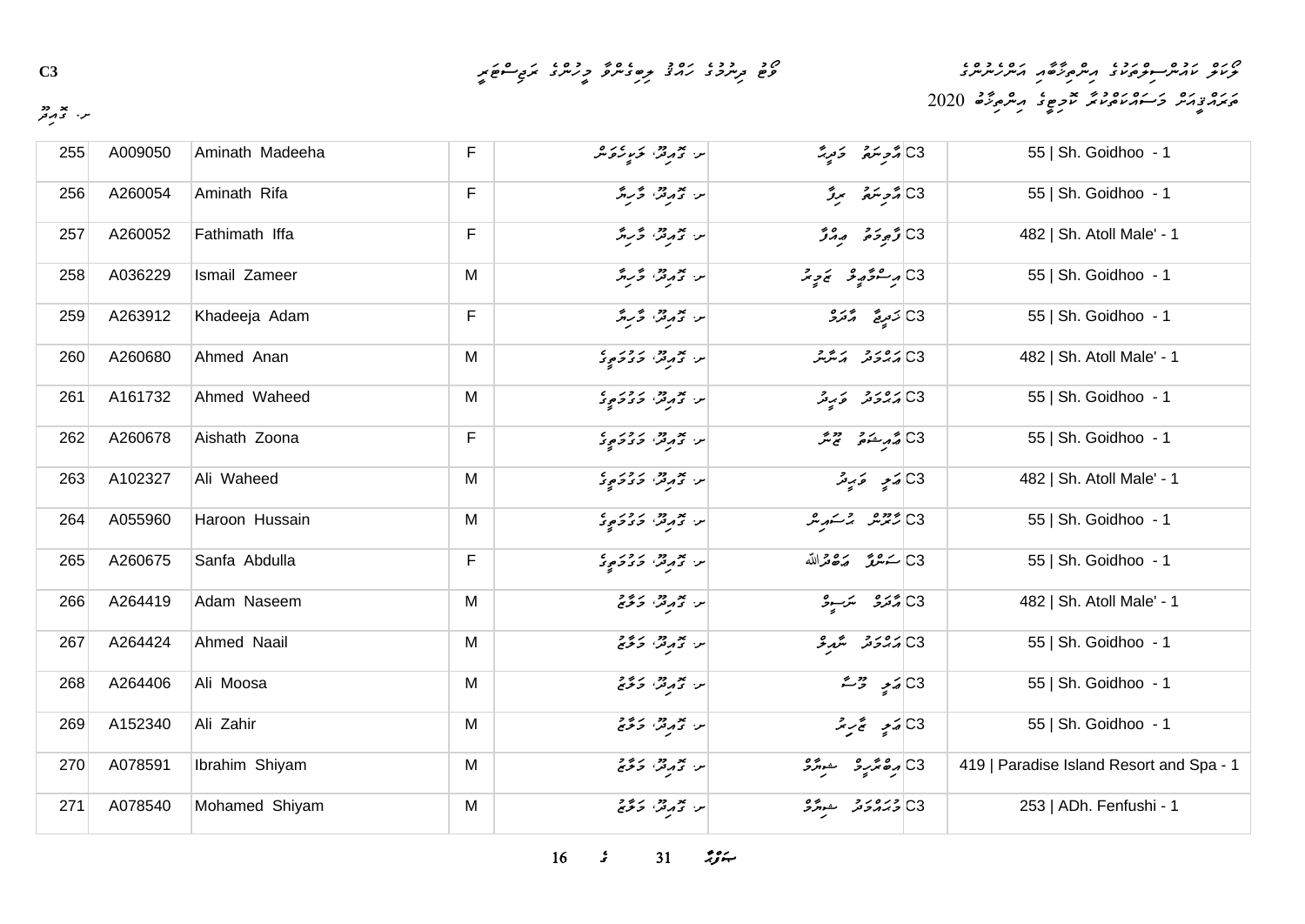*sCw7q7s5w7m< o<n9nOoAw7o< sCq;mAwBoEw7q<m; wBm;vB* م من المرة المرة المرة المرجع المرجع في المركبة 2020<br>مجم*د المريض المربوط المربع المرجع في المراجع المركبة* 

| 272 | A264416 | Nafeesa Ali         | $\mathsf F$  | ىر. ئۇرۇش كەنگەنچ              | C3 سَمِرٍ کے مَہ ِ                                                                                                                                                                                                                                                                                                                                          | 55   Sh. Goidhoo - 1                     |
|-----|---------|---------------------|--------------|--------------------------------|-------------------------------------------------------------------------------------------------------------------------------------------------------------------------------------------------------------------------------------------------------------------------------------------------------------------------------------------------------------|------------------------------------------|
| 273 | A264411 | Rabia Moosa         | $\mathsf{F}$ | اللا المجموفين الحافزيني       | $23$ $20\sqrt{2}$ $\sqrt{3}$                                                                                                                                                                                                                                                                                                                                | 55   Sh. Goidhoo - 1                     |
| 274 | A095693 | Mohamed Hassan      | M            | بر بورده نازه                  | C3 <i>وبروبرو برستر</i>                                                                                                                                                                                                                                                                                                                                     | 698   Vilamendhoo Island Resort and Spa- |
| 275 | A262281 | Sobira Abdul Raheem | $\mathsf F$  | ىر، ئەمەش، ئەبۇر               | 5.6202222202                                                                                                                                                                                                                                                                                                                                                | 55   Sh. Goidhoo - 1                     |
| 276 | A080697 | Aishath Nadiya      | $\mathsf F$  | ىر، ئۇرىق، كەشھۇ               | C3 م <i>ەمبىشى مەمبەر</i>                                                                                                                                                                                                                                                                                                                                   | 55   Sh. Goidhoo - 1                     |
| 277 | A268046 | Aminath Nasiya      | $\mathsf F$  | ىر، ئەرىش، كەشھۇ               | C3 مُجَرِسَمَةٌ سُرَّسِيَّرُ                                                                                                                                                                                                                                                                                                                                | 482   Sh. Atoll Male' - 1                |
| 278 | A268047 | Fathmath Nahula     | $\mathsf F$  | ر به به در تر تر تر تر تر تر ا | C3 <i>وَّجِ دَمَّى سَرَج</i> ْ                                                                                                                                                                                                                                                                                                                              | 482   Sh. Atoll Male' - 1                |
| 279 | A156584 | Hawwa Ibrahim       | $\mathsf F$  | أأرا المجموحين المحاشي فحر     | $5.222$ $-2.22$                                                                                                                                                                                                                                                                                                                                             | 482   Sh. Atoll Male' - 1                |
| 280 | A089514 | Ibrahim Mohamed     | M            | ىر، ئەرىش، كەشھۇ               | C3 مەھەر بەر دىمەدىر                                                                                                                                                                                                                                                                                                                                        | 482   Sh. Atoll Male' - 1                |
| 281 | A153346 | Mohamed Nadeem      | M            | الراسخ مرقش كريمري فخر         | $\mathcal{L}$ $\mathcal{L}$ $\mathcal{L}$ $\mathcal{L}$ $\mathcal{L}$ $\mathcal{L}$ $\mathcal{L}$ $\mathcal{L}$ $\mathcal{L}$ $\mathcal{L}$ $\mathcal{L}$ $\mathcal{L}$ $\mathcal{L}$ $\mathcal{L}$ $\mathcal{L}$ $\mathcal{L}$ $\mathcal{L}$ $\mathcal{L}$ $\mathcal{L}$ $\mathcal{L}$ $\mathcal{L}$ $\mathcal{L}$ $\mathcal{L}$ $\mathcal{L}$ $\mathcal{$ | 482   Sh. Atoll Male' - 1                |
| 282 | A160463 | Abdul Hameed Adam   | M            | الله المجموفين المح يترجى      | C3 בֿפּעלקיב היי                                                                                                                                                                                                                                                                                                                                            | 55   Sh. Goidhoo - 1                     |
| 283 | A160464 | Mariyam Ibrahim     | $\mathsf F$  | یں تخمیص چینج                  | C3  <i>دیمبرد م</i> قبرید                                                                                                                                                                                                                                                                                                                                   | 55   Sh. Goidhoo - 1                     |
| 284 | A143906 | Adam Saleem         | M            | یں تخمی <sup>9</sup> وقت       | C3 مُرْمَرْدُ سَمْرِدْ                                                                                                                                                                                                                                                                                                                                      | 55   Sh. Goidhoo - 1                     |
| 285 | A132895 | Aishath Zaheera     | $\mathsf{F}$ | ىر ئىمەتتى بولۇش               | C3 مۇم ھۇم ئىم <i>يەنگ</i> ە                                                                                                                                                                                                                                                                                                                                | 55   Sh. Goidhoo - 1                     |
| 286 | A267275 | Ahmed Fazeel        | M            | بر بیروژ، دِ ژَیْر             | C3 كەيرى كى ئەرىجى C3                                                                                                                                                                                                                                                                                                                                       | 661   OBLU By Atmosphere At Helengeli-1  |
| 287 | A267187 | Aishath Ibrahim     | $\mathsf F$  | ىر، ئۇرۇش جەنگە                | C3 مُمبِّسَمُ مِصْرَبِّرِد                                                                                                                                                                                                                                                                                                                                  | 55   Sh. Goidhoo - 1                     |
| 288 | A267279 | Ali Saalim          | M            | ىر، ئۇرقر، جەنگە               | C3 <i>ړې گو</i> و                                                                                                                                                                                                                                                                                                                                           | 482   Sh. Atoll Male' - 1                |

 $17$  *s* 31 *i*<sub>S</sub> $\approx$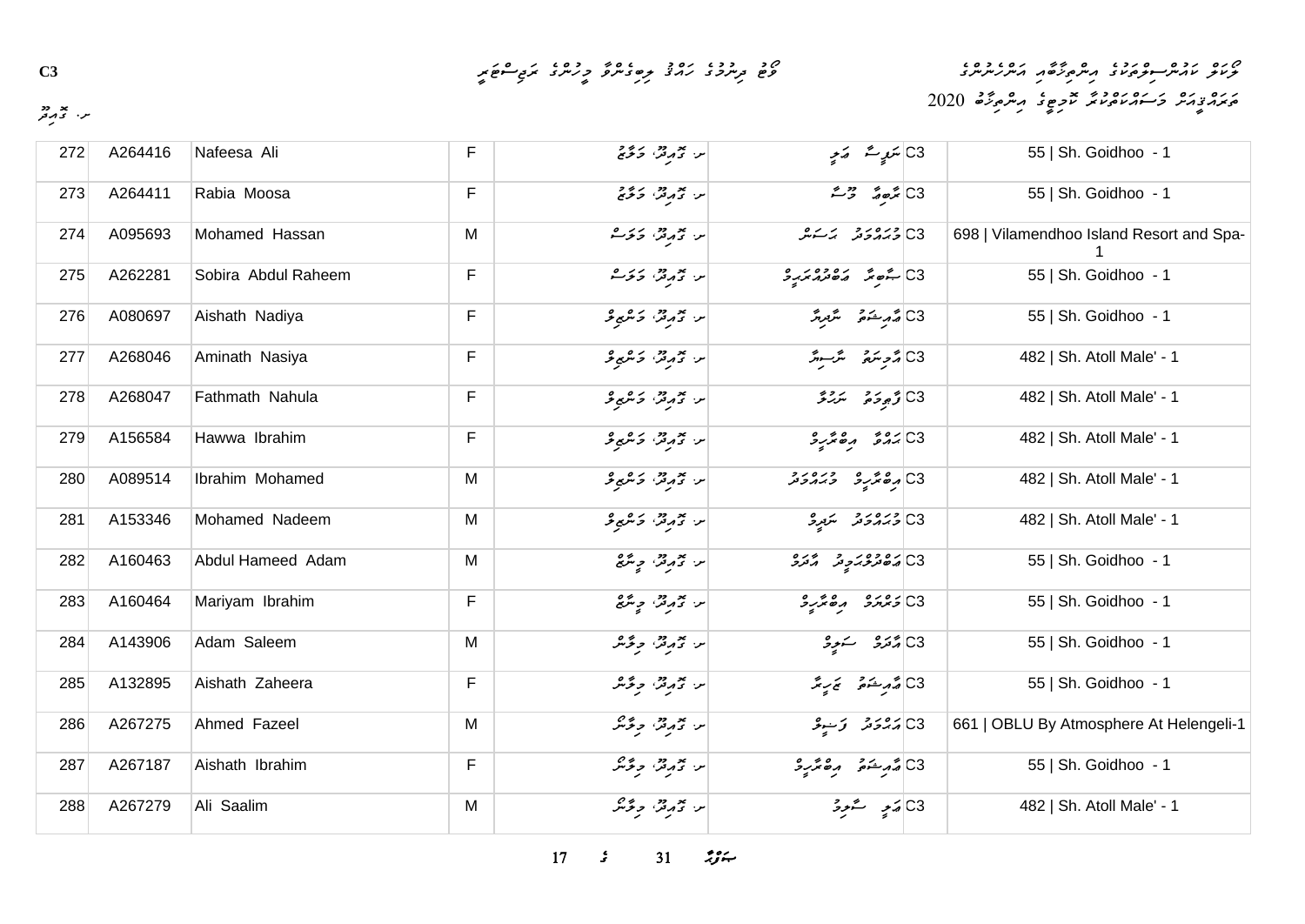*sCw7q7s5w7m< o<n9nOoAw7o< sCq;mAwBoEw7q<m; wBm;vB* م من المرة المرة المرة المرجع المرجع في المركبة 2020<br>مجم*د المريض المربوط المربع المرجع في المراجع المركبة* 

| 289 | A267189 | Hussain Nizam    | M           | سا محمد چی کو محمد می                                                                                                                                                                                                 | C3 بر سَمبر سَر سِمَّةَ حَ                                                                                                                                                                                                                                                                                                                                  | 661   OBLU By Atmosphere At Helengeli-1 |
|-----|---------|------------------|-------------|-----------------------------------------------------------------------------------------------------------------------------------------------------------------------------------------------------------------------|-------------------------------------------------------------------------------------------------------------------------------------------------------------------------------------------------------------------------------------------------------------------------------------------------------------------------------------------------------------|-----------------------------------------|
| 290 | A267273 | Ibrahim Khuzam   | M           | بر بیروژ، دِ ژَیْر                                                                                                                                                                                                    | $5.3$ $\frac{2}{3}$ $\frac{2}{3}$ $\frac{2}{3}$ $\frac{2}{3}$ $\frac{2}{3}$                                                                                                                                                                                                                                                                                 | 656   OBLU Select At Sangeli-1          |
| 291 | A111490 | Mohamed Adhil    | M           | ىر، ئۇرقۇ، جۇنگە                                                                                                                                                                                                      | C3 <i>وبروونر م</i> تور                                                                                                                                                                                                                                                                                                                                     | 55   Sh. Goidhoo - 1                    |
| 292 | A120968 | Rashad Moosa     | M           | ىر، ئەمەتق جەھىر                                                                                                                                                                                                      | C3 بَرَحْتَمَر 2ْتَ                                                                                                                                                                                                                                                                                                                                         | 55   Sh. Goidhoo - 1                    |
| 293 | A262116 | Ahmed Ziyaan     | M           | ر بو دو در دی                                                                                                                                                                                                         | C3 <i>مەمەدىر</i> بېر <i>مى</i> ر                                                                                                                                                                                                                                                                                                                           | 407   Anantara Kihavah Villas - 1       |
| 294 | A262112 | Fathimath Ziuna  | $\mathsf F$ | ر بو ده ورځ                                                                                                                                                                                                           | C3 تَ <i>جِوحَمَ</i> بِمِ <i>مْتَر</i> َ                                                                                                                                                                                                                                                                                                                    | 55   Sh. Goidhoo - 1                    |
| 295 | A262110 | Hassan Ibrahim   | M           | من محمد من من من محمد من المحمد المن                                                                                                                                                                                  | C3 ئەسەمى <i>ر مەمۇرى</i> 3                                                                                                                                                                                                                                                                                                                                 | 55   Sh. Goidhoo - 1                    |
| 296 | A024984 | Ishaq Ibrahim    | M           | من المحمد المحمد المحمد المحمد المحمد المحمد المحمد المحمد المحمد المحمد المحمد المحمد المحمد المحمد                                                                                                                  | C3 م سىرتى مەھ <i>ت</i> رىۋ                                                                                                                                                                                                                                                                                                                                 | 482   Sh. Atoll Male' - 1               |
| 297 | A123901 | Mariyam Shifaza  | $\mathsf F$ | س بو دو دوسره و                                                                                                                                                                                                       | $\mathcal{E}$ $\mathcal{E}$ $\mathcal{E}$ $\mathcal{E}$ $\mathcal{E}$ $\mathcal{E}$ $\mathcal{E}$ $\mathcal{E}$ $\mathcal{E}$ $\mathcal{E}$ $\mathcal{E}$ $\mathcal{E}$ $\mathcal{E}$ $\mathcal{E}$ $\mathcal{E}$ $\mathcal{E}$ $\mathcal{E}$ $\mathcal{E}$ $\mathcal{E}$ $\mathcal{E}$ $\mathcal{E}$ $\mathcal{E}$ $\mathcal{E}$ $\mathcal{E}$ $\mathcal{$ | 482   Sh. Atoll Male' - 1               |
| 298 | A061147 | Mohamed Naeem    | M           | بر المعروض والمروضى                                                                                                                                                                                                   | $\mathcal{L}$ $\mathcal{L}$ $\mathcal{L}$ $\mathcal{L}$ $\mathcal{L}$ $\mathcal{L}$ $\mathcal{L}$ $\mathcal{L}$ $\mathcal{L}$ $\mathcal{L}$ $\mathcal{L}$ $\mathcal{L}$ $\mathcal{L}$ $\mathcal{L}$ $\mathcal{L}$ $\mathcal{L}$ $\mathcal{L}$ $\mathcal{L}$ $\mathcal{L}$ $\mathcal{L}$ $\mathcal{L}$ $\mathcal{L}$ $\mathcal{L}$ $\mathcal{L}$ $\mathcal{$ | 555   Hulhumale', Ehenihen - 3          |
| 299 | A052162 | Mohamed Rafeeu   | M           | ىر. ئۇرۇش ئىگەنگە                                                                                                                                                                                                     | C3 <i>جەمەدىرىكى</i> ر                                                                                                                                                                                                                                                                                                                                      | 482   Sh. Atoll Male' - 1               |
| 300 | A263934 | Aishath Fazleen  | F           | من المحمد وهي سيد محمد و                                                                                                                                                                                              | C3 مۇم شەھ قۇيم <i>م</i> وشر                                                                                                                                                                                                                                                                                                                                | 55   Sh. Goidhoo - 1                    |
| 301 | A326120 | Ahmed Nazeeh     | M           | اس به دو استروکار                                                                                                                                                                                                     | C3 <i>مَدْدَوْتَرْ سَيِيدُ</i>                                                                                                                                                                                                                                                                                                                              | 661   OBLU By Atmosphere At Helengeli-1 |
| 302 | A326119 | Hajara Waheeda   | $\mathsf F$ | س محمد دو مستقرر من المستقرر المستقرر المستقرر المستقرر المستقرر المستقرر المستقرر المستقرر المستقرر<br>مستقبل المستقرر المستقرر المستقرر المستقرر المستقرر المستقرر المستقرر المستقرر المستقرر المستقرر المستقرر الم | C3 تَنْصَعَّر عَ <i>بِي</i> مَّ                                                                                                                                                                                                                                                                                                                             | 55   Sh. Goidhoo - 1                    |
| 303 | A326121 | Mohamed Maid     | M           | یں تحمیر دو مرکز میں                                                                                                                                                                                                  | C3 <i>جەمگە جۇم</i> قر                                                                                                                                                                                                                                                                                                                                      | 55   Sh. Goidhoo - 1                    |
| 304 | A023293 | Moosa Khaleel    | M           | س بو دو سرچونکر                                                                                                                                                                                                       | C3 تۇش ئى <i>رو</i>                                                                                                                                                                                                                                                                                                                                         | 482   Sh. Atoll Male' - 1               |
| 305 | A049704 | Aboobakuru Moosa | M           | المزاحم وه المتحدث                                                                                                                                                                                                    |                                                                                                                                                                                                                                                                                                                                                             | 55   Sh. Goidhoo - 1                    |

 $18$  *s* 31 *if***<sub>s</sub>**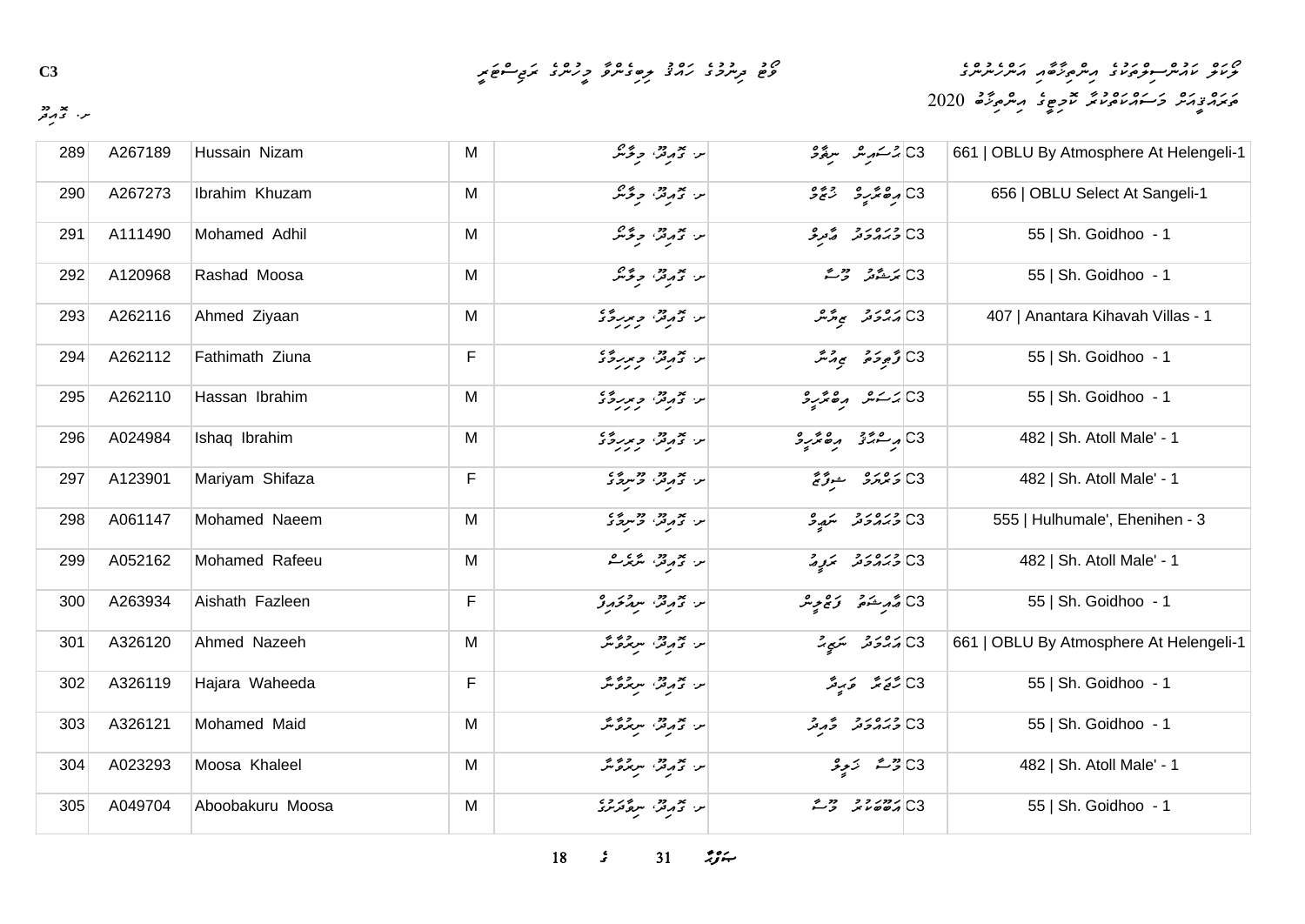*sCw7q7s5w7m< o<n9nOoAw7o< sCq;mAwBoEw7q<m; wBm;vB* م من المرة المرة المرة المرجع المرجع في المركبة 2020<br>مجم*د المريض المربوط المربع المرجع في المراجع المركبة* 

| 306 | A150601 | Ahmed Inaad                   | M            | ر به دو په مرغ تروی                        | C3 <i>مەمۇمۇھەر مەمۇمۇ</i>                         | 55   Sh. Goidhoo - 1                 |
|-----|---------|-------------------------------|--------------|--------------------------------------------|----------------------------------------------------|--------------------------------------|
| 307 | A282511 | Fathimath Asma                | F            | ر به دود سره تروی                          | C3 تۇم <sub>ب</sub> وخۇ مەشىۋ                      | 55   Sh. Goidhoo - 1                 |
| 308 | A261457 | Hussain Inaaz                 | M            | ر بورود سره تروی                           | C3 يرسكوبى <i>ش ويتن</i> قر                        | 155   K. Hinmafushi - 2              |
| 309 | A072980 | Ibrahim Inad                  | M            | س بو دو.<br>س تاریخ در سرچ ترس             | C3 مەھ <i>مگىر ئى</i> مىتىگىر                      | 53   Sh. Kan'ditheemu - 1            |
| 310 | A261458 | Inaz Aboobakuru               | M            | ر بو دو سرگار وی                           | $22222$ $227$                                      | 55   Sh. Goidhoo - 1                 |
| 311 | A105659 | Muneera Hussain               | $\mathsf{F}$ | ر بورود سره تروی                           | C3 دېمپو <i>نګه جي شمېر نګر</i>                    | 55   Sh. Goidhoo - 1                 |
| 312 | A263229 | Abdul Latheef Hassan          | M            | برا به ده استمداد                          | C3 <i>مەھەرمۇمۇق بى</i> سكىر                       | 55   Sh. Goidhoo - 1                 |
| 313 | A072977 | Ahmed Shakir                  | M            | بر به به ده من بر                          | C3 <i>مەدە</i> ر شىرىمە                            | 712   Meeru Island Resort & Spa-1    |
| 314 | A229596 | Aishath Lamha                 | $\mathsf{F}$ | بر به به ده من بر                          | C3 مەم ئىقتىمە ئىمى ئىچە ئى                        | 55   Sh. Goidhoo - 1                 |
| 315 | A267600 | Aishath Rausa                 | F            | بر به برود مندو                            |                                                    | 55   Sh. Goidhoo - 1                 |
| 316 | A267556 | Aminath Moosa                 | $\mathsf{F}$ | بر به برود مندو                            | $23$ $24$ $27$ $23$                                | 55   Sh. Goidhoo - 1                 |
| 317 | A267589 | Fathimath Samha               | $\mathsf{F}$ | اللاستخمار فقرا للمذكر                     | C3 تۇم <sub>ب</sub> وخۇ سە <i>ۋ</i> ر              | 55   Sh. Goidhoo - 1                 |
| 318 | A267582 | Fathimath Shameema            | $\mathsf{F}$ | اللاستخمامين للمذكر                        | C3 تَ <i>وْجِوَةْ شَوِدُّ</i>                      | 569   Kulhudhuffushi, Ehenihen-1     |
| 319 | A112963 | Hassan Abdul Latheef          | M            | بر به برود مندو                            | C3 ئەسەمىر مەھ <i>ىرم خېر</i> ۇ                    | 414   Kuredu Island Resort - 1       |
| 320 | A267567 | Husna Abdul Latheef           | $\mathsf F$  | الراسم وقريح المتمر                        | C3 يزيند مەھ <i>ىرم خې</i> رۇ                      | 569   Kulhudhuffushi, Ehenihen-1     |
| 321 | A267573 | Hussain Rasheed Abdul Latheef | M            | من محمد قريح المعتمد من محمد المحمد المحمد | C3 يُرْسَمَ مِنْ مَرْسُومْ مُنْ صَمْرَ مُرْجَعِ رُ | 55   Sh. Goidhoo - 1                 |
| 322 | A106592 | Ibrahim Abdul Latheef         | M            | اللا محمد قريح متعدَّم                     | C3 مەھمىر ئەھەرمۇمۇر                               | 411   Finolhu Baa Atoll Maldives - 1 |

*19 s* 31 *i*<sub>s</sub>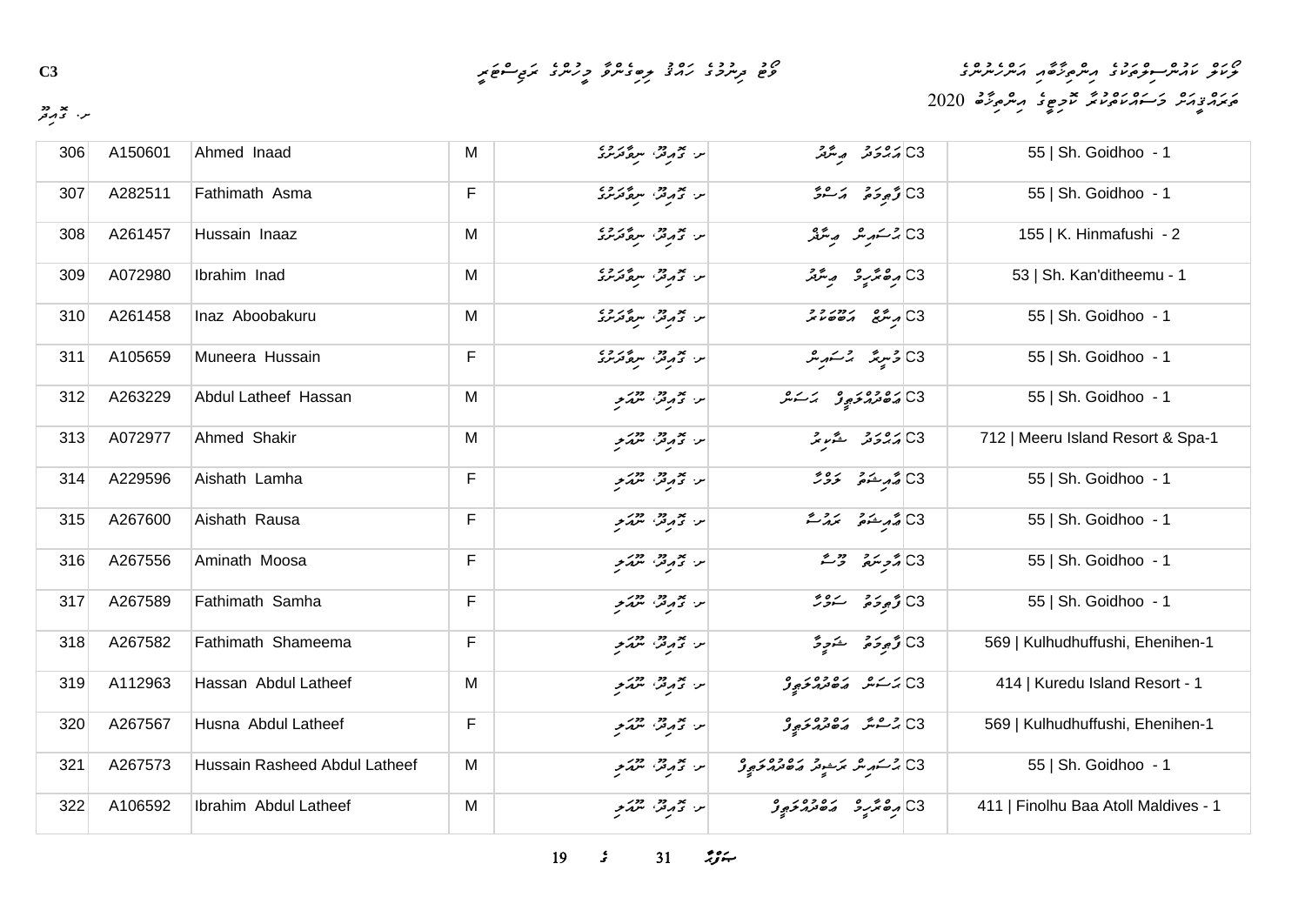*sCw7q7s5w7m< o<n9nOoAw7o< sCq;mAwBoEw7q<m; wBm;vB* م من المرة المرة المرة المرجع المرجع في المركبة 2020<br>مجم*د المريض المربوط المربع المرجع في المراجع المركبة* 

| 323 | A267576 | Mariyam Sazuna       | F            | ىر، ئۇمەنتى، ئىزى <i>مەنج</i>      | C3 كەنگەر ئىش ئىش ئىش                      | 55   Sh. Goidhoo - 1                     |
|-----|---------|----------------------|--------------|------------------------------------|--------------------------------------------|------------------------------------------|
| 324 | A267592 | Mohamed Arusham      | M            | ىر، ئۇرۇش شەھرىيە                  | $5.22$ $2.2023$                            | 55   Sh. Goidhoo - 1                     |
| 325 | A267597 | Mohamed Samaan       | M            | ىر، ئۇمەنتى، ئىزى <i>مەنج</i>      | C3 ديرورو دومو                             | 452   Maafushi Jail - 1                  |
| 326 | A065490 | Muaaz Abdul Latheef  | M            | ىر، ئەمەتتى، شە <i>مەت</i>         | C3 دور ده دور و                            | 419   Paradise Island Resort and Spa - 1 |
| 327 | A267647 | Ahmed Naaif          | M            | س تمریز شریر                       | C3 <i>مُدْدَوْرٌ</i> سُمْدِرٌ              | 482   Sh. Atoll Male' - 1                |
| 328 | A267641 | Aminath Naisa        | $\mathsf{F}$ | اللا محمدقترا لتتوجر               | C3 مُتَّحِسَمُ مُسَمَّدٍ مُسَمَّدٍ         | 482   Sh. Atoll Male' - 1                |
| 329 | A112628 | Ismail Hassan        | M            | سا سمج مرتش منتز مر                | C3 <sub>م</sub> ېشۇم ئۇ بەسكىر             | 55   Sh. Goidhoo - 1                     |
| 330 | A267639 | Zulfa Abdul Hameed   | $\mathsf F$  | س تەرىپى شرىر                      | C3 يحوز مەمىر <i>جى</i> ر                  | 55   Sh. Goidhoo - 1                     |
| 331 | A261030 | Abdul Rasheed Hassan | M            | اللاستخمر فرقما الترسيب            | C3 مەھ <i>ىرم م</i> ىشى <i>مى بىر سەمگ</i> | 55   Sh. Goidhoo - 1                     |
| 332 | A261778 | Ahmed Sobah          | M            | ىر، ئەمەقش، ئىش <i>رى</i> ر        | 22222                                      | 55   Sh. Goidhoo - 1                     |
| 333 | A261772 | Aishath Sabana       | $\mathsf{F}$ | ىر، ئۇم <i>رىق،</i> ئىز <i>رىي</i> | C3 مۇم شەھ سى <i>ۋەتگ</i> ر                | 55   Sh. Goidhoo - 1                     |
| 334 | A261769 | Mohamed Sobah        | M            | این بخ مرفق مترسبه                 | 2222028                                    | 55   Sh. Goidhoo - 1                     |
| 335 | A263942 | Saeeda Easa          | $\mathsf F$  | یں تحریف متر پر                    | C3 ڪوپٽر ويگ                               | 55   Sh. Goidhoo - 1                     |
| 336 | A046880 | Abdul Hakeem Adam    | M            | س تمریح معرض                       | C3 בەمرى <i>رىي</i> مەرە                   | 55   Sh. Goidhoo - 1                     |
| 337 | A085306 | Abida Ali            | $\mathsf{F}$ | س تحمد فران فرح من                 | C3 مُحصِّدٌ   مَعٍ                         | 55   Sh. Goidhoo - 1                     |
| 338 | A076432 | Abdulla Rafeeu       | M            | ىر، ئۇمەتتى، ئىترەپچە              | C3 مَەھىراللە مَر <i>وم</i>                | 83   N. Holhudhoo - 1                    |
| 339 | A266629 | Adam Yoosuf          | M            | ىر. ئۇرۇش شرەر ئ                   | $C3$ $C4$ $C5$                             | 55   Sh. Goidhoo - 1                     |

 $20$  *s* 31 *n***<sub>s</sub>** $\frac{2}{3}$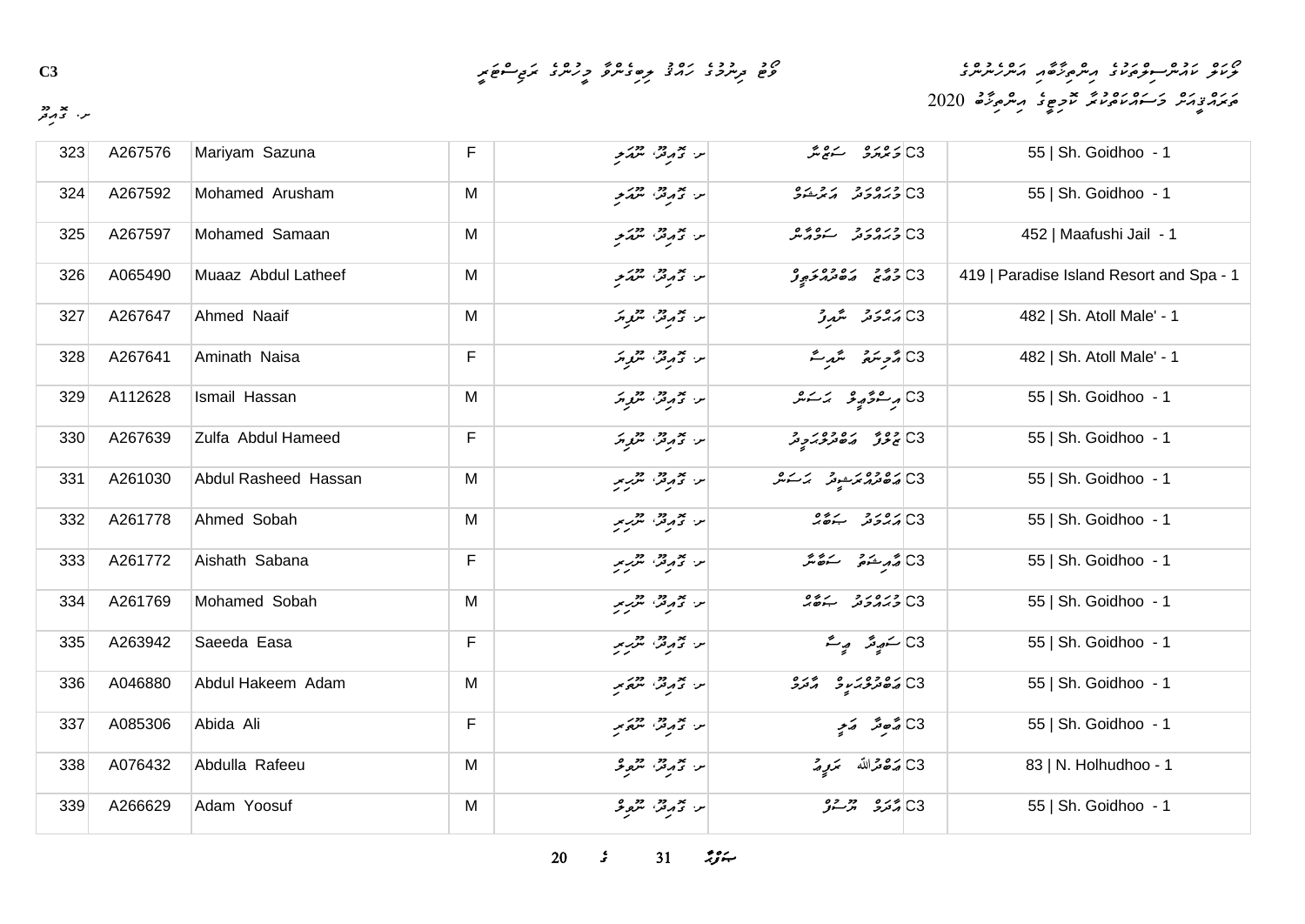*sCw7q7s5w7m< o<n9nOoAw7o< sCq;mAwBoEw7q<m; wBm;vB* م من المرة المرة المرة المرجع المرجع في المركبة 2020<br>مجم*د المريض المربوط المربع المرجع في المراجع المركبة* 

| 340 | A266971 | Aishath Shana   | F           | بر بیرویز، متنفی محمد          | C3 م <i>ەممىشى ھى</i> تىگە                                  | 482   Sh. Atoll Male' - 1 |
|-----|---------|-----------------|-------------|--------------------------------|-------------------------------------------------------------|---------------------------|
| 341 | A071349 | Alee Faaiz      | M           | بر به برقر، مرتبو کل           | $\zeta_{2}$ $\zeta_{2}$ $\zeta_{1}$ $\zeta_{2}$ $\zeta_{3}$ | 482   Sh. Atoll Male' - 1 |
| 342 | A266975 | Fathimath Nisha | $\mathsf F$ | بر نوروژ، شروعه                | C3 تُ <sub>ج</sub> وحَمُ سِنَّۃً                            | 482   Sh. Atoll Male' - 1 |
| 343 | A266954 | Hassan Faiz     | M           | بر نوروژ، شروعه                | C3 ئەسەنلەر ق <sub>ەرى</sub> قى                             | 482   Sh. Atoll Male' - 1 |
| 344 | A146744 | Hussain Faiz    | M           | بر بیرویز، شروعه               | C3 بر <i>شهر مثر و ده ب</i> خ                               | 482   Sh. Atoll Male' - 1 |
| 345 | A159131 | Ibrahim Faiz    | M           | بر بیرویز، شروعه               | C3 مەھە <i>تگى</i> ر ئۇمى                                   | 482   Sh. Atoll Male' - 1 |
| 346 | A266963 | Ismail Shifaz   | M           | من المجموعة المتعرفة المحمد    | C3 م <i>ې</i> شتۇم ئو شو <i>ۋى</i> ج                        | 482   Sh. Atoll Male' - 1 |
| 347 | A266958 | Mohamed Abdulla | M           | بر نوروژ، شروعه                | C3 وَيَرْمُ حَتَّى مَدَّةَ مِّرَاللَّه                      | 482   Sh. Atoll Male' - 1 |
| 348 | A266631 | Safeena Mohamed | $\mathsf F$ | من محمد قرق منزوعه             | C3 س <i>َوِيدُ دُبَهُ دون</i> ر                             | 55   Sh. Goidhoo - 1      |
| 349 | A261780 | Ahmed Visaam    | M           | بر به به ده ان بره بخری        | C3 <i>مُدْدَوْرُ وِسُدْدُ</i>                               | 724   Joali Maldives-1    |
| 350 | A264669 | Aishath Seeza   | $\mathsf F$ | ىر. ئەمەتتى، ئىتموگۇر          | C3 مەم شەمۇر سو <i>م</i> ۇ                                  | 55   Sh. Goidhoo - 1      |
| 351 | A261776 | Aminath Haifa   | F           | بر المعروفي المعرفي            | C3 مُحْرِسَمُ سَمِرَتَّ                                     | 55   Sh. Goidhoo - 1      |
| 352 | A261774 | Fathimath Naufa | $\mathsf F$ | یں تمارش شروعی                 | C3 تُجِ <i>وَدَّة</i> ُ سَم <i>َدْ</i> تُرُ                 | 55   Sh. Goidhoo - 1      |
| 353 | A261762 | Mohamed Shareef | M           | یں تمار پی مرکزی کے دوسرے کا ا | $\frac{2}{3}$ دېم د تر شکورگر $\sim$                        | 55   Sh. Goidhoo - 1      |
| 354 | A163428 | Rasheeda Adam   | $\mathsf F$ | بر به به ده ان بره بخری        | C3 <i>بَرَحْدِیرَ مُرْمَرَّد</i> َ                          | 55   Sh. Goidhoo - 1      |
| 355 | A262105 | Ahmed Afrah     | M           | الراسم ووالمي والكرمج          | C3 <i>محمد حقد مؤتمد</i>                                    | 55   Sh. Goidhoo - 1      |
| 356 | A024193 | Ali Najeeb      | M           | ىر. ئۇرلۇر، بۇيىرگە            | C3 <i>مَنْجِ سَمْعِ</i> رَّةَ                               | 55   Sh. Goidhoo - 1      |

 $21$  *s* 31 *i*<sub>S</sub> $\approx$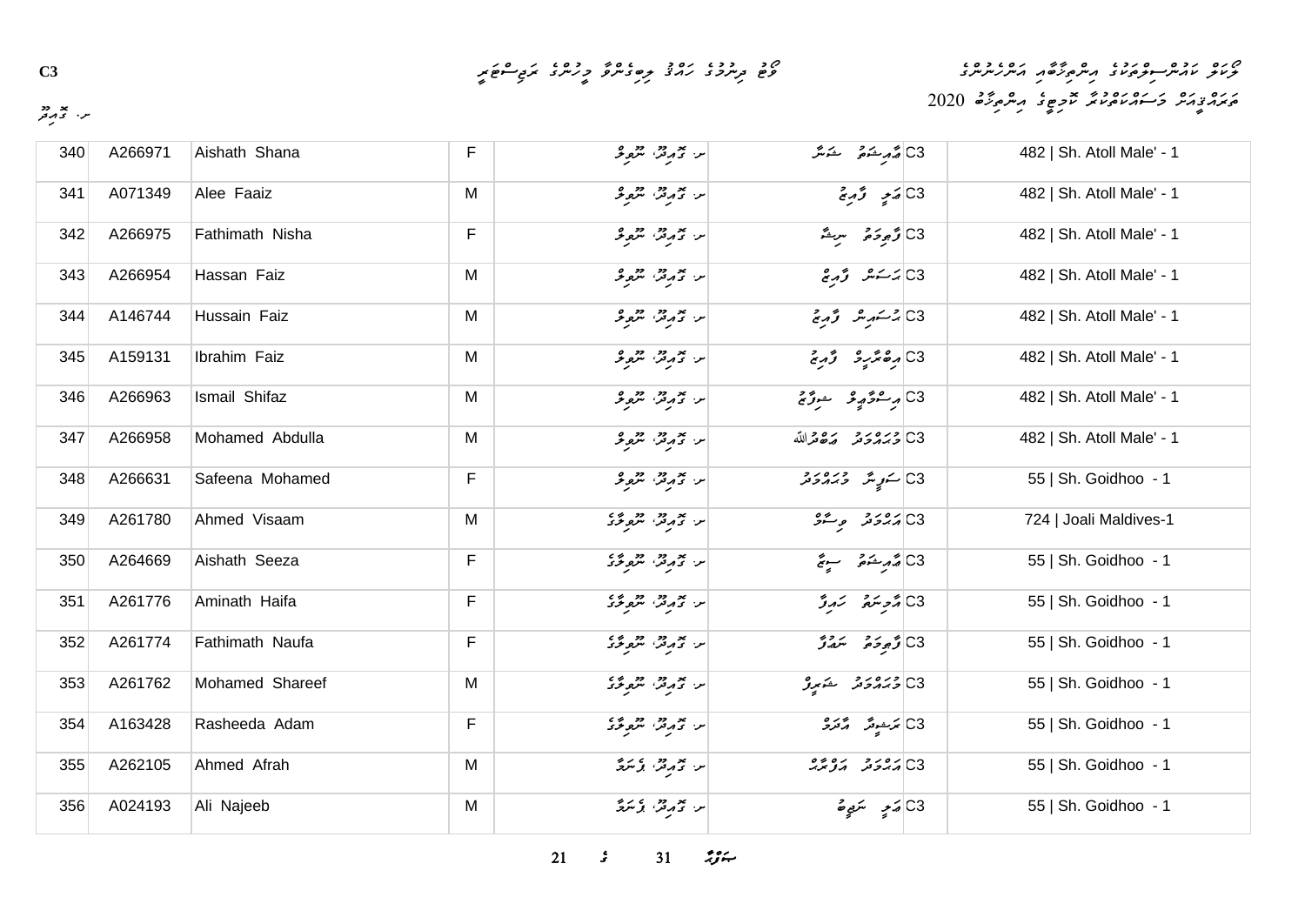*sCw7q7s5w7m< o<n9nOoAw7o< sCq;mAwBoEw7q<m; wBm;vB* م من المرة المرة المرة المرجع المرجع في المركبة 2020<br>مجم*د المريض المربوط المربع المرجع في المراجع المركبة* 

| 357 | A263400 | Zunaira Mohamed       | $\mathsf F$ | الله المحمد فران بوسرتى                                                                              | C3 ىخ <i>مكىرىگە خەنگە</i> دىتە                  | 55   Sh. Goidhoo - 1               |
|-----|---------|-----------------------|-------------|------------------------------------------------------------------------------------------------------|--------------------------------------------------|------------------------------------|
| 358 | A041457 | Mohamed Siraj         | M           | مر مجموعة المحقق مريحة                                                                               | C3 <i>وُبَهُ دو جو سبورة</i>                     | 482   Sh. Atoll Male' - 1          |
| 359 | A260271 | Ahmed Nasheed         | M           | اللاستخار فرهم المحرم والمحرم والمحرم والمحرم والمحرم والمحرم والمحرم والمحرم والمحرم والمحرم والمحر | C3 <i>مُحدَّدة مَنْ</i> حِيقُ                    | 55   Sh. Goidhoo - 1               |
| 360 | A260281 | Aishath Leenia        | $\mathsf F$ | س محمد فرض بور محمد محمد من المحمد المحمد المحمد المحمد المحمد المحمد المحمد المحمد المحمد المحمد ال | C3 مُدِينَة وِسِدُّ                              | 55   Sh. Goidhoo - 1               |
| 361 | A260295 | Hussain Nabeel        | M           | بر بدور و همارو ه                                                                                    | C3 يُرْسَمب <sup>9</sup> سَهِ تَرْ               | 251   ADh. Dhangethi - 2           |
| 362 | A260269 | Ibrahim Abdul Kareem  | M           | بر بيروز ویراندگ                                                                                     | C3 مەھمەر مەمەر مەدىرىدە                         | 55   Sh. Goidhoo - 1               |
| 363 | A128592 | Sadila Ibrahim        | $\mathsf F$ | بر بدور و همارو ه                                                                                    | C3 گورۇ م <i>ەڭرى</i> ۋ                          | 132   Lh. Hinnavaru - 2            |
| 364 | A260270 | Saheema Easa          | $\mathsf F$ | ىر. ئەمەلىر، بويىرىلارمەت                                                                            | C3 سَرِءٌ م <sub>ُ</sub> سِمَّ                   | 55   Sh. Goidhoo - 1               |
| 365 | A128600 | Sithuna Ibrahim       | $\mathsf F$ | اللاستخار فترا وتقرير فلاستكرام                                                                      | C3 سوتىگە مەھ <i>مگرى</i> 3                      | 55   Sh. Goidhoo - 1               |
| 366 | A261443 | Aishath Himna         | $\mathsf F$ | سر بعد دور محرم ده دور<br>  سن المحرم دور المحرم مسلم                                                | C3 م <i>ۇم شۇمۇ بە</i> رگىگە                     | 55   Sh. Goidhoo - 1               |
| 367 | A261446 | Fathimath Sunana      | $\mathsf F$ | س په دور ش هڅه                                                                                       | C3 <i>ۋې<sub>و</sub>خو ش</i> ېرىگە               | 55   Sh. Goidhoo - 1               |
| 368 | A010526 | Hussain Hameed        | M           | یں نمو دو نمرے کا م                                                                                  | C3 يُرْسَمب <sup>9</sup> يُر <sub>ْحِي</sub> قْر | 55   Sh. Goidhoo - 1               |
| 369 | A264436 | Nadira Ibrahim        | $\mathsf F$ | پر دور محرم ده                                                                                       |                                                  | 55   Sh. Goidhoo - 1               |
| 370 | A263442 | Ahmed Naseer          | M           | ىر. ئەمەتر، ئەسرىگ                                                                                   | C3 <i>مەدە</i> مەھقىسىمىسىدىكى                   | 55   Sh. Goidhoo - 1               |
| 371 | A263463 | Fathimath Inasa Ahmed | F           | یں نہیں برعزت                                                                                        | C3 <i>ۋ<sub>ە</sub>دە ئە</i> ئەرەرد              | 55   Sh. Goidhoo - 1               |
| 372 | A261071 | Madheeha Adam         | $\mathsf F$ | یں نہیں برعوث                                                                                        | C3 ك <sup>و</sup> ميدً مُدَّمَدً                 | 55   Sh. Goidhoo - 1               |
| 373 | A264443 | Hussain Fayaz         | M           | س می دو.<br>س د دلمن مرس د د                                                                         | C3 يرتسمبر ترتژ شه                               | 672   Angaga Island Resort & Spa-1 |

 $22$  *s* 31  $23$   $\div$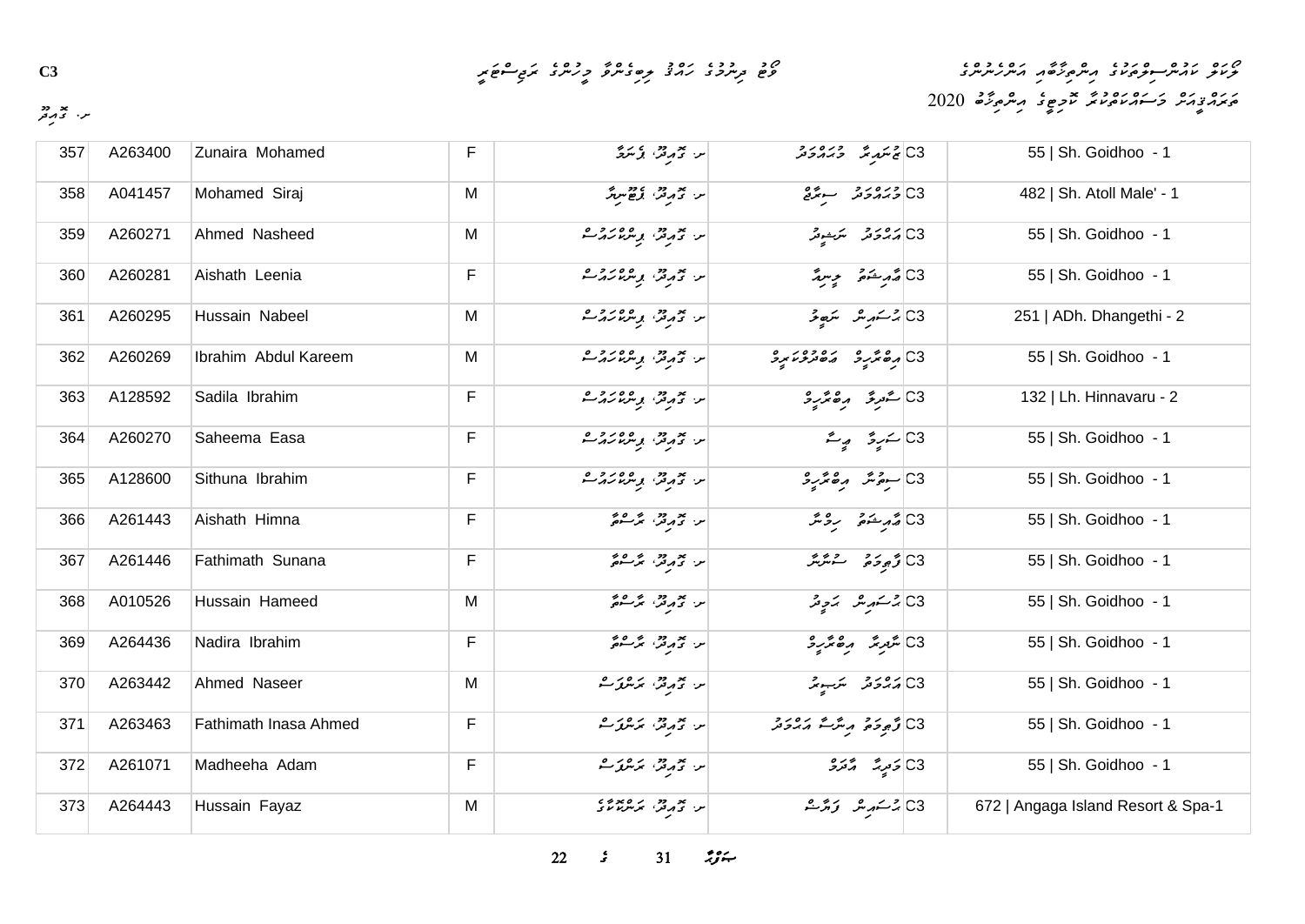*sCw7q7s5w7m< o<n9nOoAw7o< sCq;mAwBoEw7q<m; wBm;vB* م من المرة المرة المرة المرجع المرجع في المركبة 2020<br>مجم*د المريض المربوط المربع المرجع في المراجع المركبة* 

| 374 | A112627 | Ibrahim Moosa    | M            | بر بر دو بر مرده ده<br>بر د مرس بر سرد ده                                       | $\mathcal{L}$ , $\mathcal{L}$ , $\mathcal{L}$ , $\mathcal{L}$ , $\mathcal{L}$ 3                                                                                                                                                                                                                                                                             | 55   Sh. Goidhoo - 1                    |
|-----|---------|------------------|--------------|---------------------------------------------------------------------------------|-------------------------------------------------------------------------------------------------------------------------------------------------------------------------------------------------------------------------------------------------------------------------------------------------------------------------------------------------------------|-----------------------------------------|
| 375 | A264442 | Mariyam Shifana  | F            | بر الدور المراه بداد و د                                                        | C3 <i>خىرىزى</i> ھېر <i>گى</i> گە                                                                                                                                                                                                                                                                                                                           | 55   Sh. Goidhoo - 1                    |
| 376 | A264447 | Minha Ibrahim    | $\mathsf F$  | بر الدور بر مدد دا                                                              | C3 <i>جىنز مەنگى</i> رۇ                                                                                                                                                                                                                                                                                                                                     | 55   Sh. Goidhoo - 1                    |
| 377 | A264445 | Mohamed Shaufaan | M            | بر موجود مردوع و د                                                              | C3 <i>دې ده ده</i> شهرونس                                                                                                                                                                                                                                                                                                                                   | 661   OBLU By Atmosphere At Helengeli-1 |
| 378 | A133055 | Naseema Ali      | $\mathsf F$  | س موجود مرتفع ده د                                                              | C3 بترجو <i>ي <sub>م</sub>يو</i>                                                                                                                                                                                                                                                                                                                            | 55   Sh. Goidhoo - 1                    |
| 379 | A264439 | Nashidha Ibrahim | $\mathsf{F}$ | بر موجود بره مورده                                                              | C3 بىرىسىقى م <i>ەھترى</i> رى                                                                                                                                                                                                                                                                                                                               | 55   Sh. Goidhoo - 1                    |
| 380 | A133059 | Nasreena Ibrahim | $\mathsf F$  | بر مد دو مره بروه                                                               | C3 ىئرىشمېرى <i>گە مەھەتگەي</i> گە                                                                                                                                                                                                                                                                                                                          | 55   Sh. Goidhoo - 1                    |
| 381 | A264440 | Nazfa Ibrahim    | $\mathsf F$  | $\begin{pmatrix} 1 & 1 & 1 & 1 \\ 1 & 1 & 1 & 1 \\ 1 & 1 & 1 & 1 \end{pmatrix}$ | C3 يىنى ئۇ مەھمگە <i>ر</i> ى                                                                                                                                                                                                                                                                                                                                | 55   Sh. Goidhoo - 1                    |
| 382 | A267027 | Aminath Fazeela  | $\mathsf F$  | برا بمردوز بمنهوس                                                               | C3 مٌرِسَمَۃ وَسِرَدَّ                                                                                                                                                                                                                                                                                                                                      | 55   Sh. Goidhoo - 1                    |
| 383 | A267031 | Fathmath Saruva  | $\mathsf F$  | س به دو برنام بر                                                                | $\mathcal{L}$ $\mathcal{L}$ $\mathcal{L}$ $\mathcal{L}$ $\mathcal{L}$ $\mathcal{L}$ $\mathcal{L}$ $\mathcal{L}$ $\mathcal{L}$ $\mathcal{L}$ $\mathcal{L}$ $\mathcal{L}$ $\mathcal{L}$ $\mathcal{L}$ $\mathcal{L}$ $\mathcal{L}$ $\mathcal{L}$ $\mathcal{L}$ $\mathcal{L}$ $\mathcal{L}$ $\mathcal{L}$ $\mathcal{L}$ $\mathcal{L}$ $\mathcal{L}$ $\mathcal{$ | 55   Sh. Goidhoo - 1                    |
| 384 | A266999 | Hamid Moosa      | M            | المزاح والمراجح والمراجع                                                        | C3 بڑ <sub>و</sub> بڑ ڈیٹے                                                                                                                                                                                                                                                                                                                                  | 55   Sh. Goidhoo - 1                    |
| 385 | A267017 | Hussain Amir     | M            | برا بمردوز بمنهوس                                                               | C3 بر <i>کشمیر ش</i> ر میگر                                                                                                                                                                                                                                                                                                                                 | 55   Sh. Goidhoo - 1                    |
| 386 | A034364 | Ibrahim Amir     | M            | س المحروم المرتكزيم                                                             | C3 م <i>ەھترى</i> دى م <i>ەدى</i> ر                                                                                                                                                                                                                                                                                                                         | 55   Sh. Goidhoo - 1                    |
| 387 | A267023 | Mariyam Amira    | F            | بر المحمد فرا المستعدة من                                                       | C3 <i>جىجىرى مۇج</i> ىگە                                                                                                                                                                                                                                                                                                                                    | 55   Sh. Goidhoo - 1                    |
| 388 | A267013 | Natheela Hamid   | $\mathsf F$  | برا بمردد برعيم                                                                 | C3 سَمِوِتَر گ <sub>ُ</sub> رْدِتْرُ                                                                                                                                                                                                                                                                                                                        | 55   Sh. Goidhoo - 1                    |
| 389 | A144894 | Zahida Abdulla   | F            | برا بمردد برعيم                                                                 | C3 تج سِعَّد صَ <b>صَحَ</b> رْاللَّه                                                                                                                                                                                                                                                                                                                        | 55   Sh. Goidhoo - 1                    |
| 390 | A266990 | Aishath Raya     | F            | ىر. ئۇرىق، ئۇسرىسە                                                              | $5.2$ $\frac{2}{3}$ $\frac{2}{3}$ $\frac{2}{3}$ $\frac{2}{3}$ $\frac{2}{3}$                                                                                                                                                                                                                                                                                 | 482   Sh. Atoll Male' - 1               |

 $23$  *s* 31 *if***<sub>i</sub>**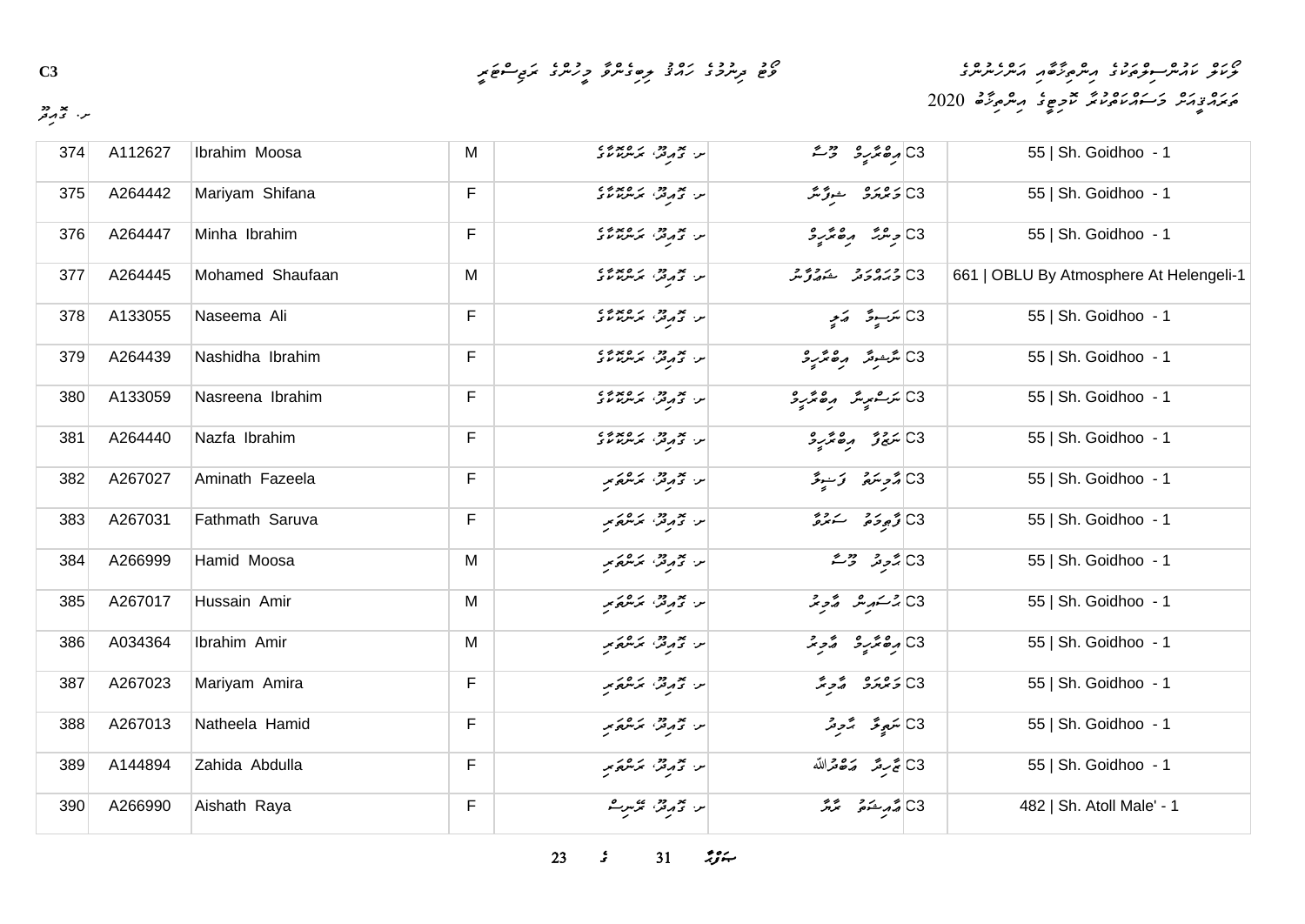*sCw7q7s5w7m< o<n9nOoAw7o< sCq;mAwBoEw7q<m; wBm;vB* م من المرة المرة المرة المرجع المرجع في المركبة 2020<br>مجم*د المريض المربوط المربع المرجع في المراجع المركبة* 

| 391 | A055717 | Aminath Shazna  | F           | ىر، ئۇمەتتر، ئېزىس                  | C3 مُرْحِ مَنْهُمْ مُسْتَوَمِّدٌ                                            | 55   Sh. Goidhoo - 1                     |
|-----|---------|-----------------|-------------|-------------------------------------|-----------------------------------------------------------------------------|------------------------------------------|
| 392 | A266995 | Fathimath Maya  | F           | ىر، ئۇمەتتر، ئېزىس                  | $5.5$ $\frac{2}{5}$ $\frac{2}{5}$ $\frac{2}{5}$ $\frac{2}{5}$ $\frac{2}{5}$ | 482   Sh. Atoll Male' - 1                |
| 393 | A001083 | Mohamed Rauf    | M           | ىن ئەمەتىر، ئۆسرىك                  | C3 32023 C3                                                                 | 55   Sh. Goidhoo - 1                     |
| 394 | A267771 | Ali Samih       | M           | س محمد فرص مرتزحة                   | C3 کړې گور <sup>م</sup>                                                     | 55   Sh. Goidhoo - 1                     |
| 395 | A267768 | Fathmath Hana   | F           | س تورین مردگاه                      | C3 تۇ <sub>جۇ</sub> خۇ ئەنگە                                                | 55   Sh. Goidhoo - 1                     |
| 396 | A158561 | Ibrahim Sinan   | M           | من محمد قرأ مريح ح                  | C3 مەھ <i>مگەي</i> ر ئىسترىتىر                                              | 55   Sh. Goidhoo - 1                     |
| 397 | A051312 | Mohamed Rasheed | M           | ا در محمد قرار مرتز ته              | C3 <i>وُبَدُودُو تَرَ</i> حُومُرُ                                           | 55   Sh. Goidhoo - 1                     |
| 398 | A158560 | Naila Ibrahim   | $\mathsf F$ | س می دوم مردگاه<br>س د اولاد مردگاه | C3 سَمَدِ دَّ مِـ صَمَّدِ دِ                                                | 55   Sh. Goidhoo - 1                     |
| 399 | A262577 | Aminath Ibrahim | F           | بر بورود 29 کوچ                     | C3 مُجِسَعُ مِعْمُدِ وَ                                                     | 55   Sh. Goidhoo - 1                     |
| 400 | A266375 | Ahmed Firaq     | M           | ىر، ئۇمەتتى، سەرىخە                 | C3 <i>مەندى بىر بىر ئى</i> ر                                                | 378   Hithadhoo Ehenihen - 1             |
| 401 | A048667 | Ali Rafeeu      | M           | ىر، ئۇمەتتى، سەرىخە                 | C3 <i>مَرْمٍ مَرْمٍ مُ</i>                                                  | 55   Sh. Goidhoo - 1                     |
| 402 | A159502 | Aminath Farzana | $\mathsf F$ | یں تھرفش گے گئی تھ                  | C3 م <i>ۇجەمۇرى ئەممىتى م</i> ىر                                            | 55   Sh. Goidhoo - 1                     |
| 403 | A155816 | Hussain Moosa   | M           | یں تھریش گے کو                      | C3 برسكوپى <i>گە</i> ج <sup>ەمس</sup> ە                                     | 55   Sh. Goidhoo - 1                     |
| 404 | A074991 | Ibrahim Fahumy  | M           | ىر، ئەمەش، سەربى                    | C3 م <i>وھنگردی وَرُح</i> وِ                                                | 656   OBLU Select At Sangeli-1           |
| 405 | A266381 | Mohamed Misbah  | M           | ىر، ئۇرۇش، سەربى                    | $220 - 222$                                                                 | 419   Paradise Island Resort and Spa - 1 |
| 406 | A266204 | Niuma Hussain   | $\mathsf F$ | ىر ئەمەتق شەرىخ                     | C3 سم <i>م 2 جنم م</i> یر                                                   | 55   Sh. Goidhoo - 1                     |
| 407 | A265647 | Shareefa Moosa  | F           | ىر. ئۇرۇش سەر بۇ                    | C3 خىمپۇ ق <sup>ىم</sup> گ                                                  | 55   Sh. Goidhoo - 1                     |

 $24$  *s* 31  $29$   $\leftarrow$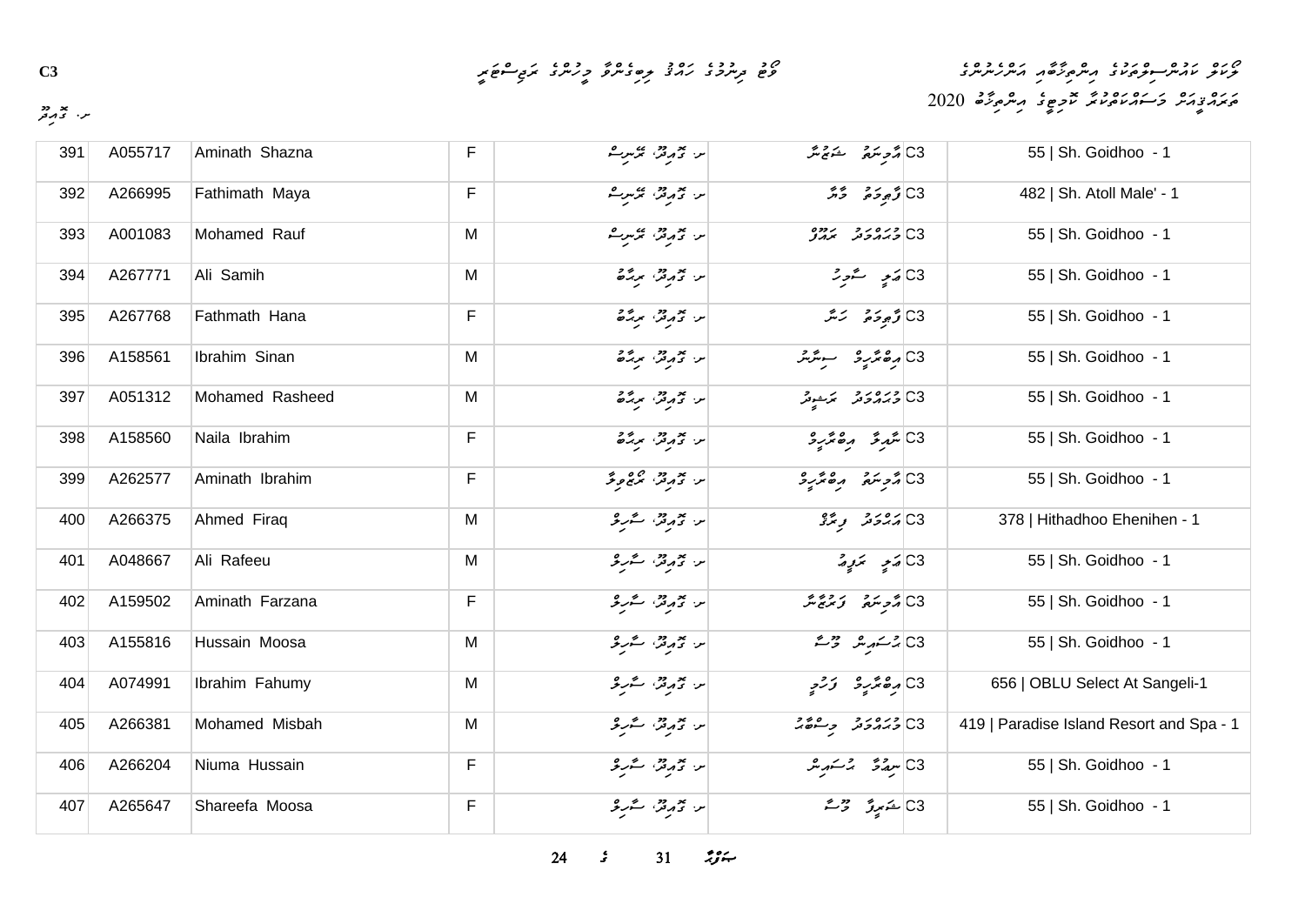*sCw7q7s5w7m< o<n9nOoAw7o< sCq;mAwBoEw7q<m; wBm;vB* م من المرة المرة المرة المرجع المرجع في المركبة 2020<br>مجم*د المريض المربوط المربع المرجع في المراجع المركبة* 

| 408 | A069036 | Mohamed Ibrahim  | M           | من محمد قرأت مستوى      | C3  <i>وبروبر م</i> و <i>مگرد</i> و         | 55   Sh. Goidhoo - 1      |
|-----|---------|------------------|-------------|-------------------------|---------------------------------------------|---------------------------|
| 409 | A268048 | Aishath Mohamed  | F           | پر بیروژ، گرونو         | C3 مەم شەھ <i>دىمەدىر</i>                   | 55   Sh. Goidhoo - 1      |
| 410 | A268052 | Fathimath Maisha | F           | ىر، ئۇمەتتى، سەھرىتى    | C3 <i>وَّجِودَة دَرِ</i> يْدَ               | 482   Sh. Atoll Male' - 1 |
| 411 | A268051 | Mariyam Nashath  | $\mathsf F$ | ىر، ئۇمەتتى، سەھرىتى    | C3 كوجوبرو سرشوقو                           | 55   Sh. Goidhoo - 1      |
| 412 | A268050 | Mohamed Shiaz    | M           | ىر، ئۇمەتتى، سەھرىتى    | $5.3 - 5.8 - 0.3$                           | 55   Sh. Goidhoo - 1      |
| 413 | A028134 | Wasif Abdulla    | M           | ىر، ئۇمەتتى، سەھرىتى    |                                             | 482   Sh. Atoll Male' - 1 |
| 414 | A267623 | Ali Shiuneez     | M           | س بو دو سکھ سرو         | C3 <i>مَنْجِ شِيمَ سِي</i> مَ               | 482   Sh. Atoll Male' - 1 |
| 415 | A267619 | Hussain Shifau   | M           | س مودد روره             | C3 بر <i>شور شور شور شور</i>                | 482   Sh. Atoll Male' - 1 |
| 416 | A267626 | Reema Ahmed      | F           | بر بودود سنصرو          | C3 برِدَّ <i>مَدْدَنْد</i>                  | 55   Sh. Goidhoo - 1      |
| 417 | A265604 | Aishath Shahidha | $\mathsf F$ | یں نوماتی کے دی         | C3 م <i>ەم ھۇم ھۇم</i> مە                   | 55   Sh. Goidhoo - 1      |
| 418 | A265609 | Fathimath Shara  | $\mathsf F$ | یں نوماتی کے دی         | C3 ت <i>وفوڅو ش</i> و <i>نگ</i> ر           | 482   Sh. Atoll Male' - 1 |
| 419 | A265594 | Hussain Shahid   | M           | س بوده شهروی            | C3 يُرْسَمَ مِيْشَ مِسْتَمْرِيْر            | 482   Sh. Atoll Male' - 1 |
| 420 | A043236 | Ibrahim Shahid   | M           | بن توروژ، سکرونخو       | C3 م <i>ەھتىب</i> ۇ ش <i>ەرى</i> ر          | 55   Sh. Goidhoo - 1      |
| 421 | A159501 | Mariyam Shahida  | $\mathsf F$ | س بوده شهروی            | C3 <i>وَ بَرْمَرْدُ</i> شَمَرِ <i>مَرَّ</i> | 55   Sh. Goidhoo - 1      |
| 422 | A159500 | Mohamed Shahid   | M           | یں نوماتی کے دی         | C3 <i>وَبَهُ وَبَنْ</i> مُقَرِيْر           | 55   Sh. Goidhoo - 1      |
| 423 | A265573 | Ramiza Ismail    | $\mathsf F$ | بن المجموحة المستهرة في | C3 بُرْدِيَّ مِ <sup>ر</sup> ْدُوْمِةْ      | 55   Sh. Goidhoo - 1      |
| 424 | A162839 | Saud Hussain     | M           | ىن ئەرقۇ، سەرگەنج       | C3 سى <i>مەقىر</i> برسىمبرىكر               | 55   Sh. Goidhoo - 1      |

 $25$  *s* 31  $25$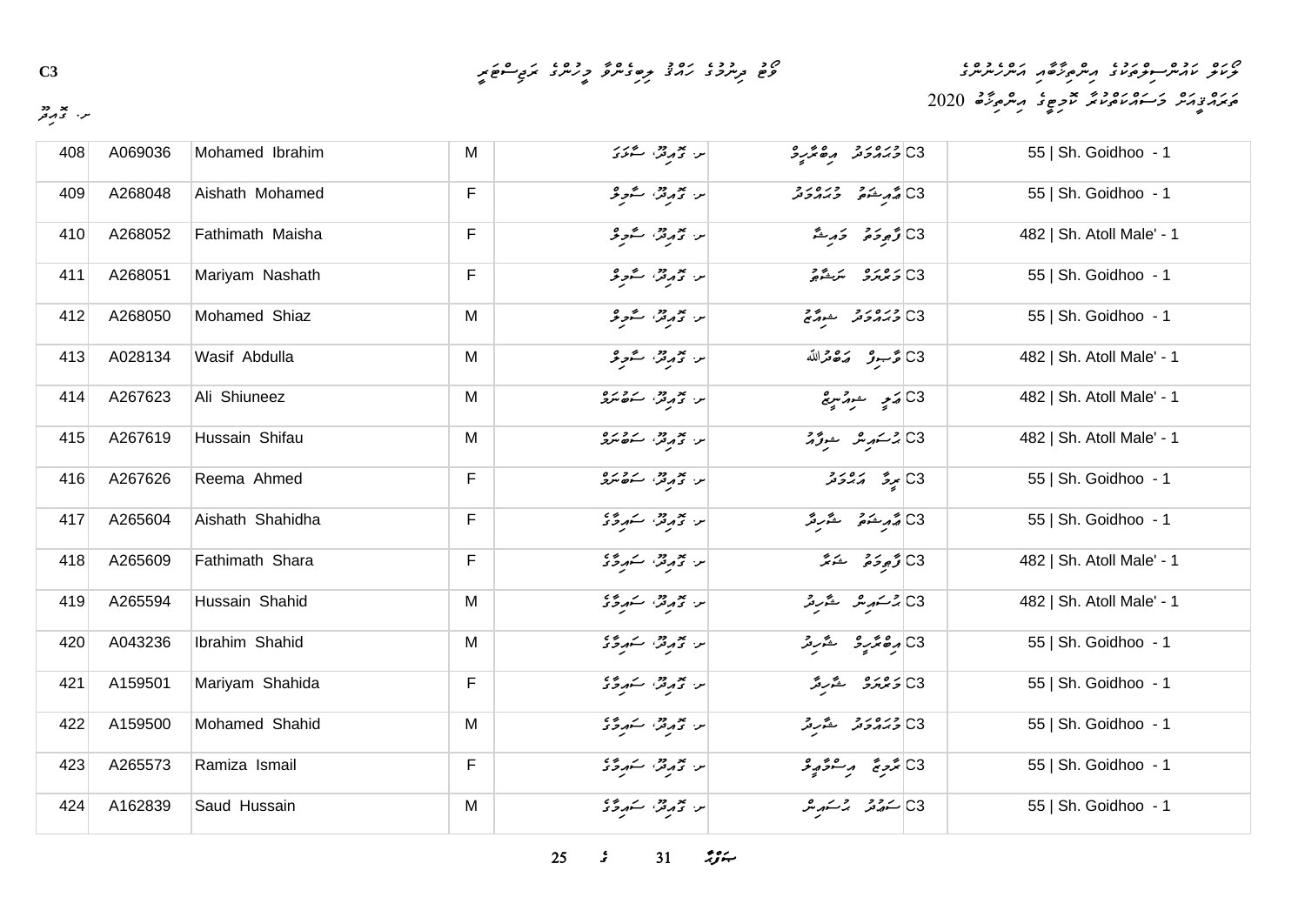*sCw7q7s5w7m< o<n9nOoAw7o< sCq;mAwBoEw7q<m; wBm;vB* م من المرة المرة المرة المرجع المرجع في المركبة 2020<br>مجم*د المريض المربوط المربع المرجع في المراجع المركبة* 

| 425 | A292231 | Ahmed Waheed             | M           | من محمد قرأة السكونج | C3 <i>مَدْدَوْرْ وَبِ</i> يْر                                | 55   Sh. Goidhoo - 1              |
|-----|---------|--------------------------|-------------|----------------------|--------------------------------------------------------------|-----------------------------------|
| 426 | A266385 | Fathimath Aroosha        | F           | ىر. ئەمەتتى، سىنى    | C3 تَ <i>جوحَمَ مَعْرَشَ</i> ّ                               | 55   Sh. Goidhoo - 1              |
| 427 | A266387 | Mohamed Ahusam           | M           | ىر. ئەمەتتى، سىنى    | $5 - 27 - 722$                                               | 55   Sh. Goidhoo - 1              |
| 428 | A119873 | Zaheera Abdul Hameed     | $\mathsf F$ | ىر، ئەمەتتى، سىنى    | C3 ئۈرىگە مەھ <i>ىر ۋىر ج</i> ىر                             | 55   Sh. Goidhoo - 1              |
| 429 | A039483 | <b>Abdul Samad Saeed</b> | M           | س بو دو رے پر        | C3 مەھەرمەدىر سىھەتر                                         | 55   Sh. Goidhoo - 1              |
| 430 | A100057 | Simla Ibrahim            | $\mathsf F$ | س تو دو رونه و       |                                                              | 55   Sh. Goidhoo - 1              |
| 431 | A077722 | Mohamed Moosa            | M           | س مد دو سوح د        |                                                              | 482   Sh. Atoll Male' - 1         |
| 432 | A263946 | Ahmed Jinah              | M           | س تەرقىق سورتى       | C3 <i>مَدْدَوَ مِ</i> مَ <i>دَّ</i>                          | 55   Sh. Goidhoo - 1              |
| 433 | A404949 | Ali Ifaal                | M           | من محمد قرش مسوح کا  | C3 <i>ړې و</i> رڅ                                            | 55   Sh. Goidhoo - 1              |
| 434 | A050987 | Ibrahim Naeem            | M           | یں تحریفی سورہ       | C3 م <i>ِ هُ مُّرِ دُ</i> سَمِي <sup>و</sup> َ               | 55   Sh. Goidhoo - 1              |
| 435 | A263948 | Mohamed Jinah            | M           | س تەرەپى سوھ يا      | $\mathcal{L}$ ج $\mathcal{L}$ جد جرحر می مگرثر $\mathbb{C}3$ | 482   Sh. Atoll Male' - 1         |
| 436 | A263001 | Nafeesa Ali              | F           | یں تھ رقمان سوی کا   | C3 سَمِرِ کے صَمِرِ                                          | 55   Sh. Goidhoo - 1              |
| 437 | A072982 | Adam Saleem              | M           | ىر. ئەمەتتى، ئىشھەش  | C3 يُرتر <sup>و</sup> سَمَوِرْ                               | 55   Sh. Goidhoo - 1              |
| 438 | A264744 | Diyana Moosa             | F           | ىر، ئەمەتتى، ئىشھەش  | C3 مبرمَّرْتَمَّر حَرْسَةً                                   | 55   Sh. Goidhoo - 1              |
| 439 | A159129 | Hussain Ziyad            | M           | مر بوروژ، گروُ       | C3 بر سَمبر مَر سي پر مَرْتَدُ                               | 712   Meeru Island Resort & Spa-1 |
| 440 | A149601 | Ibrahim Ziyaad           | M           | س موقتي ڪرمي         | C3 مەھە <i>تگەي</i> ھەمگىر                                   | 482   Sh. Atoll Male' - 1         |
| 441 | A124862 | Mariyam Shakeela         | F           | ابر بوردو گوی        | C3 ك <i>و چركى ھىمب</i> و گ                                  | 55   Sh. Goidhoo - 1              |

 $26$  *s* 31 *if***<sub>s</sub>**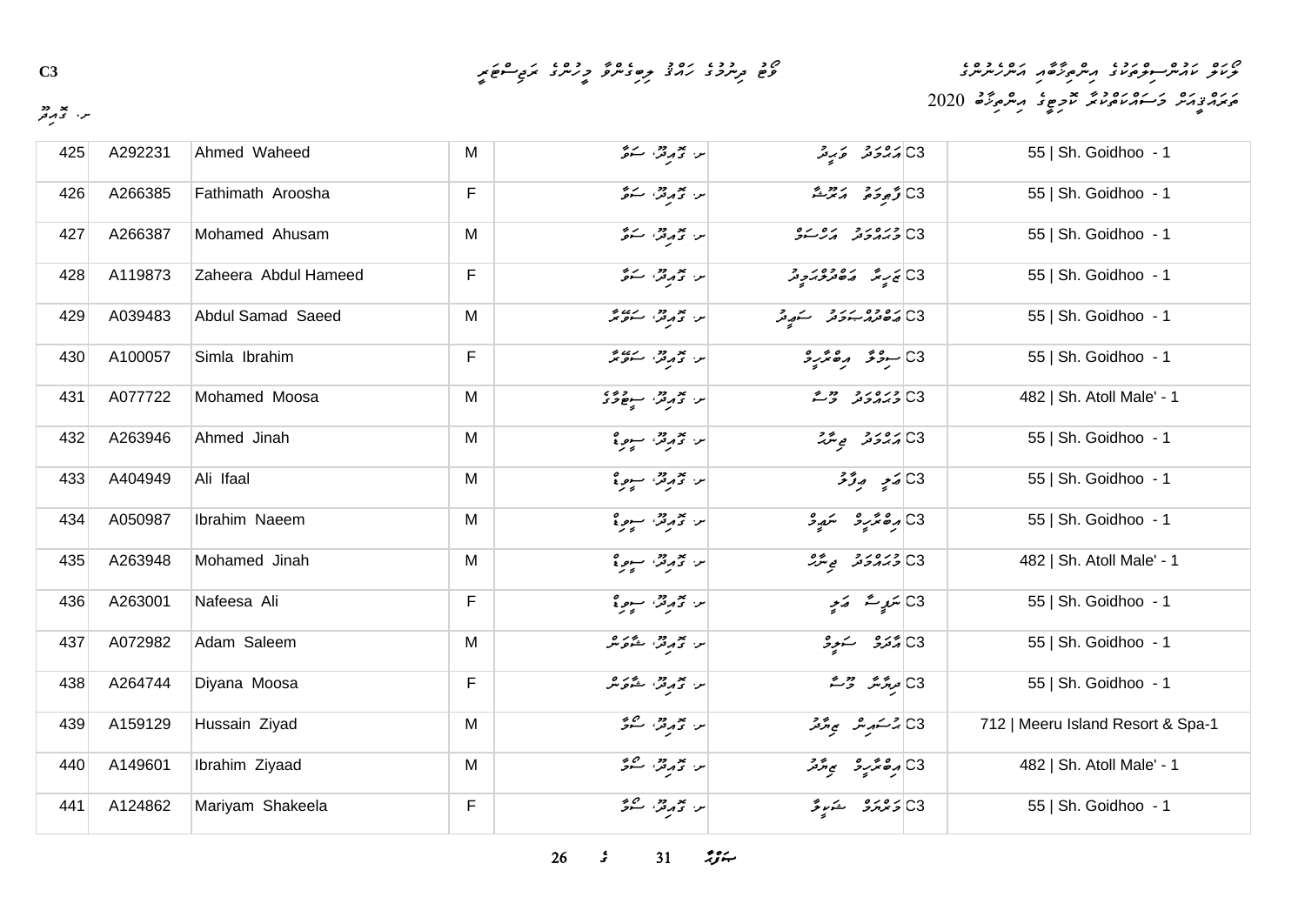*sCw7q7s5w7m< o<n9nOoAw7o< sCq;mAwBoEw7q<m; wBm;vB* م من المرة المرة المرة المرجع المرجع في المركبة 2020<br>مجم*د المريض المربوط المربع المرجع في المراجع المركبة* 

| 442 | A376595 | Mohamed Nizar                   | M           | من محمد قرش مسترقح                                                                                                                                                                                                            | C3 <i>وُبَهُ دو د</i> سِيَّ مُرَ        | 482   Sh. Atoll Male' - 1 |
|-----|---------|---------------------------------|-------------|-------------------------------------------------------------------------------------------------------------------------------------------------------------------------------------------------------------------------------|-----------------------------------------|---------------------------|
| 443 | A055434 | Abdul Razzaq Abdulla            | M           | مز بر بر بر بر بر بر بر بر استر بر بر استر بر بر استر بر بر استر بر بر استر بر بر استر بر بر استر بر استر بر<br>بر استر بر استر بر بر استر بر بر استر بر بر بر استر بر بر بر استر بر بر استر بر بر استر بر استر بر بر استر بر | C3 مەمەمەم مەمىر مەم                    | 55   Sh. Goidhoo - 1      |
| 444 | A264763 | Ahmed Asham                     | M           | مزاح پروژه گرگسی                                                                                                                                                                                                              | C3 <i>مُحدِّدة مُ</i> شْرَدُّ           | 55   Sh. Goidhoo - 1      |
| 445 | A264760 | Aishath Rizna                   | F           | ىر، ئۇرۇش، سەرگىيە                                                                                                                                                                                                            | C3 م <i>ۇم شۇمۇ</i> بىر <i>يى م</i> ىگە | 482   Sh. Atoll Male' - 1 |
| 446 | A158687 | Fathimath Fazna                 | F           | ىر، ئۇمەنتر، سە <i>رگىب</i> ر                                                                                                                                                                                                 | C3 تَ <i>جِعْعَمْ تَیْ</i> مَّرَ        | 482   Sh. Atoll Male' - 1 |
| 447 | A106331 | Haseena Zakariyya               | $\mathsf F$ | یں تحصیل کے شرکتیں                                                                                                                                                                                                            | C3 ئەسپى <i>تى ئاما ئىرمەم</i> گە       | 55   Sh. Goidhoo - 1      |
| 448 | A264762 | Mariyam Rizana                  | F           | مز بر بر بر بر بر مرکز میں<br>  مزاحم بر بر بر استخرابیں                                                                                                                                                                      | C3 <i>خىتىدۇ بىيغ</i> ىگە               | 55   Sh. Goidhoo - 1      |
| 449 | A039178 | Ahmed Ali                       | M           | س مجموفتر) وتجربهٔ                                                                                                                                                                                                            | C3 <i>مُدْدَوْرٌ مَ</i> حٍ              | 482   Sh. Atoll Male' - 1 |
| 450 | A263469 | Aishath Inaya                   | F           | برا مجموقرا وتجرعا                                                                                                                                                                                                            | C3 مەم ئىستىم مەمتىگر                   | 55   Sh. Goidhoo - 1      |
| 451 | A263472 | Aminath Malsha                  | F           | اللاستخار فترسخ بمرتم                                                                                                                                                                                                         | C3 مُجِسَمٌ وَكَرْشٌرُ                  | 55   Sh. Goidhoo - 1      |
| 452 | A263470 | Fathmath Nuzuha                 | F           | اللاستخار فترسخ بمرتم                                                                                                                                                                                                         | C3 تَ <i>مِودَة</i> سَمِيرٌ             | 55   Sh. Goidhoo - 1      |
| 453 | A155586 | Mariyam Rafeea                  | F           | س محمد فرصي کا محرم کا                                                                                                                                                                                                        | C3 <i>خىمىنىڭ ئىرى</i> گە               | 55   Sh. Goidhoo - 1      |
| 454 | A263903 | Aishath Looza                   | F           | س بو دو ھي ھي گھ                                                                                                                                                                                                              |                                         | 482   Sh. Atoll Male' - 1 |
| 455 | A047617 | Ali Shareef                     | M           | من المجموعة المحاملة المرحوفة                                                                                                                                                                                                 | C3 <i>ھَ جِ</i> شَمَيِرُ                | 55   Sh. Goidhoo - 1      |
| 456 | A263900 | Aminath Muzna                   | F           | س نوروز، ھي مرحوف                                                                                                                                                                                                             | C3 مُجِسَعَةِ حَيْمَةَ                  | 55   Sh. Goidhoo - 1      |
| 457 | A263901 | <b>Fathimath Sausan Shareef</b> | F           | من محمد قد من محمد مرضوفة                                                                                                                                                                                                     | C3 <i>ۋ<sub>ە</sub>دە ئەركىشى</i> ھەربۇ | 55   Sh. Goidhoo - 1      |
| 458 | A051242 | Ibrahim Ahmed                   | M           | س تمریز، ځیرمرونځ                                                                                                                                                                                                             | C3 مەھەرىرى مەمەدىر                     | 55   Sh. Goidhoo - 1      |

 $27$  *s* 31  $294$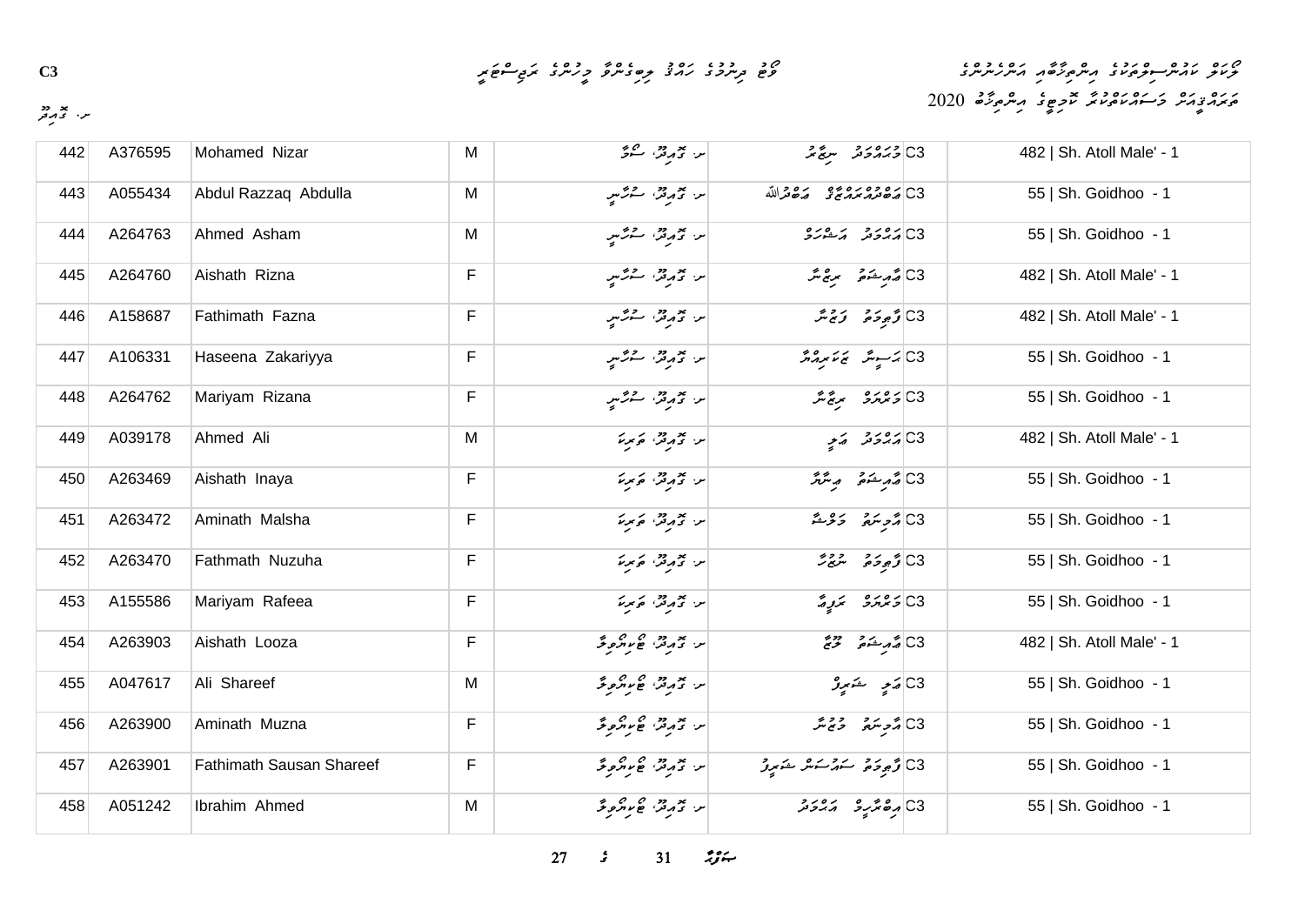*sCw7q7s5w7m< o<n9nOoAw7o< sCq;mAwBoEw7q<m; wBm;vB* م من المرة المرة المرة المرجع المرجع في المركبة 2020<br>مجم*د المريض المربوط المربع المرجع في المراجع المركبة* 

| 459 | A263898 | Mariyam Muzuna    | F            | س نوروز، ھي مركز قر                | C3 كوجر بردي و حج مگر                 | 482   Sh. Atoll Male' - 1           |
|-----|---------|-------------------|--------------|------------------------------------|---------------------------------------|-------------------------------------|
| 460 | A261645 | Aminath Azlifa    | F            | اللاستجمالين جاروفي                | C3 مُتَّحِسَمُ مَعْ مِنَّ             | 55   Sh. Goidhoo - 1                |
| 461 | A263438 | Fauziyya Dawood   | F            | بر بوروم جد مور                    | C3 زَمَّ مِهْ مَعْرَ مِهْ مِهْمَدِ    | 55   Sh. Goidhoo - 1                |
| 462 | A083094 | Ibrahim Waheed    | M            |                                    | C3 م <i>وھنگرد</i> و کرمیٹر           | 55   Sh. Goidhoo - 1                |
| 463 | A261646 | Mariyam Nazeeha   | $\mathsf{F}$ | اللا تمارش جاروفي                  | C3 <i>5 بمبرقى متبي</i> رً            | 55   Sh. Goidhoo - 1                |
| 464 | A262569 | Ahmed Anim        | M            | بر بمردر هريث                      | C3 كەبرى قىر ئەسرى                    | 673   Ozen by Atmosphere at Maadhoo |
| 465 | A262564 | Fathimath Aina    | F            | من محمد فران مع بو ب               | C3 تۇ <sub>جۇ</sub> خۇ مەرىئە         | 55   Sh. Goidhoo - 1                |
| 466 | A032123 | Ibrahim Naseem    | M            | بر بمردر هر ت                      | C3 مەھە <i>ئزى</i> دۇ سىسور           | 55   Sh. Goidhoo - 1                |
| 467 | A261029 | Khadeeja Hassan   | F            | بر نوروژ ھي شر                     | C3 كَتَعْرِيجُ = كَتْتَشْرْ =         | 55   Sh. Goidhoo - 1                |
| 468 | A262573 | Mohamed Azzam     | M            | بر به بردن هریب                    | $5502 - 5222$ C3                      | 55   Sh. Goidhoo - 1                |
| 469 | A052760 | Shareefa Easa     | $\mathsf F$  | بر الدود المردان و المراس          | C3 ڪنڀرڙ ۾ي <sup>گ</sup>              | 55   Sh. Goidhoo - 1                |
| 470 | A263940 | Abdulla Zakariyya | M            | بن بي ده د سرد د                   | C3 مَەھىراللە ئ <i>ے ئەمرەگە</i>      | 55   Sh. Goidhoo - 1                |
| 471 | A260004 | Aishath Yashfaa   | $\mathsf F$  | بر معرود ودود                      | C3 م <i>ەم شىم مرشۇ</i>               | 55   Sh. Goidhoo - 1                |
| 472 | A024374 | Ali Rasheed       | M            | س مو دو وو ده<br>س کامان امام مرد  | C3 كەمچە سىمئىيەتتىر                  | 55   Sh. Goidhoo - 1                |
| 473 | A069044 | Ismail Zakariyya  | M            | بر الموادور ودواري                 | C3 مەسكىۋە بۇ ئەسىمە ئىر              | 55   Sh. Goidhoo - 1                |
| 474 | A260007 | Mohamed Yasir     | M            | بر موجود 1999<br>براس داران المحمد | C3 <i>وَيَدْوَدُو</i> مُرْسِيْرُ      | 55   Sh. Goidhoo - 1                |
| 475 | A045359 | Razeena Ismail    | F            | سامج مردور المتحدي                 | C3 <i>ى</i> تبو <i>سى مەشتۇم</i> و بى | 55   Sh. Goidhoo - 1                |

 $28$  *s* 31 *if***<sub>s</sub>**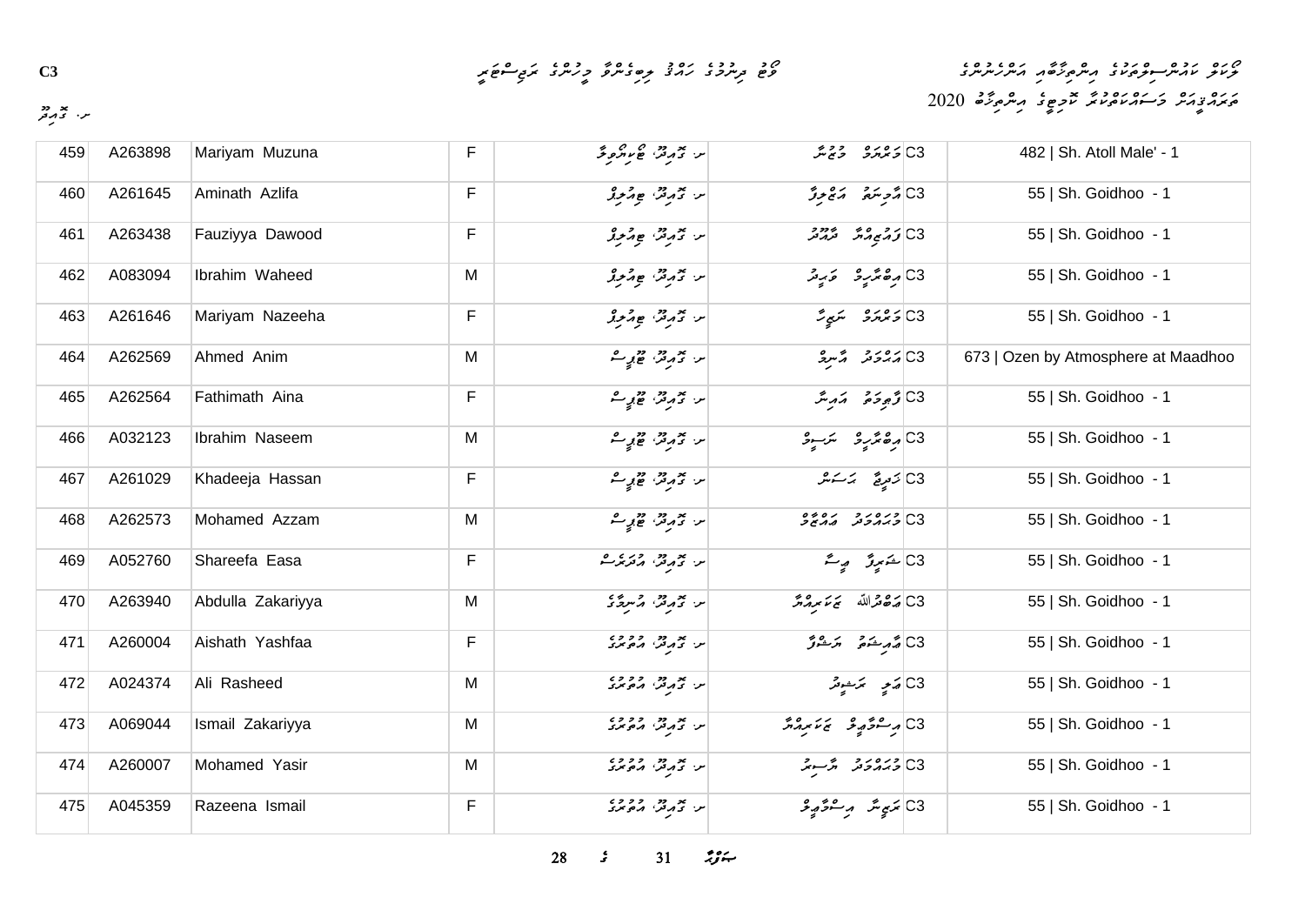*sCw7q7s5w7m< o<n9nOoAw7o< sCq;mAwBoEw7q<m; wBm;vB* م من المرة المرة المرة المرجع المرجع في المركبة 2020<br>مجم*د المريض المربوط المربع المرجع في المراجع المركبة* 

| 476 | A051680 | Mohamed Adam      | M            | ىر: ئۇمەتتى، ھەيي          | C3 32023 وره                                                                                             | 55   Sh. Goidhoo - 1                     |
|-----|---------|-------------------|--------------|----------------------------|----------------------------------------------------------------------------------------------------------|------------------------------------------|
| 477 | A263407 | Zuhaira Mohamed   | F            | ىر: ئۇمەتتى: ھەمپە         | C3 ى <i>ج ئەمەنگە جەمھ</i> ەتمە                                                                          | 55   Sh. Goidhoo - 1                     |
| 478 | A157913 | Adam Abdulla      | M            | ىر. بىر دە. ئەنئى ئى       | C3 مُحَرَّدُ صَصَّحْرَاللَّه                                                                             | 55   Sh. Goidhoo - 1                     |
| 479 | A157914 | Ahmed Shiyam      | M            | ىر. ئەمەس ھەترە بۇ         | $5.525$ $\sim$ $0.3$                                                                                     | 482   Sh. Atoll Male' - 1                |
| 480 | A264795 | Aishath Shiyaama  | $\mathsf{F}$ | ىر بىر دە ئەسىم ئىگە       | $\mathcal{Z}_{\mathcal{A}}^{\mathcal{Z}_{\mathcal{A}}^{\mathcal{Z}_{\mathcal{A}}^{\mathcal{Z}}}}$ $\sim$ | 482   Sh. Atoll Male' - 1                |
| 481 | A264792 | Aminath Shiyama   | $\mathsf F$  | ىر. ئەمەتتى. ھەتتى ھەتتى   | $5\pi$ م مستركز المستركز                                                                                 | 55   Sh. Goidhoo - 1                     |
| 482 | A264796 | Ashima Adam       | $\mathsf F$  | بر بوده پی گرفتگر          | C3 مُّشِوَّ مُحَمَّدَ                                                                                    | 55   Sh. Goidhoo - 1                     |
| 483 | A264787 | Latheefa Ibrahim  | $\mathsf F$  | بر الله دور المصري تحري    | C3 كوب <sub>و</sub> رَ م <i>ەمگرى</i> 3                                                                  | 55   Sh. Goidhoo - 1                     |
| 484 | A140377 | Mariyam Siyama    | $\mathsf{F}$ | ىر. ئەمەس ھەترە بۇ         | $5 - 222$                                                                                                | 55   Sh. Goidhoo - 1                     |
| 485 | A264797 | Mohamed Asim      | M            | ىر بەھرى ھەتبەق            | $3 - 2 - 2 - 3$                                                                                          | 438   Conrad Maldives Rangali Island - 1 |
| 486 | A071217 | Ahmed Shakir      | M            | بن محمد معرض محمد خصى محمد | C3 <i>مكتوفر</i> مقديم                                                                                   | 55   Sh. Goidhoo - 1                     |
| 487 | A260045 | Aishath Rizaamaa  | F            | س محمد فر محمد خرم مح      | $5\overset{?}{\sim}x$ $\overset{?}{\sim}x\overset{?}{\sim}103$                                           | 55   Sh. Goidhoo - 1                     |
| 488 | A073792 | Ali Zuhury        | M            | ر به دو ده کرد کا          | C3 <i>ھَجِ</i> تح <sup>م</sup> ي                                                                         | 127   B. Hithaadhoo - 1                  |
| 489 | A260015 | Hawwa Yoosuf      | $\mathsf{F}$ | س محمد فر محمد خرم مح      | $3 - 3$ $3 - 1$ $03$                                                                                     | 55   Sh. Goidhoo - 1                     |
| 490 | A260049 | Hussain Simah     | M            | ر به دود کرد کود           | C3 يُرْسَمَّهِ مُنْ مُسَوَّيْتُ                                                                          | 482   Sh. Atoll Male' - 1                |
| 491 | A260042 | Ibrahim Rifaaz    | M            | ر به دود کرد کور           | $\mathcal{E}$ مەھەر بوقى بىرى                                                                            | 55   Sh. Goidhoo - 1                     |
| 492 | A066154 | Mohamed Zakariyya | M            |                            | C3 32023 34 AM                                                                                           | 55   Sh. Goidhoo - 1                     |

 $29$  *s* 31  $29$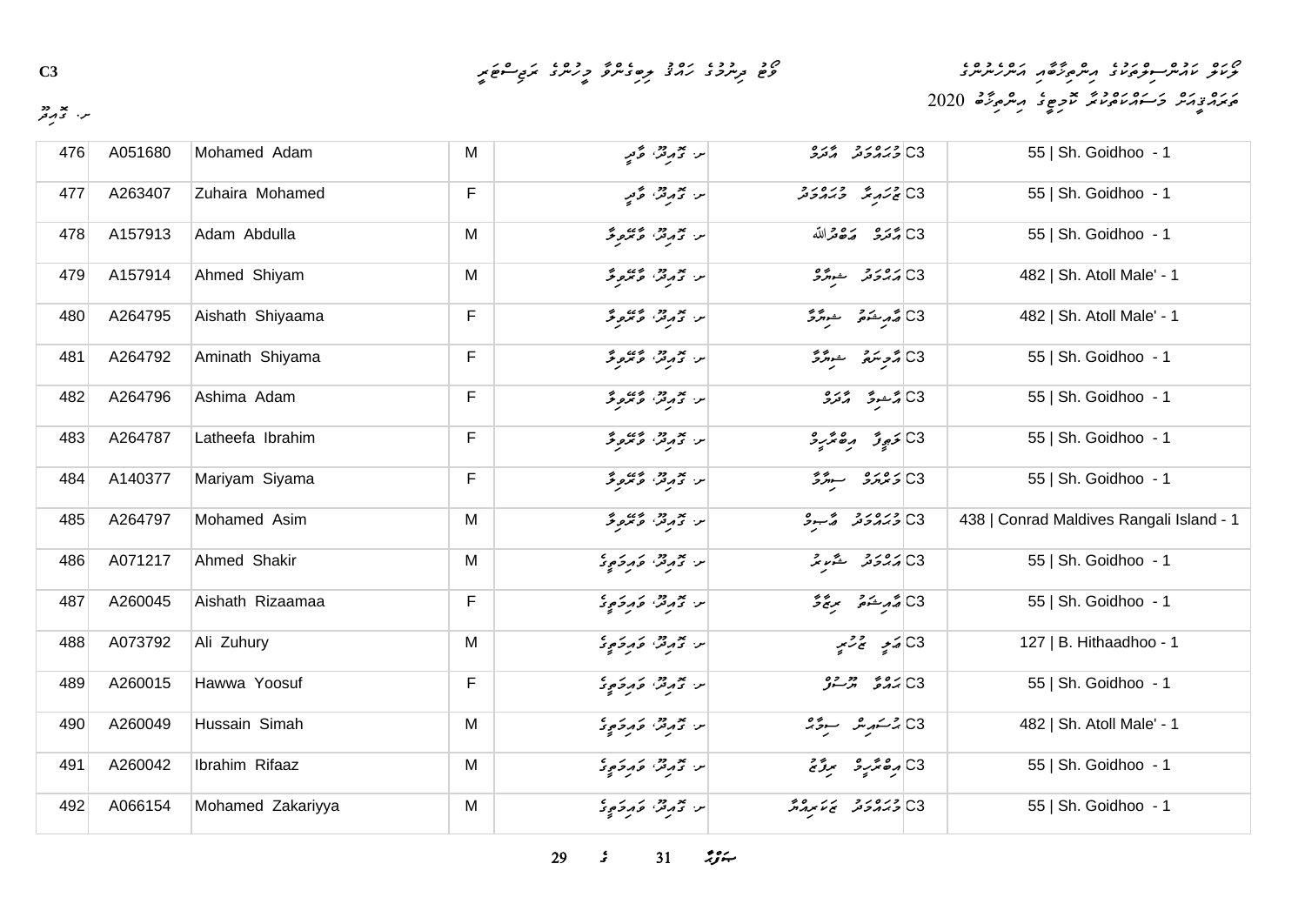*sCw7q7s5w7m< o<n9nOoAw7o< sCq;mAwBoEw7q<m; wBm;vB* م من المرة المرة المرة المرجع المرجع في المركبة 2020<br>مجم*د المريض المربوط المربع المرجع في المراجع المركبة* 

| 493 | A260697 | Ahmed Aiman          | M            | ر به برود و دوه                  | C3   <i>محمد حقر المقرامين</i>                                              | 55   Sh. Goidhoo - 1           |
|-----|---------|----------------------|--------------|----------------------------------|-----------------------------------------------------------------------------|--------------------------------|
| 494 | A260685 | Aishath Moosa        | $\mathsf F$  | ر سودوما المروام                 | $23$ $24.2$                                                                 | 55   Sh. Goidhoo - 1           |
| 495 | A260696 | Jabir Naseer         | M            | ىن ئىم دەپ كەن كە                | C3 قَ <i>عِ جِي مَدَ بِيرْ</i>                                              | 55   Sh. Goidhoo - 1           |
| 496 | A115610 | Jaufar Ali           | M            | بن بورده روه                     | C3 يَح <i>دُوَ بَرْ سَيْ</i>                                                | 55   Sh. Goidhoo - 1           |
| 497 | A260694 | Saamath Ali          | $\mathsf{F}$ | ر سمج دید به دره به              | C3 جَمْحَة صَعِي                                                            | 284   Dh. Kudahuvadhoo - 1     |
| 498 | A147716 | Saduna Ali           | $\mathsf F$  | ر سمج دید به دره به              | C3 گەنىزىتىن ئ <i>ەي</i> ر                                                  | 55   Sh. Goidhoo - 1           |
| 499 | A260692 | Shaira Ali           | $\mathsf F$  | بن می دوم کرد و کا               | C3 ڪ <sub>يم</sub> يٽر <i>مک</i> مير                                        | 482   Sh. Atoll Male' - 1      |
| 500 | A263455 | Ahmed Gassan         | M            | من محمد قرق المح مكرك            | C3 <i>ټرونو ټروگو</i> گ                                                     | 55   Sh. Goidhoo - 1           |
| 501 | A032090 | Ashraf Mohamed       | M            | بر بيورچ پرڪ                     | C3 كەشىر <i>دىمەدىر</i>                                                     | 55   Sh. Goidhoo - 1           |
| 502 | A263462 | Mohamed Azim         | M            | ىر، ئۇرنىڭ موسكەش                | $35.225$ $C3$                                                               | 452   Maafushi Jail - 1        |
| 503 | A264664 | Razniyya Adam        | $\mathsf F$  | برا بمردوثا بريتكو               | $5.3$ $\frac{2}{3}$ $\frac{2}{3}$ $\frac{2}{3}$ $\frac{2}{3}$ $\frac{2}{3}$ | 55   Sh. Goidhoo - 1           |
| 504 | A160107 | Fathimath Sharmeela  | F            | پر برود می برخ                   | C3 <i>وَّەودَە</i> شەمرەتِد                                                 | 482   Sh. Atoll Male' - 1      |
| 505 | A022455 | Ahmed Mohamed        | M            | من محمد قرق عرورٌ                | C3 22012 22010                                                              | 691   Biyadhoo Island Resort-1 |
| 506 | A128937 | Aishath Abdul Raheem | $\mathsf F$  | بر مجموفة، وقم                   | C3 مُمِشْمَعْ مُصْرِمْ مَرْدِدْ                                             | 55   Sh. Goidhoo - 1           |
| 507 | A261637 | Aishath Waheeda      | $\mathsf{F}$ | الراسم وللمجمر والمحافر والمحروث | C3 م <i>ۇم شەق ق بو</i> تگر                                                 | 55   Sh. Goidhoo - 1           |
| 508 | A264735 | Ali Moosa            | M            | ين تحميض وتختر ع                 | $2\frac{3}{5}$ $\approx$ C3                                                 | 55   Sh. Goidhoo - 1           |
| 509 | A264749 | Aminath Shaufa       | F            | الرابح وفرش وتختر م              | C3 مُرْحِسَمُ شَمَ <i>دُنَّ</i>                                             | 55   Sh. Goidhoo - 1           |

**30** *s* **31** *n***<sub>y</sub> <b>***s*